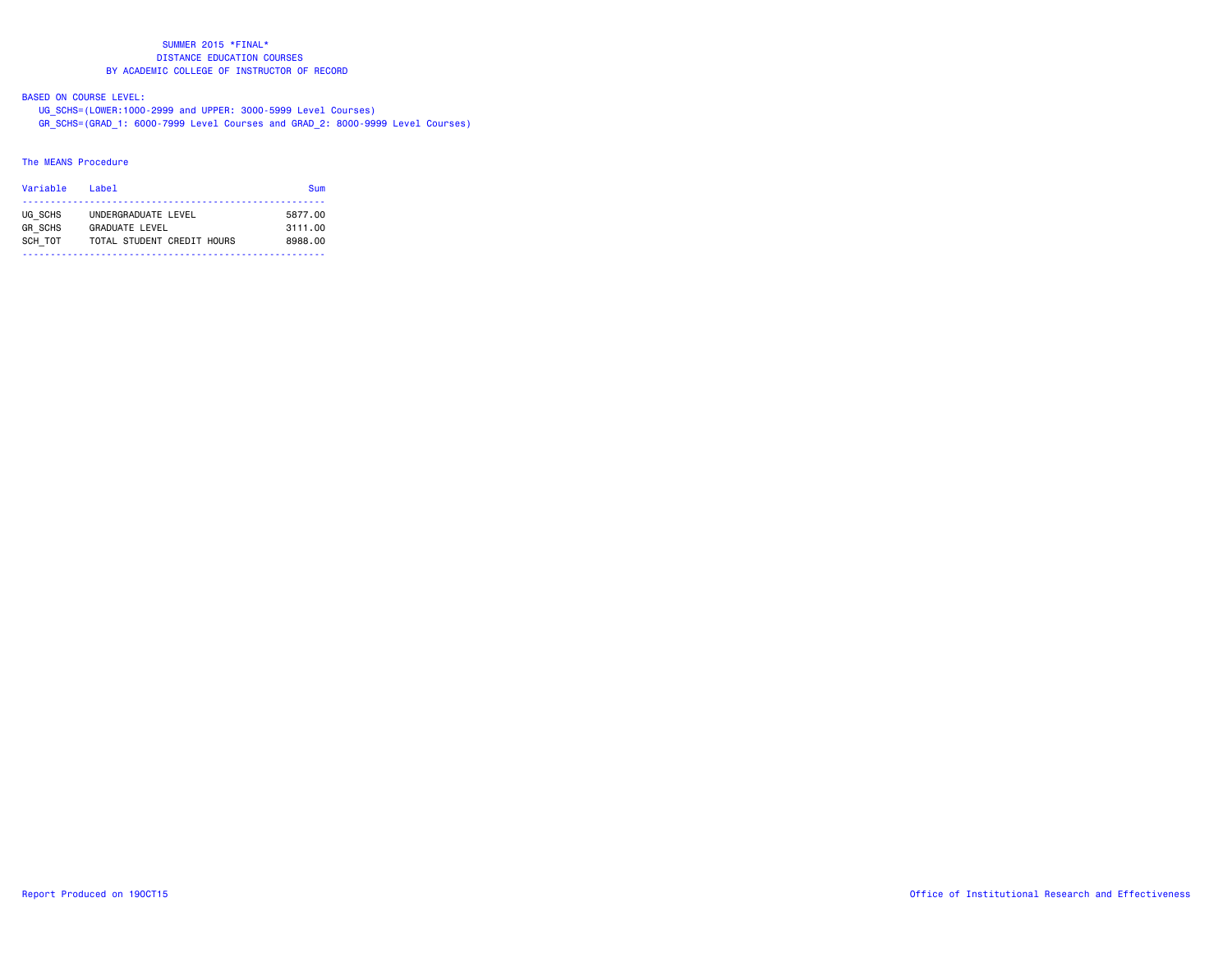# BASED ON COURSE LEVEL:

 UG\_SCHS=(LOWER:1000-2999 and UPPER: 3000-5999 Level Courses \*\*Excludes CVM 5000-5999 Level Courses\*\*) GR\_SCHS=(GRAD\_1: 6000-7999 Level Courses and GRAD\_2: 8000-9999 Level Courses)

## The MEANS Procedure

|                                | N              |          |                            |            |
|--------------------------------|----------------|----------|----------------------------|------------|
| <b>ACADEMIC COLLEGE</b>        | <b>Obs</b>     | Variable | Label                      | <b>Sum</b> |
| Agriculture & Life Sciences 18 |                | UG SCHS  | UNDERGRADUATE LEVEL        | 303,00     |
|                                |                | GR SCHS  | <b>GRADUATE LEVEL</b>      | 169,00     |
|                                |                | SCH TOT  | TOTAL STUDENT CREDIT HOURS | 472.00     |
| Architecture, Art & Design     | $\overline{2}$ | UG SCHS  | UNDERGRADUATE LEVEL        | 48.00      |
|                                |                | GR SCHS  | <b>GRADUATE LEVEL</b>      | 0.00       |
|                                |                | SCH TOT  | TOTAL STUDENT CREDIT HOURS | 48.00      |
| Arts & Sciences                | 128            | UG SCHS  | UNDERGRADUATE LEVEL        | 4193.00    |
|                                |                | GR SCHS  | <b>GRADUATE LEVEL</b>      | 980.00     |
|                                |                | SCH TOT  | TOTAL STUDENT CREDIT HOURS | 5173.00    |
| <b>Business</b>                | 19             | UG SCHS  | UNDERGRADUATE LEVEL        | 477.00     |
|                                |                | GR SCHS  | <b>GRADUATE LEVEL</b>      | 567.00     |
|                                |                | SCH TOT  | TOTAL STUDENT CREDIT HOURS | 1044.00    |
| Education                      | 73             | UG SCHS  | UNDERGRADUATE LEVEL        | 853,00     |
|                                |                | GR SCHS  | <b>GRADUATE LEVEL</b>      | 1252.00    |
|                                |                | SCH TOT  | TOTAL STUDENT CREDIT HOURS | 2105.00    |
| Engineering                    | 33             | UG SCHS  | UNDERGRADUATE LEVEL        | 3.00       |
|                                |                | GR SCHS  | <b>GRADUATE LEVEL</b>      | 141.00     |
|                                |                | SCH TOT  | TOTAL STUDENT CREDIT HOURS | 144.00     |
| Forest Resources               | 1.             | UG SCHS  | UNDERGRADUATE LEVEL        | 0.00       |
|                                |                | GR SCHS  | <b>GRADUATE LEVEL</b>      | 2.00       |
|                                |                | SCH TOT  | TOTAL STUDENT CREDIT HOURS | 2.00       |
|                                |                |          |                            |            |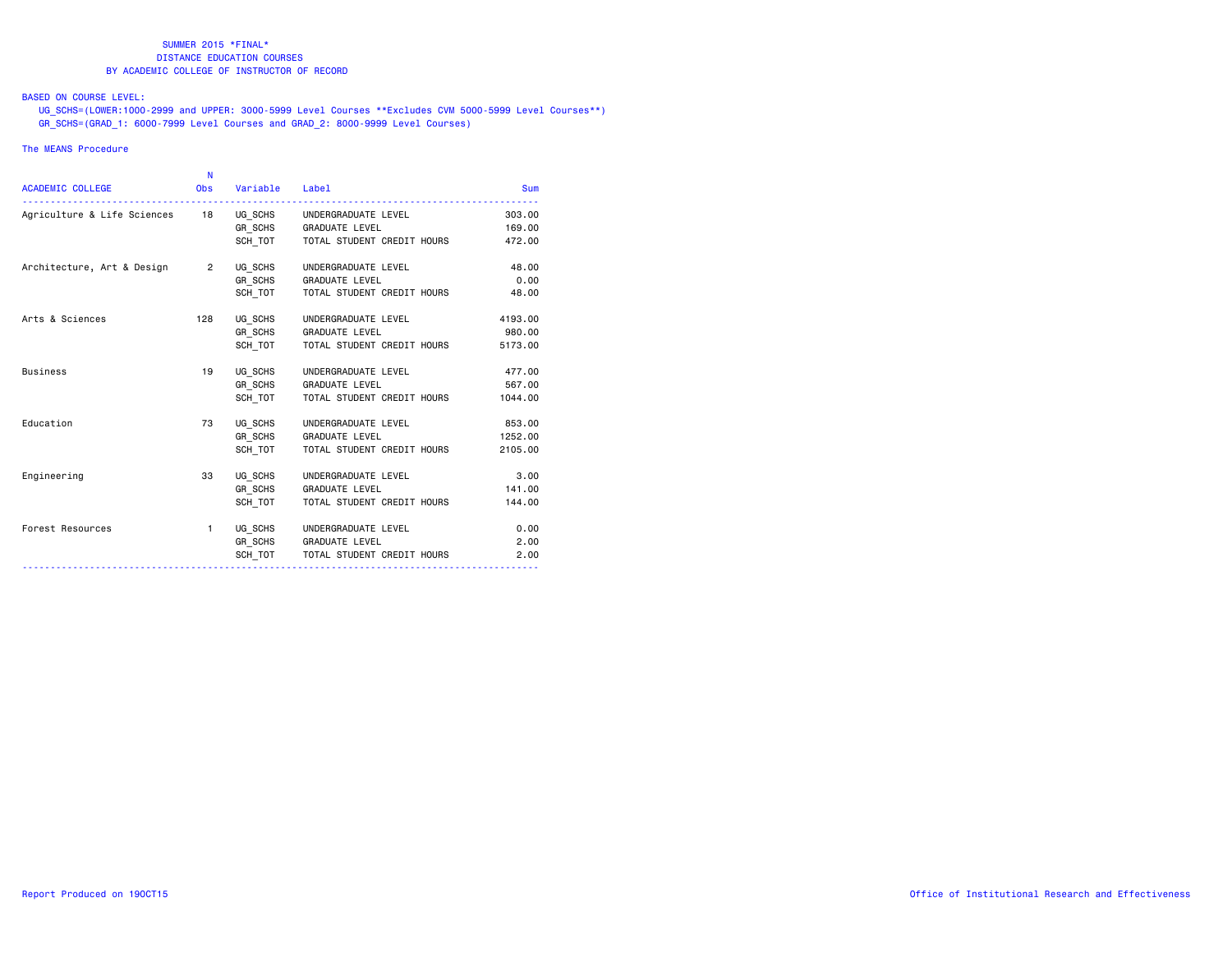# BASED ON COURSE LEVEL:

 UG\_SCHS=(LOWER:1000-2999 and UPPER: 3000-5999 Level Courses \*\*Excludes CVM 5000-5999 Level Courses\*\*) GR\_SCHS=(GRAD\_1: 6000-7999 Level Courses and GRAD\_2: 8000-9999 Level Courses)

|                                            | <b>UNDERGRADUATE</b> | <b>GRADUATE</b> |              |
|--------------------------------------------|----------------------|-----------------|--------------|
| ACADEMIC DEPARTMENT                        | LEVEL                | LEVEL           | <b>TOTAL</b> |
|                                            |                      |                 |              |
| Food Science, Nutrition & Health Promotion | 84.00                | 154.00          | 238.00       |
| Landscape Architecture                     | 27.00                | 0.00            | 27.00        |
| Plant & Soil Sciences                      | 3.00                 | 0.00            | 3.00         |
| School of Human Sciences                   | 189.00               | 15.00           | 204.00       |
|                                            |                      |                 |              |
|                                            | 303.00               | 169.00          | 472.00       |
|                                            |                      |                 |              |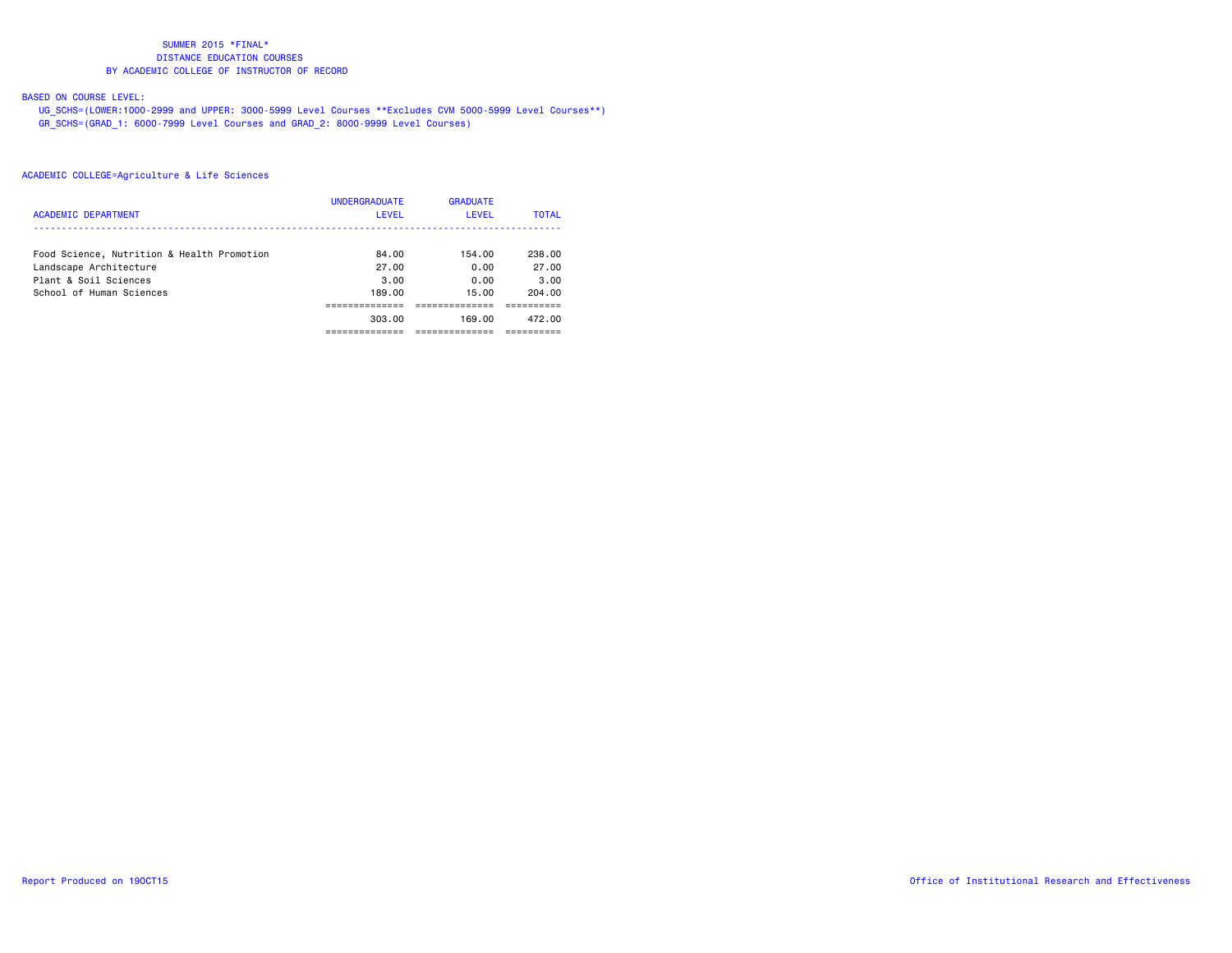# BASED ON COURSE LEVEL:

 UG\_SCHS=(LOWER:1000-2999 and UPPER: 3000-5999 Level Courses \*\*Excludes CVM 5000-5999 Level Courses\*\*) GR\_SCHS=(GRAD\_1: 6000-7999 Level Courses and GRAD\_2: 8000-9999 Level Courses)

# ACADEMIC COLLEGE=Architecture, Art & Design

| <b>ACADEMIC DEPARTMENT</b>        | <b>UNDERGRADUATE</b><br><b>LEVEL</b> | <b>GRADUATE</b><br><b>LEVEL</b> | <b>TOTAL</b>  |
|-----------------------------------|--------------------------------------|---------------------------------|---------------|
| Art AAD<br>School of Architecture | 42.00<br>6.00                        | 0.00<br>0.00                    | 42.00<br>6.00 |
|                                   |                                      |                                 |               |
|                                   | 48.00                                | 0.00                            | 48.00         |
|                                   |                                      |                                 |               |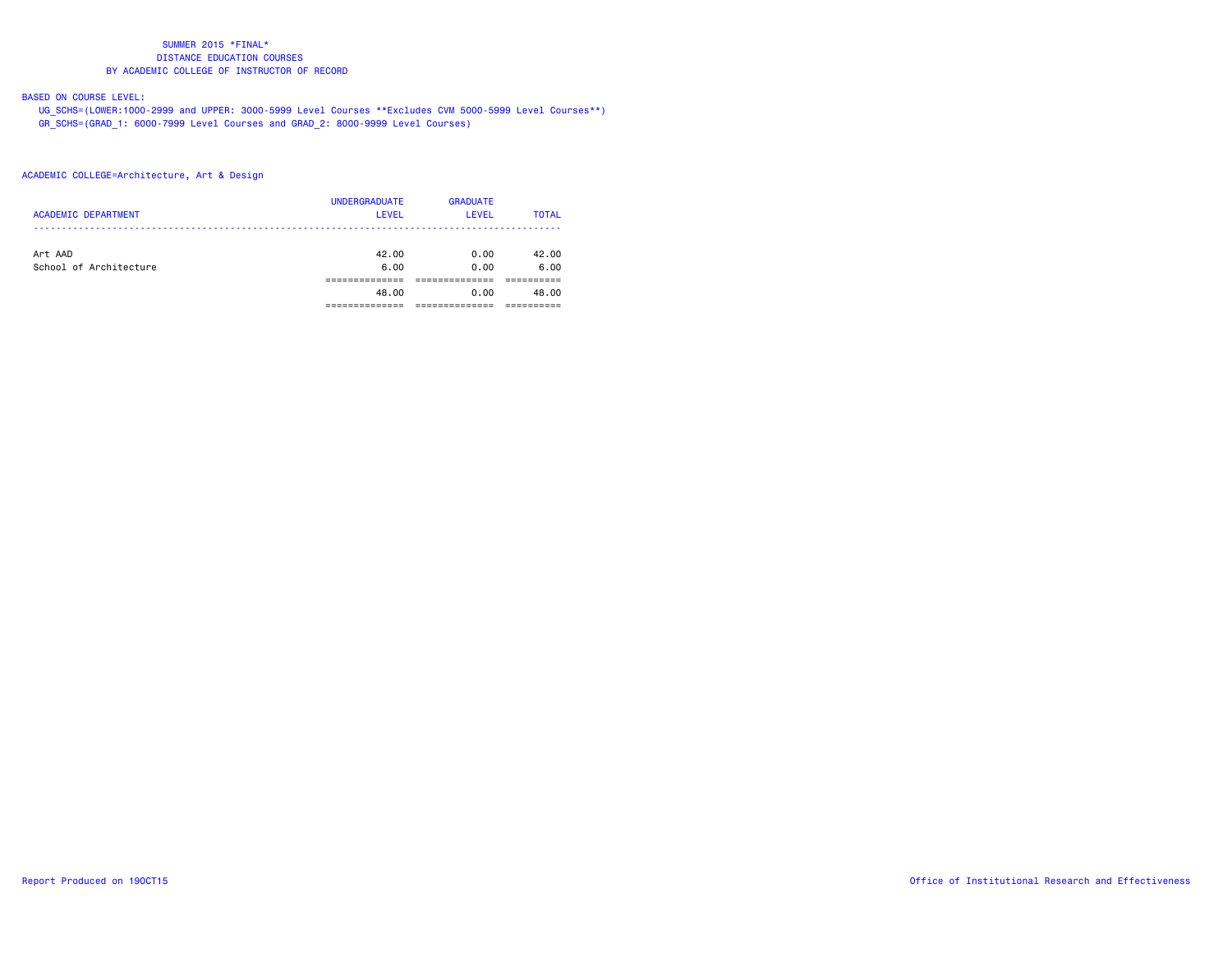# BASED ON COURSE LEVEL:

 UG\_SCHS=(LOWER:1000-2999 and UPPER: 3000-5999 Level Courses \*\*Excludes CVM 5000-5999 Level Courses\*\*) GR\_SCHS=(GRAD\_1: 6000-7999 Level Courses and GRAD\_2: 8000-9999 Level Courses)

|                                            | <b>UNDERGRADUATE</b> | <b>GRADUATE</b> |              |
|--------------------------------------------|----------------------|-----------------|--------------|
| <b>ACADEMIC DEPARTMENT</b>                 | <b>LEVEL</b>         | <b>LEVEL</b>    | <b>TOTAL</b> |
|                                            |                      |                 |              |
| Biological Sciences                        | 0.00                 | 138.00          | 138.00       |
| Classical & Modern Languages & Literatures | 693.00               | 0.00            | 693.00       |
| Communication                              | 417.00               | 30.00           | 447.00       |
| Geosciences                                | 1575.00              | 737.00          | 2312.00      |
| Mathematics & Statistics                   | 360.00               | 0.00            | 360.00       |
| Philosophy & Religion                      | 363.00               | 0.00            | 363.00       |
| Physics & Astronomy                        | 35.00                | 0.00            | 35,00        |
| Political Science & Public Administration  | 0.00                 | 75.00           | 75.00        |
| Psychology                                 | 402.00               | 0.00            | 402.00       |
| Sociology                                  | 348.00               | 0.00            | 348.00       |
|                                            |                      |                 |              |
|                                            | 4193.00              | 980.00          | 5173.00      |
|                                            | ==============       | ==============  | ==========   |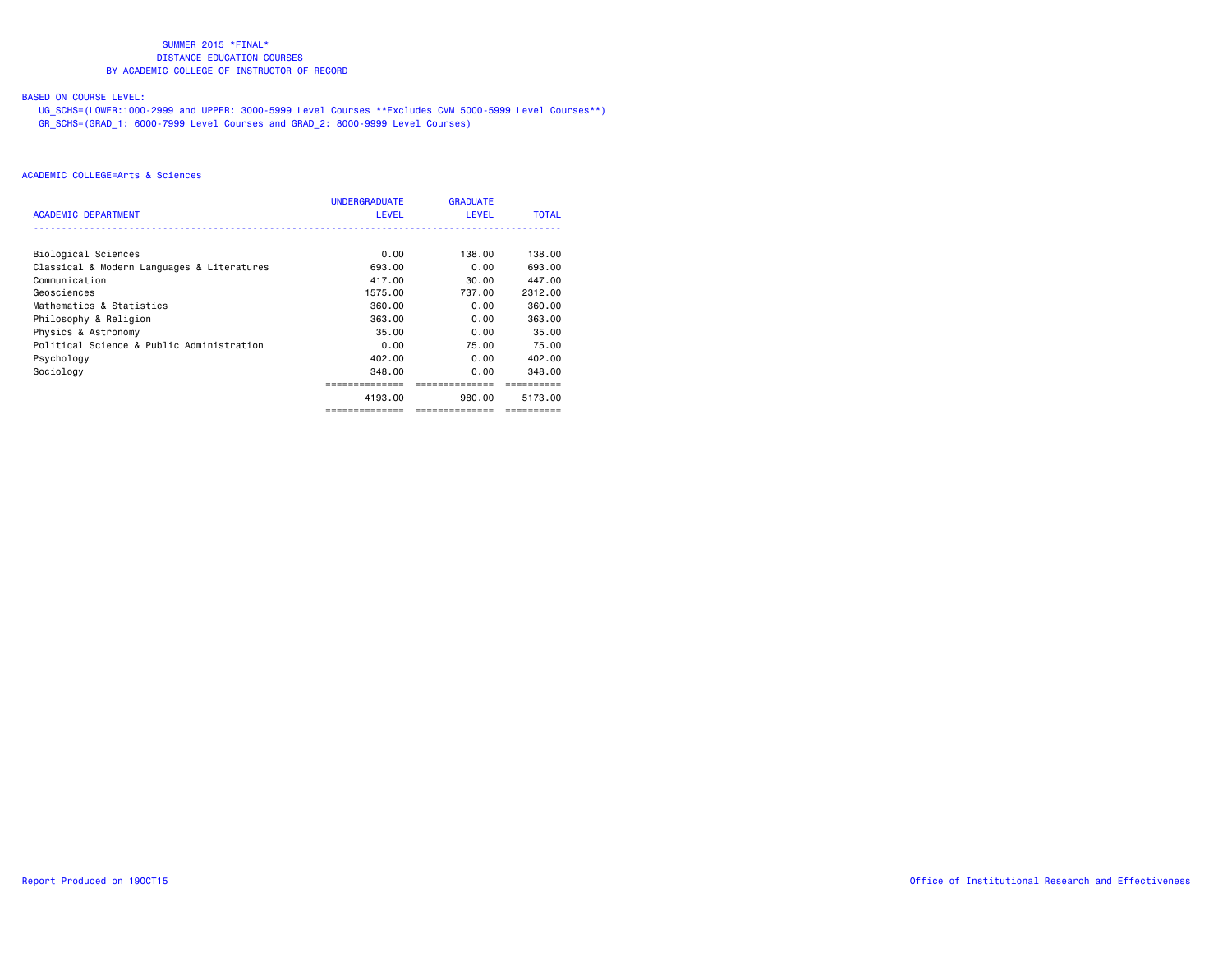# BASED ON COURSE LEVEL:

 UG\_SCHS=(LOWER:1000-2999 and UPPER: 3000-5999 Level Courses \*\*Excludes CVM 5000-5999 Level Courses\*\*) GR\_SCHS=(GRAD\_1: 6000-7999 Level Courses and GRAD\_2: 8000-9999 Level Courses)

|                                                 | <b>UNDERGRADUATE</b> | <b>GRADUATE</b> |              |
|-------------------------------------------------|----------------------|-----------------|--------------|
| ACADEMIC DEPARTMENT                             | LEVEL                | LEVEL           | <b>TOTAL</b> |
| Finance & Economics                             | 336.00               | 153.00          | 489.00       |
| Management & Information Systems                | 0.00                 | 201.00          | 201.00       |
| Marketing, Quantitative Analysis & Business Law | 60.00                | 183.00          | 243.00       |
| School of Accountancy                           | 81.00                | 30.00           | 111.00       |
|                                                 |                      |                 |              |
|                                                 | 477.00               | 567.00          | 1044.00      |
|                                                 |                      |                 |              |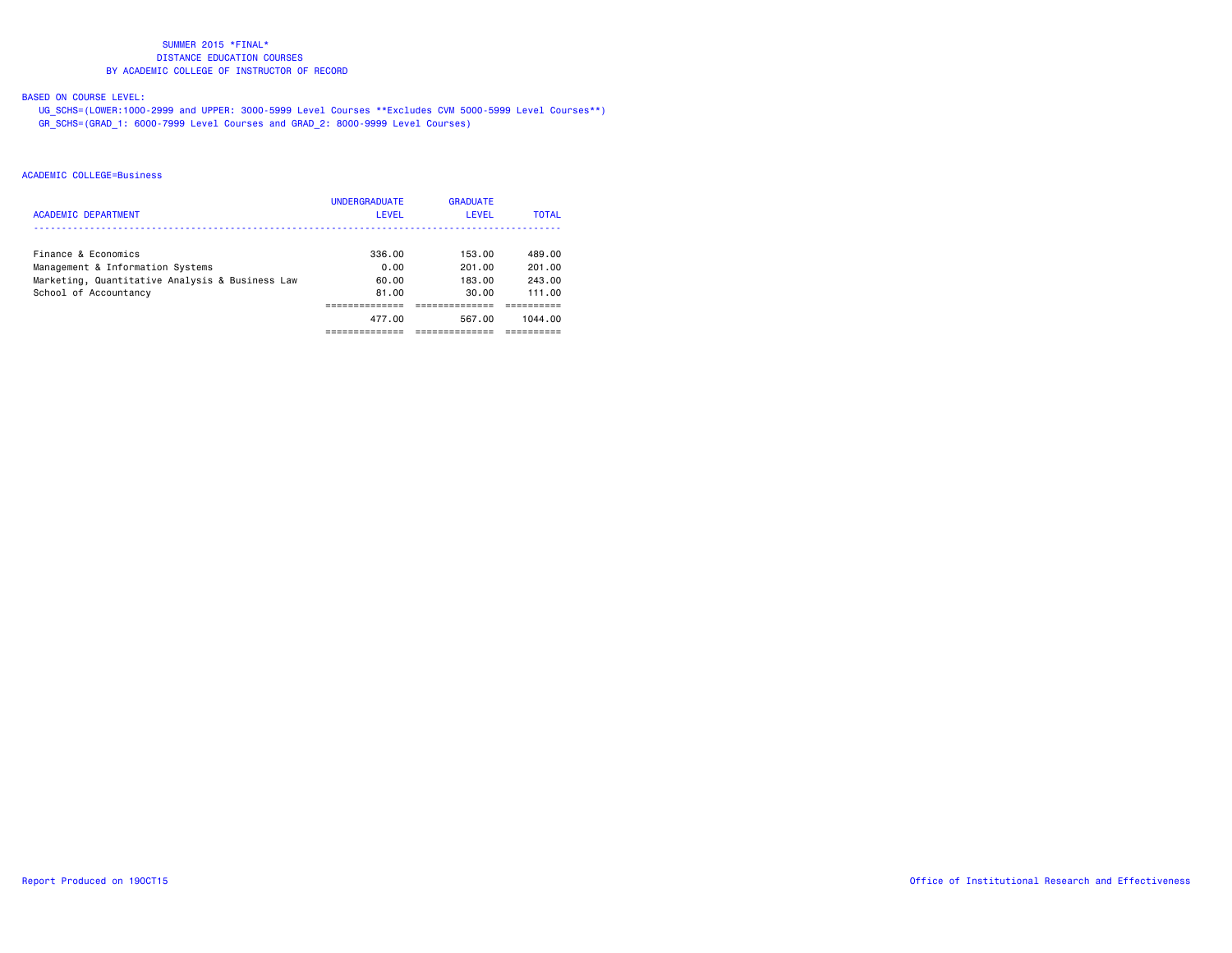# BASED ON COURSE LEVEL:

 UG\_SCHS=(LOWER:1000-2999 and UPPER: 3000-5999 Level Courses \*\*Excludes CVM 5000-5999 Level Courses\*\*) GR\_SCHS=(GRAD\_1: 6000-7999 Level Courses and GRAD\_2: 8000-9999 Level Courses)

|                                               | <b>UNDERGRADUATE</b> | <b>GRADUATE</b> |              |
|-----------------------------------------------|----------------------|-----------------|--------------|
| <b>ACADEMIC DEPARTMENT</b>                    | <b>LEVEL</b>         | <b>LEVEL</b>    | <b>TOTAL</b> |
|                                               |                      |                 |              |
| Counseling & Educational Psychology           | 63.00                | 268.00          | 331.00       |
| Curriculum, Instruction & Special Education   | 162.00               | 674.00          | 836.00       |
| Instructional Systems & Workforce Development | 517.00               | 87.00           | 604.00       |
| Kinesiology                                   | 0.00                 | 6.00            | 6.00         |
| Leadership and Foundations                    | 33.00                | 217.00          | 250.00       |
| Music                                         | 78.00                | 0.00            | 78.00        |
|                                               |                      |                 |              |
|                                               | 853.00               | 1252.00         | 2105.00      |
|                                               | ----------           | ----------      | ------       |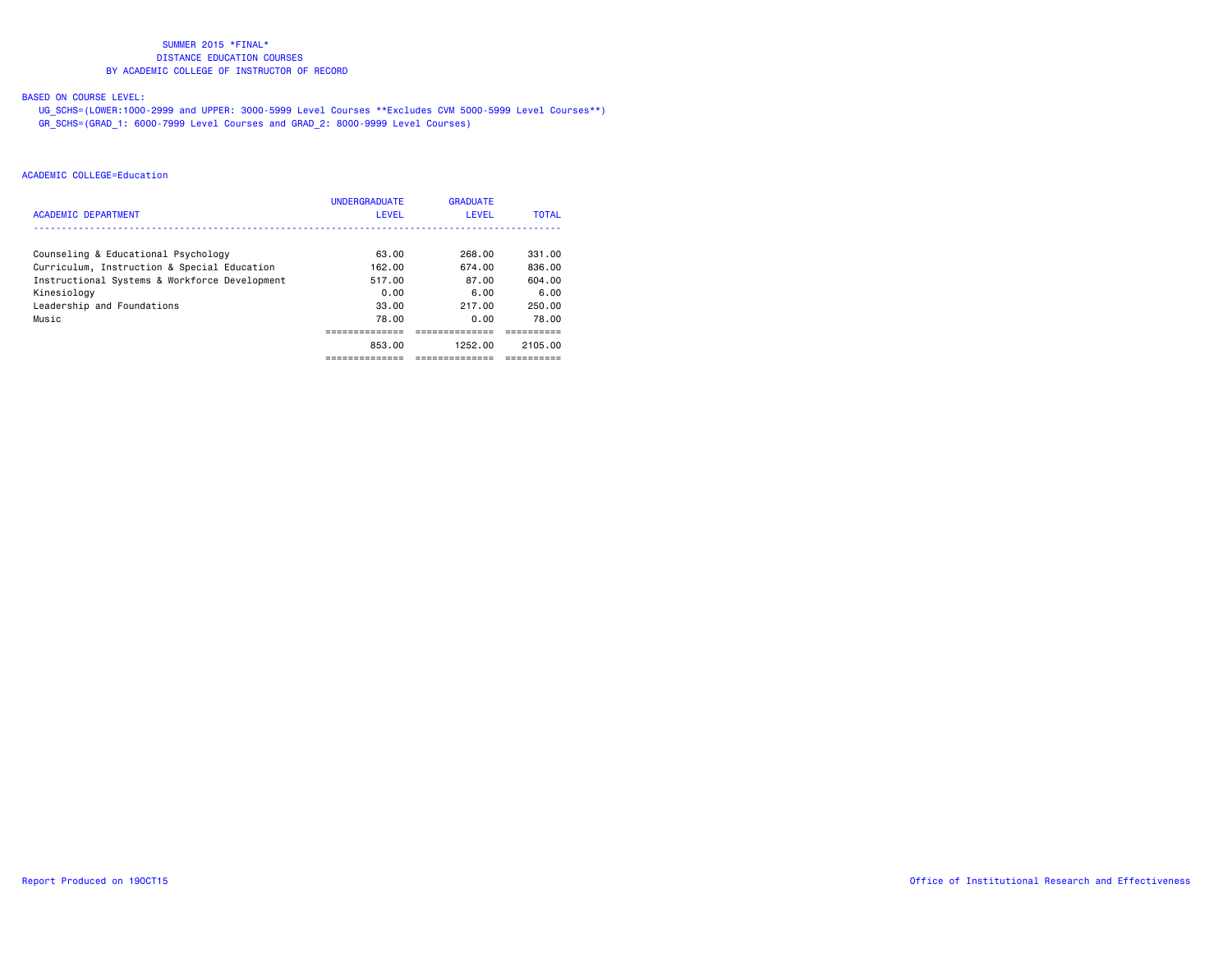# BASED ON COURSE LEVEL:

 UG\_SCHS=(LOWER:1000-2999 and UPPER: 3000-5999 Level Courses \*\*Excludes CVM 5000-5999 Level Courses\*\*) GR\_SCHS=(GRAD\_1: 6000-7999 Level Courses and GRAD\_2: 8000-9999 Level Courses)

|                                   | <b>UNDERGRADUATE</b> | <b>GRADUATE</b> |              |
|-----------------------------------|----------------------|-----------------|--------------|
| ACADEMIC DEPARTMENT               | LEVEL                | <b>LEVEL</b>    | <b>TOTAL</b> |
|                                   |                      |                 |              |
| Aerospace Engineering             | 0.00                 | 6.00            | 6.00         |
| Civil & Environmental Engineering | 0.00                 | 37.00           | 37.00        |
| Electrical & Computer Engineering | 0.00                 | 20.00           | 20.00        |
| Industrial & Systems Engineering  | 3.00                 | 75.00           | 78.00        |
| Mechanical Engineering            | 0.00                 | 3.00            | 3.00         |
|                                   |                      |                 |              |
|                                   | 3.00                 | 141.00          | 144.00       |
|                                   |                      |                 |              |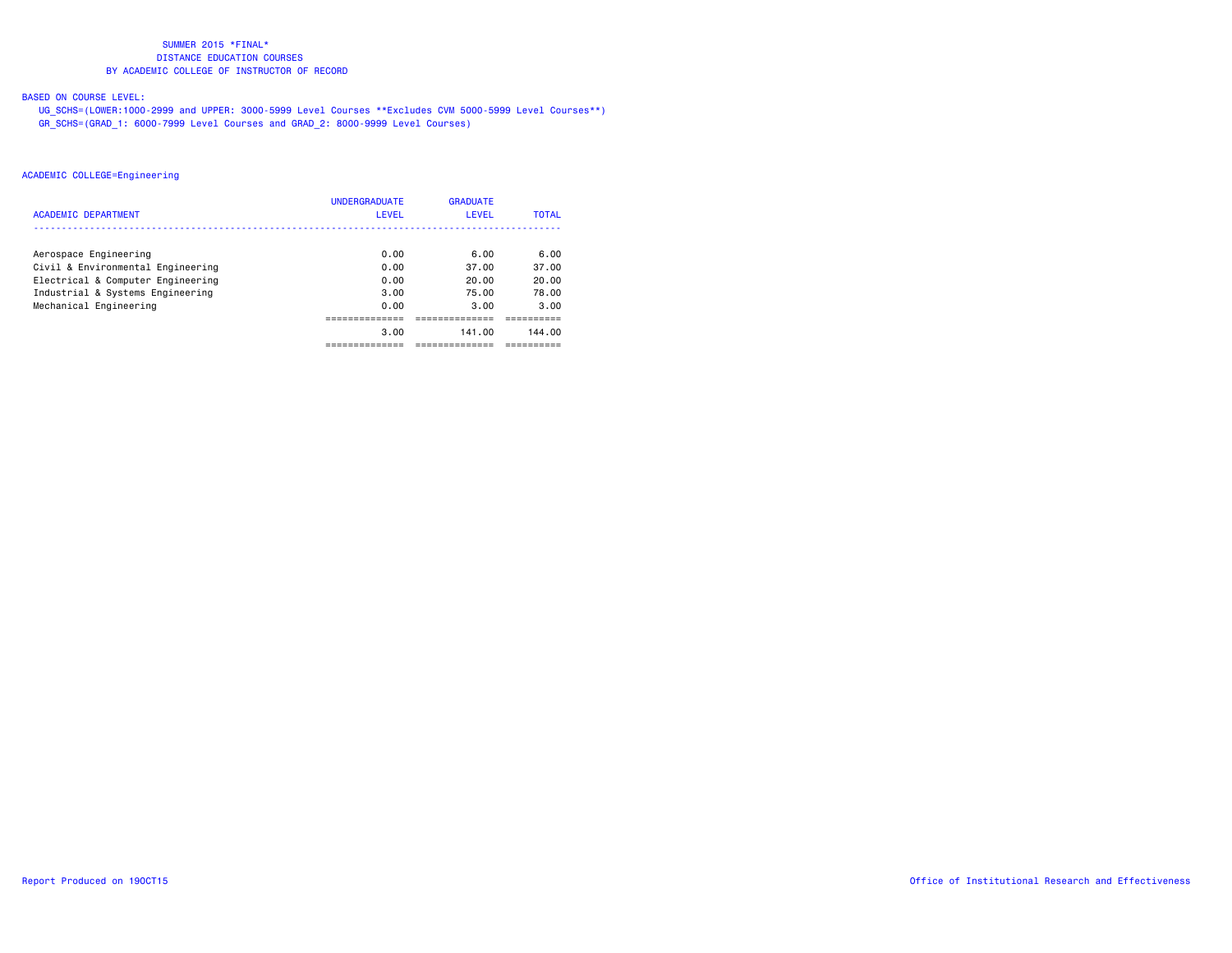# BASED ON COURSE LEVEL:

 UG\_SCHS=(LOWER:1000-2999 and UPPER: 3000-5999 Level Courses \*\*Excludes CVM 5000-5999 Level Courses\*\*) GR\_SCHS=(GRAD\_1: 6000-7999 Level Courses and GRAD\_2: 8000-9999 Level Courses)

#### ACADEMIC COLLEGE=Forest Resources

| <b>ACADEMIC DEPARTMENT</b> | <b>UNDERGRADUATE</b><br><b>LEVEL</b> | <b>GRADUATE</b><br>LEVEL | <b>TOTAL</b> |
|----------------------------|--------------------------------------|--------------------------|--------------|
| Forestry                   | 0.00                                 | 2.00                     | 2.00         |
|                            | 0.00                                 | 2.00                     | 2.00         |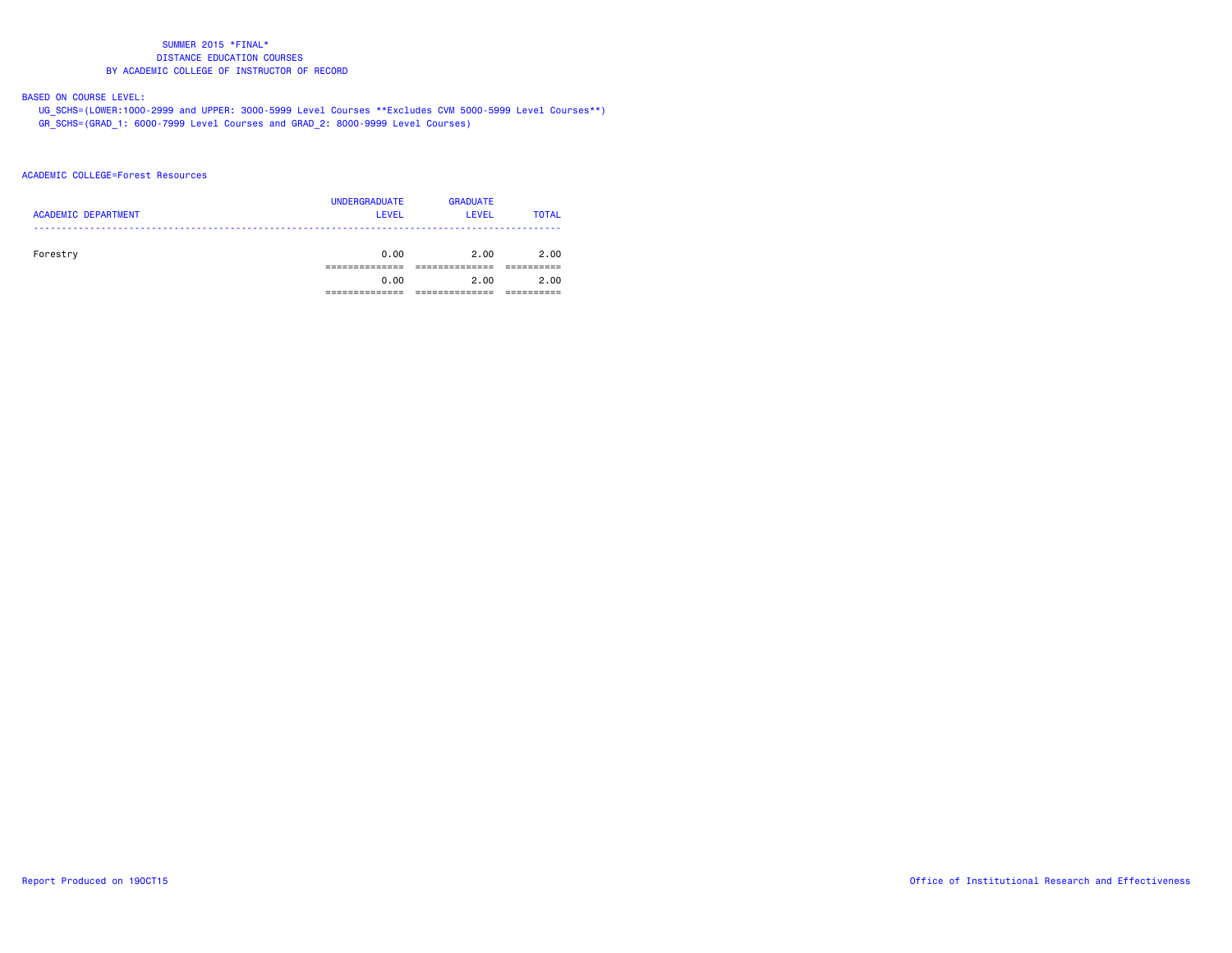| <b>ACADEMIC DEPARTMENT</b>                           | <b>Instructor Name</b> | Rank                          | Tenure<br><b>Status</b> | Course<br>Cip# | <b>CRN</b> | Course # Sec                |       | Crs | Type Title                | Inst<br>Per | <b>UG</b><br><b>SCHS</b> | <b>GR</b><br><b>SCHS</b>  | <b>Total</b><br><b>SCHS</b> |
|------------------------------------------------------|------------------------|-------------------------------|-------------------------|----------------|------------|-----------------------------|-------|-----|---------------------------|-------------|--------------------------|---------------------------|-----------------------------|
| Food Science, Nutrition & Health Promoti Hunt, Barry |                        | Professor                     | Tenured                 | 512207         |            | 21918 FNH 8193 551 C        |       |     | Problems in Health E 1.00 |             | 0.00                     | 42.00                     | 42.00                       |
|                                                      |                        |                               |                         |                |            |                             |       |     |                           |             | --------<br>0.00         | 42.00                     | 42.00                       |
|                                                      | Oliver, Brittney       | Assistant Professor Ten Track |                         | 190599         | 22541      | <b>FNH 7000</b>             | 501 I |     | Directed Indiv Study 1.00 |             | 0.00                     | 1.00                      | 1.00                        |
|                                                      |                        |                               |                         | 512207         | 21322      | FNH 8653                    | 501 C |     | Imp Eval Hp Prog          | 1.00        | 0.00                     | 51.00                     | 51.00                       |
|                                                      |                        |                               |                         |                |            | 21323 FNH 8653              | 502 C |     | Imp Eval Hp Prog          | 1.00        | 0.00<br>--------         | 21.00                     | 21.00<br>-----              |
|                                                      |                        |                               |                         |                |            |                             |       |     |                           |             | 0.00                     | 73.00                     | 73.00                       |
|                                                      | Pylate, Leah           | 98                            | Not Applicable          |                |            | 512207 21915 FNH 3163 501 C |       |     | Basic Principle Heal 1.00 |             | 60.00                    | 0.00                      | 60.00                       |
|                                                      |                        |                               |                         |                |            |                             |       |     |                           |             | --------<br>60.00        | - - - - - - - - -<br>0.00 | 60.00                       |
|                                                      | Williams, Ronald       | Lecturer                      | Non-Ten Track           | 190501         |            | 21916 FNH 4783              | 501 C |     | Sch Comm Drug Use Pr 1.00 |             | 24.00                    | 0.00                      | 24.00                       |
|                                                      |                        |                               |                         |                |            | 21917 FNH 6783 501 C        |       |     | Sch Comm Drug Use Pr 1.00 |             | 0.00                     | 39.00                     | 39.00                       |
|                                                      |                        |                               |                         |                |            |                             |       |     |                           |             | --------<br>24.00        | -----<br>39.00            | .<br>63.00                  |
|                                                      |                        |                               |                         |                |            |                             |       |     |                           |             | ========                 | ========                  | ==========                  |
| Food Science, Nutrition & Health Promoti             |                        |                               |                         |                |            |                             |       |     |                           |             | 84.00                    | 154.00                    | 238,00                      |
|                                                      |                        |                               |                         |                |            |                             |       |     |                           |             | ========                 | ========                  | ==========                  |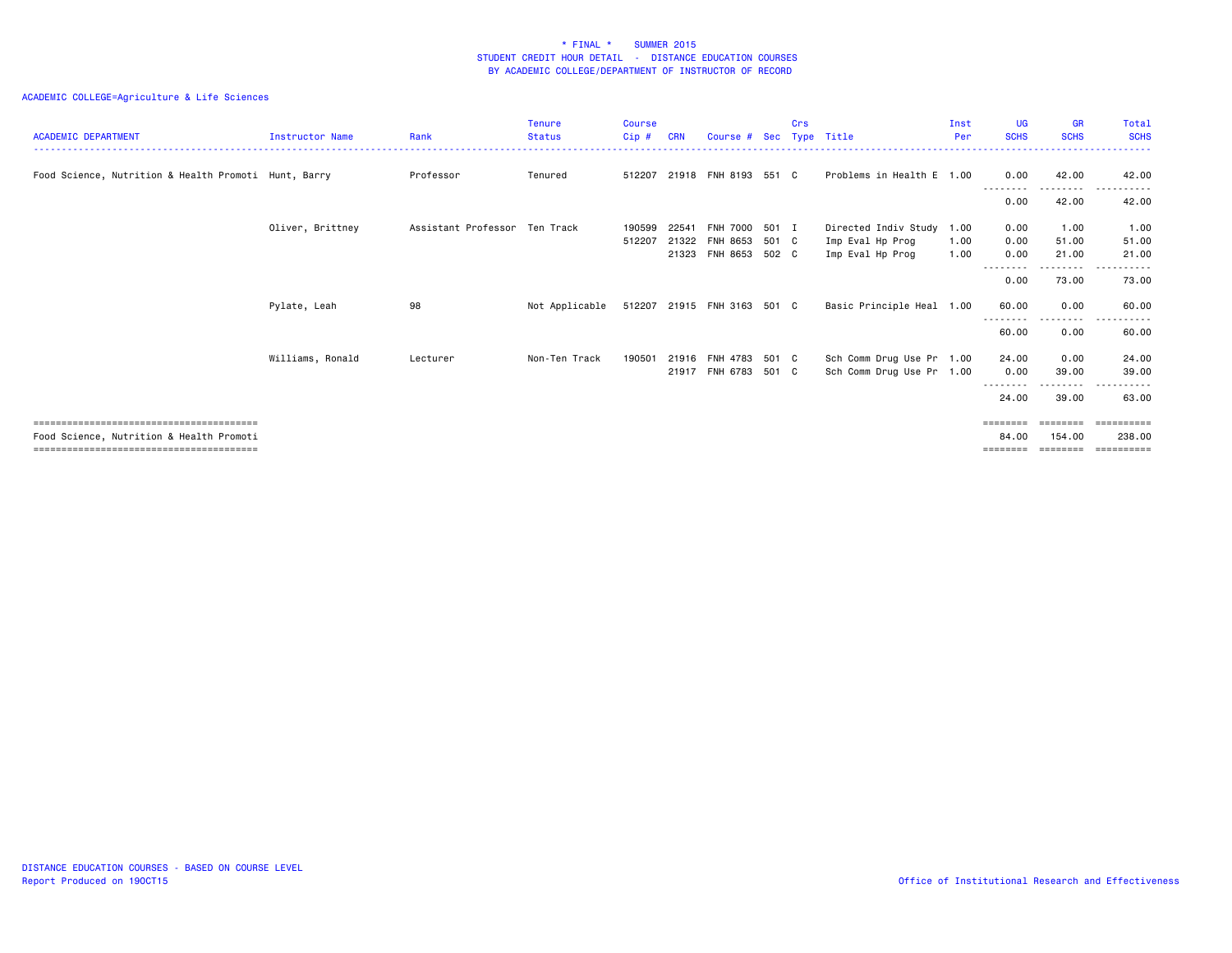| <b>ACADEMIC DEPARTMENT</b> | Instructor Name | Rank     | Tenure<br>Status | <b>Course</b><br>Cip# | <b>CRN</b> | Course # Sec Type Title |       | Crs |                 | Inst<br>Per | UG<br><b>SCHS</b> | <b>GR</b><br><b>SCHS</b> | Total<br><b>SCHS</b> |
|----------------------------|-----------------|----------|------------------|-----------------------|------------|-------------------------|-------|-----|-----------------|-------------|-------------------|--------------------------|----------------------|
| Landscape Architecture     | Rood, Cynthia   | Lecturer | Non-Ten Track    | 040601                |            | 21390 LA 1803           | 501 C |     | Land Arch Appre | 1.00        | 27.00             | 0.00                     | 27.00<br>            |
|                            |                 |          |                  |                       |            |                         |       |     |                 |             | 27.00             | 0.00                     | 27.00                |
|                            |                 |          |                  |                       |            |                         |       |     |                 |             | ========          | ---------<br>--------    | -----------          |
| Landscape Architecture     |                 |          |                  |                       |            |                         |       |     |                 |             | 27.00             | 0.00                     | 27.00                |
|                            |                 |          |                  |                       |            |                         |       |     |                 |             | ========          | ========                 |                      |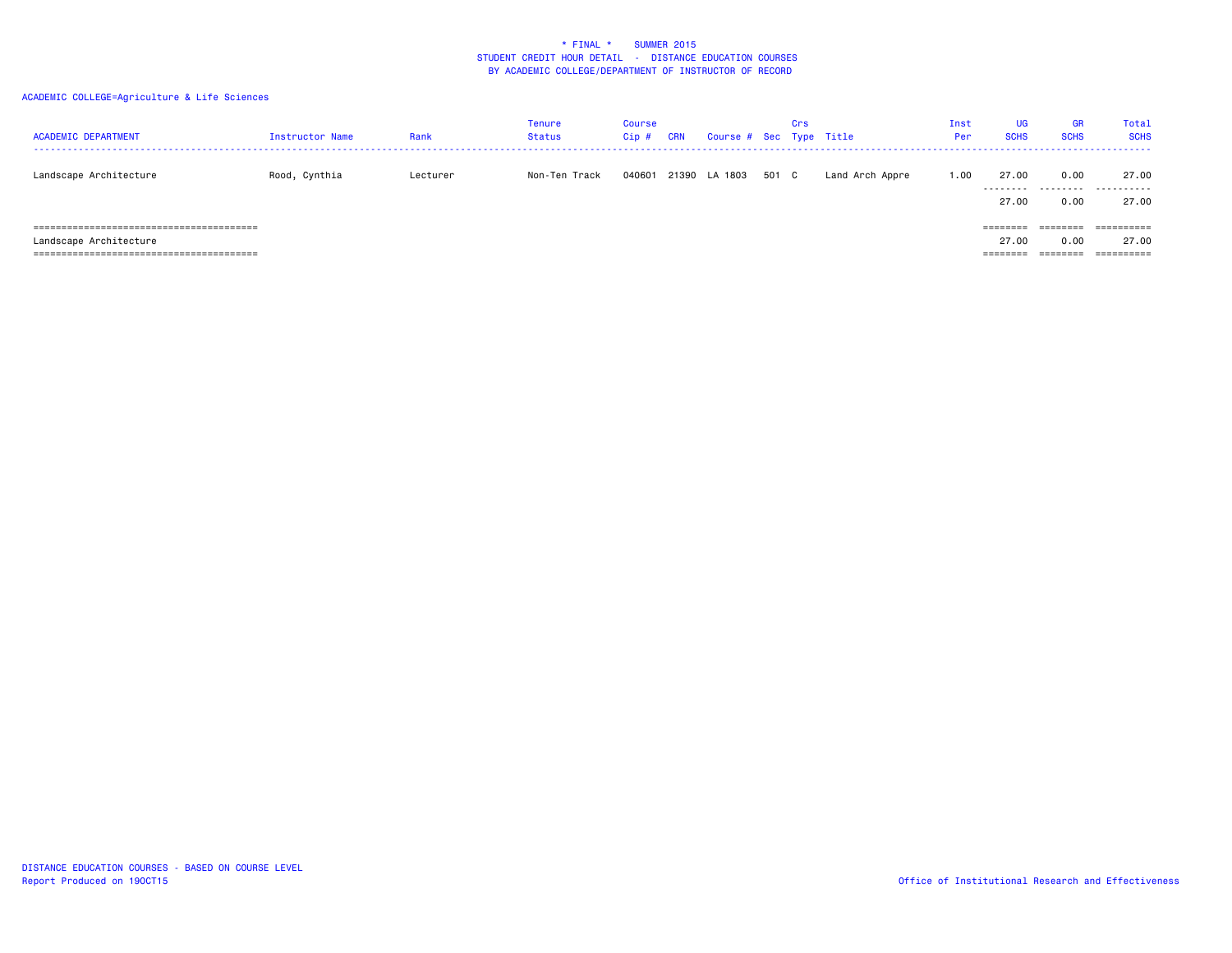| <b>ACADEMIC DEPARTMENT</b> | Instructor Name  | Rank | Tenure<br>Status | <b>Course</b><br>Cip# | <b>CRN</b> | Course # Sec Type Title | Crs |                           | Inst<br>Per | UG<br><b>SCHS</b>    | <b>GR</b><br><b>SCHS</b> | Total<br><b>SCHS</b> |
|----------------------------|------------------|------|------------------|-----------------------|------------|-------------------------|-----|---------------------------|-------------|----------------------|--------------------------|----------------------|
| Plant & Soil Sciences      | Broderick, Shaun |      |                  |                       |            |                         |     | Directed Indiv Study 1.00 |             | 3.00<br>---------    | 0.00                     | 3.00<br>.            |
|                            |                  |      |                  |                       |            |                         |     |                           |             | 3.00                 | .<br>0.00                | 3.00                 |
|                            |                  |      |                  |                       |            |                         |     |                           |             |                      |                          | ----------           |
| Plant & Soil Sciences      |                  |      |                  |                       |            |                         |     |                           |             | 3.00                 | 0.00                     | 3,00                 |
|                            |                  |      |                  |                       |            |                         |     |                           |             | ________<br>-------- | --------                 | -----------          |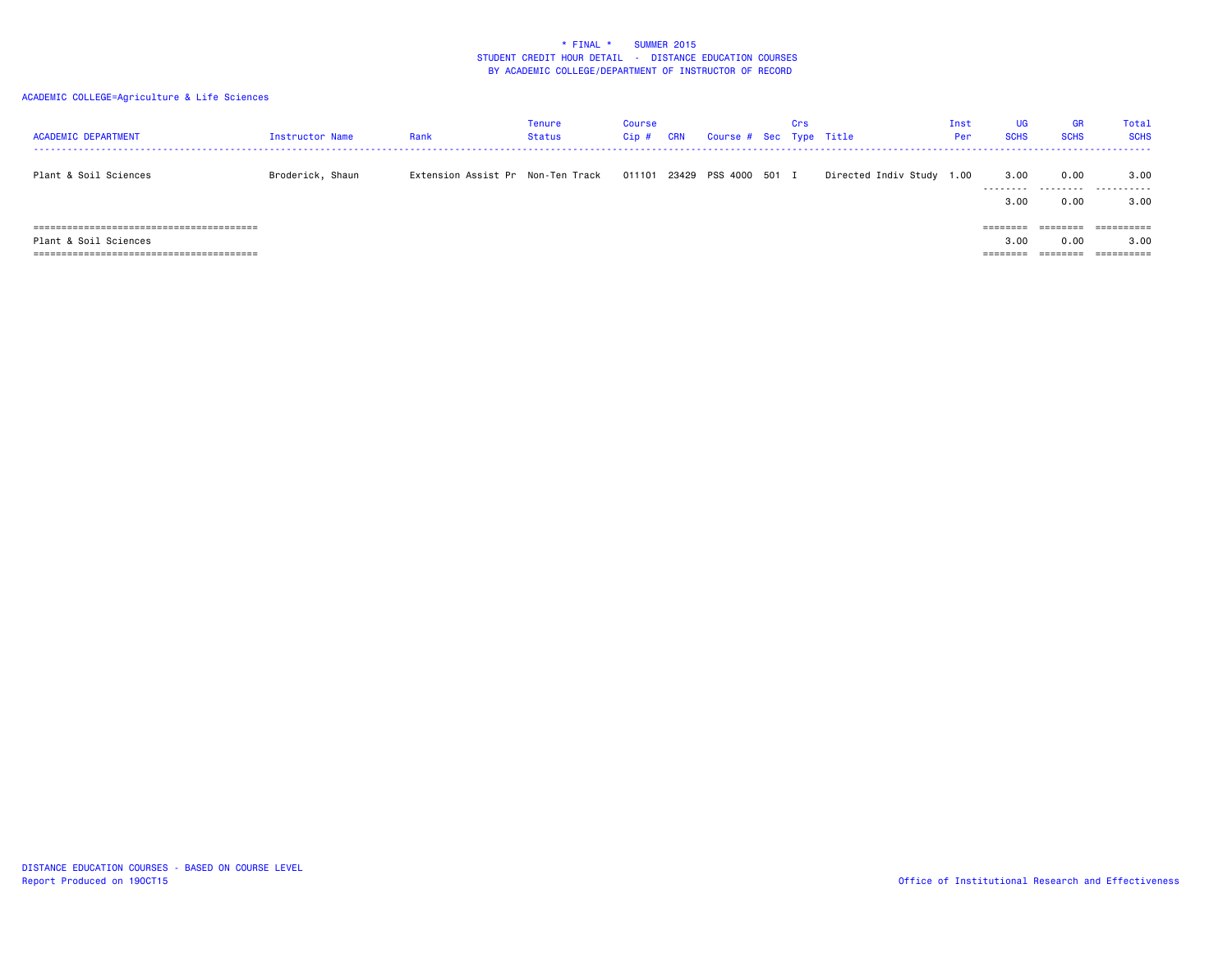| <b>ACADEMIC DEPARTMENT</b> | <b>Instructor Name</b> | Rank                          | <b>Tenure</b><br><b>Status</b> | <b>Course</b><br>Cip# | <b>CRN</b> | Course #                       |                | Crs | Sec Type Title            | Inst<br>Per  | <b>UG</b><br><b>SCHS</b> | GR<br><b>SCHS</b> | Total<br><b>SCHS</b> |
|----------------------------|------------------------|-------------------------------|--------------------------------|-----------------------|------------|--------------------------------|----------------|-----|---------------------------|--------------|--------------------------|-------------------|----------------------|
| School of Human Sciences   | Boutwell, Angela       | Lecturer                      | Non-Ten Track                  |                       |            | 190708 21380 HS 3803           | 501 B          |     | Creat & Play Young C 1.00 |              | 39.00                    | 0.00              | 39.00                |
|                            |                        |                               |                                |                       |            |                                |                |     |                           |              | .<br>39.00               | 0.00              | 39.00                |
|                            | Elmore-Staton, Lori    | Assistant Professor Ten Track |                                | 190101<br>190704      | 21381      | 21873 HS 4710<br>HS 4803       | 502 A<br>501 C |     | Study Tour<br>Parenting   | 0.50<br>1.00 | 10.50<br>69.00           | 0.00<br>0.00      | 10.50<br>69.00       |
|                            |                        |                               |                                | 190706<br>199999      |            | 21382 HS 6803<br>21874 HS 6710 | 501 C<br>502 A |     | Parenting<br>Study Tour   | 1.00<br>0.50 | 0.00<br>0.00             | 9.00<br>3.00      | 9.00<br>3.00         |
|                            |                        |                               |                                |                       |            |                                |                |     |                           |              | 79.50                    | 12.00             | 91.50                |
|                            | Kobia, Caroline        | Instructor                    | Non-Ten Track                  |                       |            | 190101 21872 HS 4710           | 501 A          |     | Study Tour                | 1.00         | 57.00                    | 0.00              | 57.00                |
|                            |                        |                               |                                |                       |            |                                |                |     |                           |              | 57.00                    | 0.00              | 57.00                |
|                            | Parker, Julie          | Assistant Professor Ten Track |                                | 190101<br>199999      |            | 21873 HS 4710<br>21874 HS 6710 | 502 A<br>502 A |     | Study Tour<br>Study Tour  | 0.50<br>0.50 | 10.50<br>0.00            | 0.00<br>3.00      | 10.50<br>3.00        |
|                            |                        |                               |                                |                       |            |                                |                |     |                           |              | .<br>10.50               | .<br>3.00         | .<br>13.50           |
|                            | Settle, Quisto         | Assistant Professor Ten Track |                                | 131301                |            | 23378 AIS 4000 501 I           |                |     | Directed Indiv Study 1.00 |              | 3.00                     | 0.00<br>.         | 3.00                 |
|                            |                        |                               |                                |                       |            |                                |                |     |                           |              | 3.00                     | 0.00              | 3.00                 |
| School of Human Sciences   |                        |                               |                                |                       |            |                                |                |     |                           |              | ========<br>189,00       | ========<br>15.00 | ==========<br>204,00 |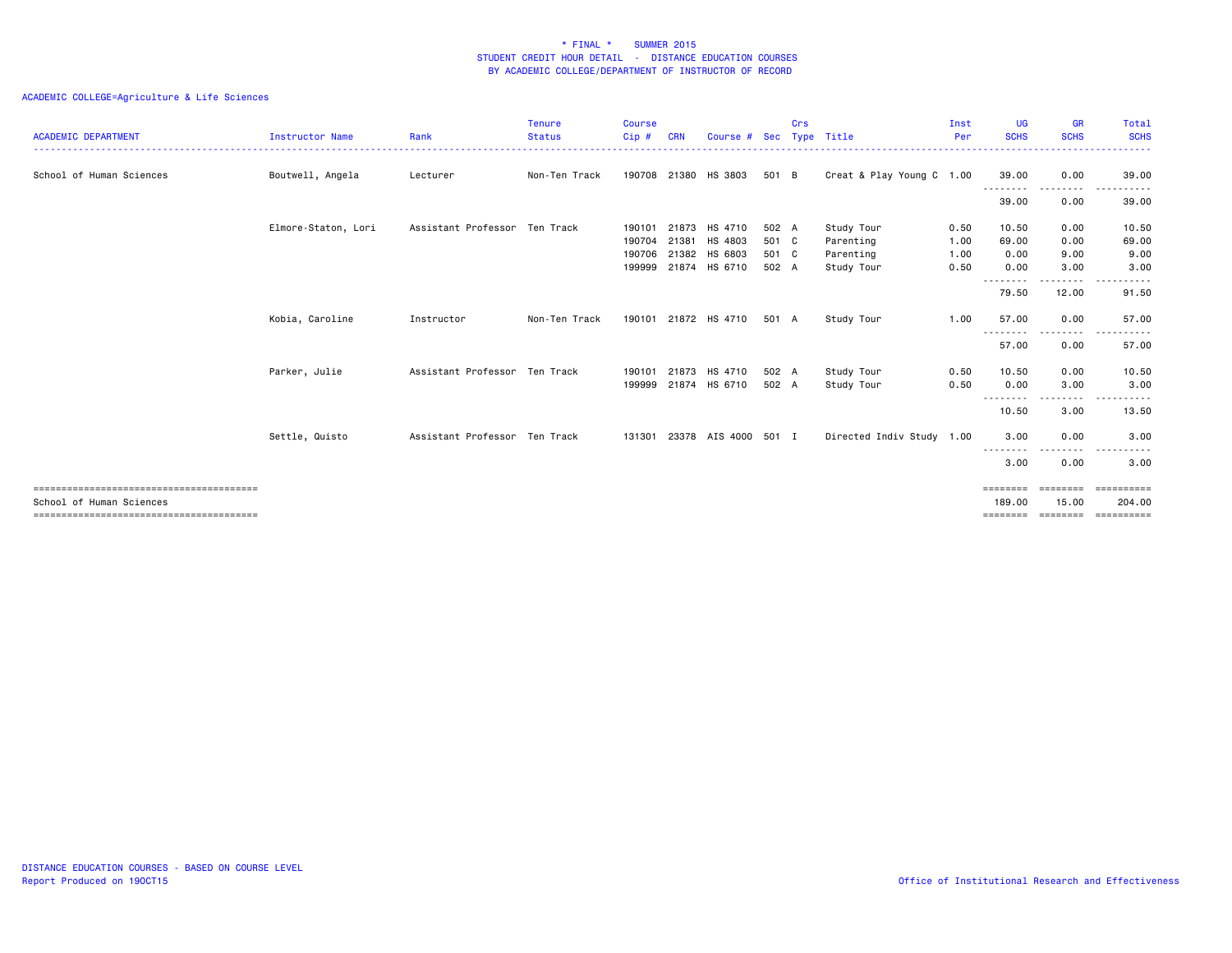# ACADEMIC COLLEGE=Architecture, Art & Design

| <b>ACADEMIC DEPARTMENT</b> | Instructor Name     | Rank | Tenure<br>Status | <b>Course</b><br>Cip# | <b>CRN</b> | Course # Sec Type Title     | Crs |                  | Inst<br>Per | UG<br><b>SCHS</b> | GR<br><b>SCHS</b> | Total<br><b>SCHS</b> |
|----------------------------|---------------------|------|------------------|-----------------------|------------|-----------------------------|-----|------------------|-------------|-------------------|-------------------|----------------------|
| Art AAD                    | Callander, Adrienne | 98   | Not Applicable   |                       |            | 500703 21251 ART 1113 501 C |     | Art Appreciation | 1.00        | 42.00             | 0.00              | 42.00<br>            |
|                            |                     |      |                  |                       |            |                             |     |                  |             | 42.00             | 0.00              | 42.00                |
|                            |                     |      |                  |                       |            |                             |     |                  |             | ========          | ________          | ==========           |
| Art AAD                    |                     |      |                  |                       |            |                             |     |                  |             | 42.00             | 0.00              | 42.00                |
|                            |                     |      |                  |                       |            |                             |     |                  |             | ========          | ========          |                      |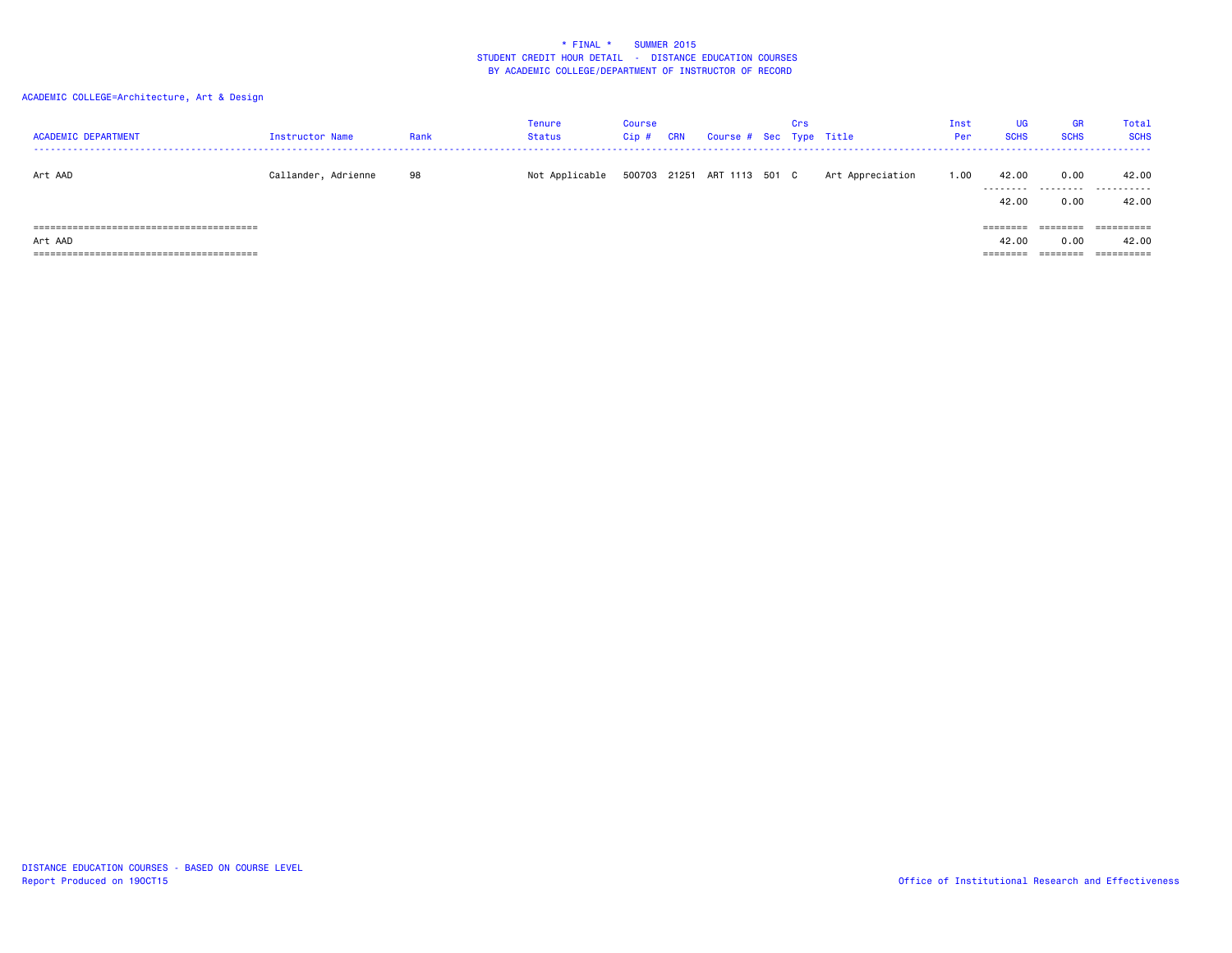# ACADEMIC COLLEGE=Architecture, Art & Design

| <b>ACADEMIC DEPARTMENT</b> | Instructor Name | Rank | Tenure<br>Status | <b>Course</b><br>Cip# | <b>CRN</b> | Course # Sec Type Title     | Crs |                   | Inst<br>Per | UG<br><b>SCHS</b>    | <b>GR</b><br><b>SCHS</b> | Total<br><b>SCHS</b> |
|----------------------------|-----------------|------|------------------|-----------------------|------------|-----------------------------|-----|-------------------|-------------|----------------------|--------------------------|----------------------|
| School of Architecture     | Kemp, Leah      | 98   | Not Applicable   |                       |            | 040201 21250 ARC 1013 501 C |     | Arch Appreciation | 1.00        | 6.00<br>---------    | 0.00<br>.                | 6.00<br>.            |
|                            |                 |      |                  |                       |            |                             |     |                   |             | 6.00                 | 0.00                     | 6.00                 |
|                            |                 |      |                  |                       |            |                             |     |                   |             | ---------            |                          | ----------           |
| School of Architecture     |                 |      |                  |                       |            |                             |     |                   |             | 6.00                 | 0.00                     | 6.00                 |
|                            |                 |      |                  |                       |            |                             |     |                   |             | --------<br>-------- | ---------<br>--------    | -----------          |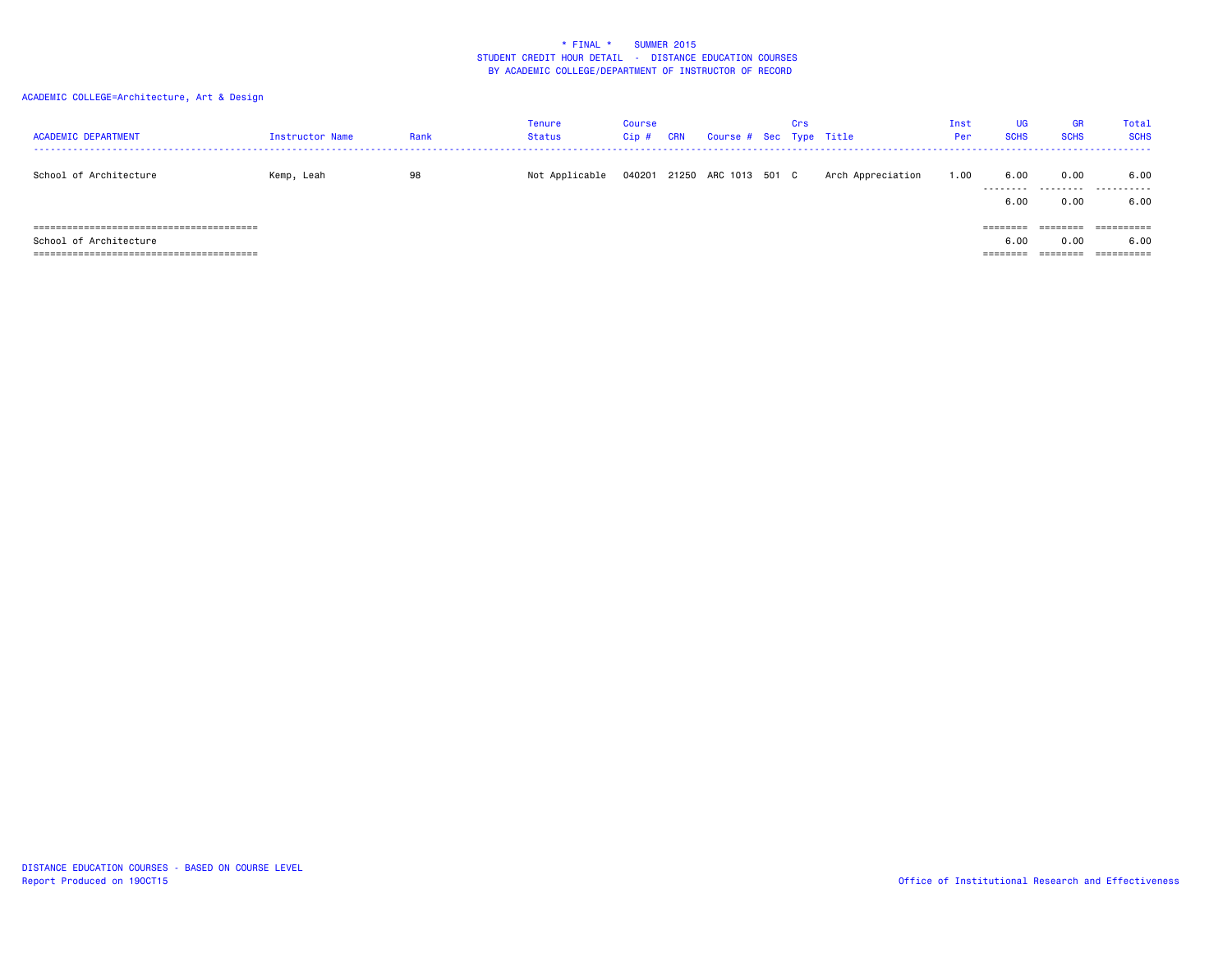| <b>ACADEMIC DEPARTMENT</b> | Instructor Name | Rank                        | <b>Tenure</b><br>Status | Course<br>$Cip$ # | <b>CRN</b> | Course # Sec Type Title     | Crs |                           | Inst<br>Per | <b>UG</b><br><b>SCHS</b> | <b>GR</b><br><b>SCHS</b> | Total<br><b>SCHS</b>    |
|----------------------------|-----------------|-----------------------------|-------------------------|-------------------|------------|-----------------------------|-----|---------------------------|-------------|--------------------------|--------------------------|-------------------------|
| Biological Sciences        | Gordon, Donna   | Associate Professor Tenured |                         |                   |            | 260101 21254 BIO 8183 501 E |     | Capstone in Modern B 1.00 |             | 0.00<br>---------        | 72.00<br>.               | 72.00<br>.              |
|                            |                 |                             |                         |                   |            |                             |     |                           |             | 0.00                     | 72.00                    | 72.00                   |
|                            | Jolley, Rachel  | Lecturer                    | Non-Ten Track           |                   |            | 261301 21253 BIO 8043 501 C |     | Ecology & Environ         | 1.00        | 0.00<br>---------        | 30.00<br>---------       | 30.00<br>.              |
|                            |                 |                             |                         |                   |            |                             |     |                           |             | 0.00                     | 30.00                    | .<br>30.00              |
|                            | Reichert, Nancy | Professor                   | Tenured                 |                   |            | 261201 21252 BIO 6033 501 C |     | Fund Biotechnology        | 1.00        | 0.00                     | 36.00<br>---------       | 36.00<br>----<br>------ |
|                            |                 |                             |                         |                   |            |                             |     |                           |             | 0.00                     | 36.00                    | 36.00                   |
|                            |                 |                             |                         |                   |            |                             |     |                           |             | $=$ = = = = = = =        | ========                 | -----------             |
| Biological Sciences        |                 |                             |                         |                   |            |                             |     |                           |             | 0.00                     | 138.00                   | 138.00                  |
|                            |                 |                             |                         |                   |            |                             |     |                           |             |                          | ========                 | ==========              |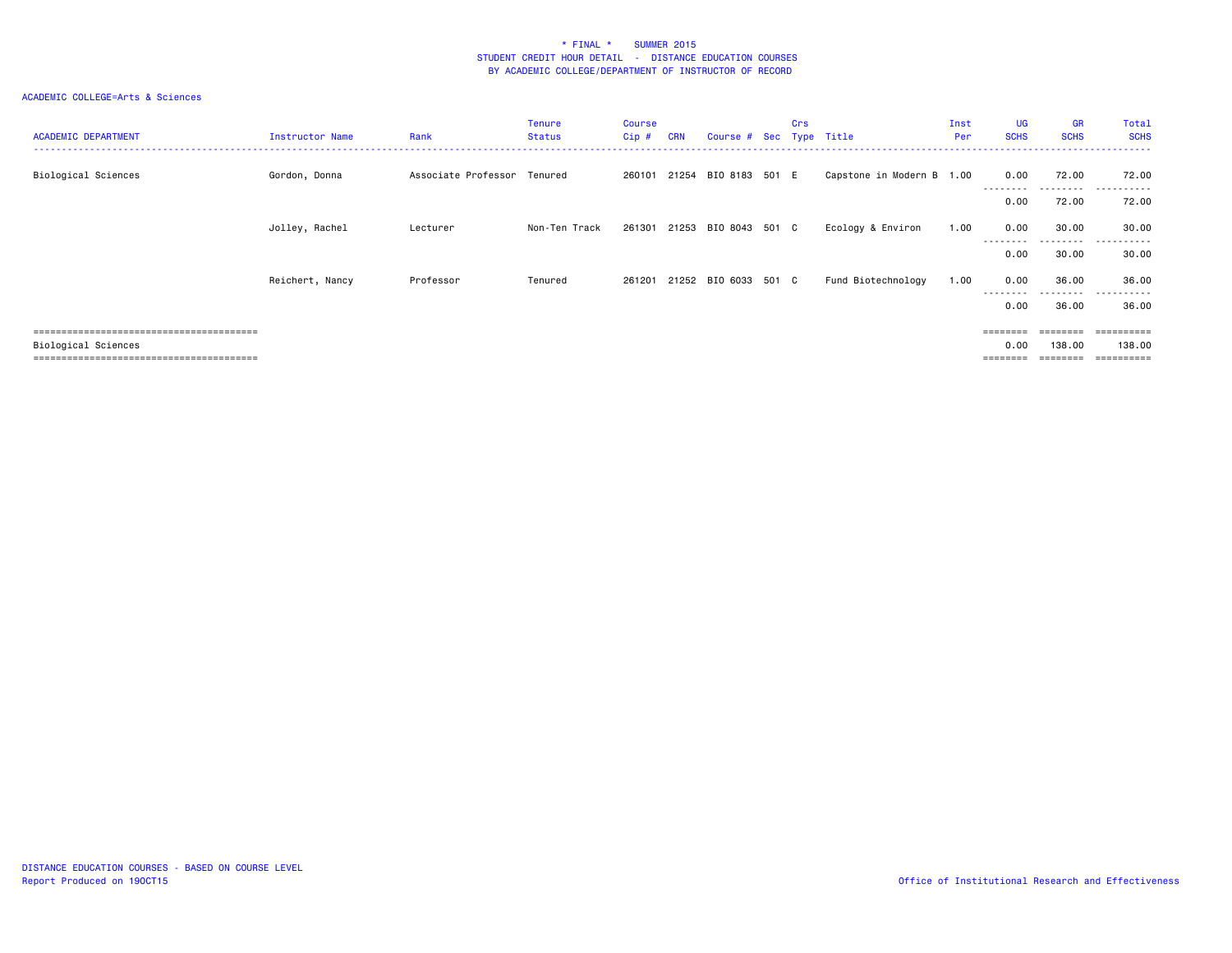| <b>ACADEMIC DEPARTMENT</b>                             | Instructor Name     | Rank                          | <b>Tenure</b><br><b>Status</b> | <b>Course</b><br>Cip# | <b>CRN</b> | Course # Sec Type Title                      | Crs |                           | Inst<br>Per  | UG<br><b>SCHS</b>              | <b>GR</b><br><b>SCHS</b>                                                                                                                  | Total<br><b>SCHS</b>                                                                                                                                                                                                                                                                                                                                                                                                                                                                           |
|--------------------------------------------------------|---------------------|-------------------------------|--------------------------------|-----------------------|------------|----------------------------------------------|-----|---------------------------|--------------|--------------------------------|-------------------------------------------------------------------------------------------------------------------------------------------|------------------------------------------------------------------------------------------------------------------------------------------------------------------------------------------------------------------------------------------------------------------------------------------------------------------------------------------------------------------------------------------------------------------------------------------------------------------------------------------------|
| Classical & Modern Languages & Literatur Debicka, Anna |                     | Instructor                    | Non-Ten Track                  | 160905                |            | 22380 FLS 1113 503 C<br>22997 FLS 2133 552 C |     | Spanish I<br>Spanish III  | 1.00<br>1.00 | 33.00<br>36.00                 | 0.00<br>0.00                                                                                                                              | 33.00<br>36.00                                                                                                                                                                                                                                                                                                                                                                                                                                                                                 |
|                                                        |                     |                               |                                |                       |            |                                              |     |                           |              | .<br>69.00                     | 0.00                                                                                                                                      | $\frac{1}{2} \left( \frac{1}{2} \right) \left( \frac{1}{2} \right) \left( \frac{1}{2} \right) \left( \frac{1}{2} \right) \left( \frac{1}{2} \right)$<br>69.00                                                                                                                                                                                                                                                                                                                                  |
|                                                        | Kraker, Julia       | Lecturer                      | Non-Ten Track                  | 160905                |            | 22390 FLS 1123 551 C<br>22391 FLS 1123 552 C |     | Spanish II<br>Spanish II  | 1.00<br>1.00 | 51.00<br>48.00                 | 0.00<br>0.00<br>.                                                                                                                         | 51.00<br>48.00<br>.                                                                                                                                                                                                                                                                                                                                                                                                                                                                            |
|                                                        |                     |                               |                                |                       |            |                                              |     |                           |              | .<br>99.00                     | 0.00                                                                                                                                      | 99.00                                                                                                                                                                                                                                                                                                                                                                                                                                                                                          |
|                                                        | Little, Christopher | Lecturer                      | Non-Ten Track                  | 160905                |            | 22386 FLS 1123 502 C<br>22392 FLS 2133 551 C |     | Spanish II<br>Spanish III | 1.00<br>1.00 | 48.00<br>51.00<br><u>.</u>     | 0.00<br>0.00<br>$\frac{1}{2} \left( \frac{1}{2} \right) \left( \frac{1}{2} \right) \left( \frac{1}{2} \right) \left( \frac{1}{2} \right)$ | 48.00<br>51.00<br>$\frac{1}{2} \left( \frac{1}{2} \right) \left( \frac{1}{2} \right) \left( \frac{1}{2} \right) \left( \frac{1}{2} \right) \left( \frac{1}{2} \right)$                                                                                                                                                                                                                                                                                                                         |
|                                                        |                     |                               |                                |                       |            |                                              |     |                           |              | 99.00                          | 0.00                                                                                                                                      | 99.00                                                                                                                                                                                                                                                                                                                                                                                                                                                                                          |
|                                                        | McFadden, Michael   | Lecturer                      | Non-Ten Track                  |                       |            | 160905 22385 FLS 1123 501 C                  |     | Spanish II                | 1.00         | 69.00<br>.                     | 0.00<br>.                                                                                                                                 | 69.00<br>$- - - - -$                                                                                                                                                                                                                                                                                                                                                                                                                                                                           |
|                                                        |                     |                               |                                |                       |            |                                              |     |                           |              | 69.00                          | 0.00                                                                                                                                      | 69.00                                                                                                                                                                                                                                                                                                                                                                                                                                                                                          |
|                                                        | Moya, Arleana       | Instructor                    | Non-Ten Track                  |                       |            | 160905 22387 FLS 1113 551 C                  |     | Spanish I                 | 1.00         | 72.00<br>.                     | 0.00                                                                                                                                      | 72.00                                                                                                                                                                                                                                                                                                                                                                                                                                                                                          |
|                                                        |                     |                               |                                |                       |            |                                              |     |                           |              | 72.00                          | 0.00                                                                                                                                      | 72.00                                                                                                                                                                                                                                                                                                                                                                                                                                                                                          |
|                                                        | Munn, David         | Lecturer                      | Non-Ten Track                  |                       |            | 160905 23252 FLS 1123 553 C                  |     | Spanish II                | 1.00         | 45.00                          | 0.00                                                                                                                                      | 45.00                                                                                                                                                                                                                                                                                                                                                                                                                                                                                          |
|                                                        |                     |                               |                                |                       |            |                                              |     |                           |              | 45.00                          | 0.00                                                                                                                                      | 45.00                                                                                                                                                                                                                                                                                                                                                                                                                                                                                          |
|                                                        | Ricketts, Maria     | Lecturer                      | Non-Ten Track                  | 160905                |            | 22460 FLS 1113 505 C                         |     | Spanish I                 | 1.00         | 39.00<br>.                     | 0.00                                                                                                                                      | 39.00                                                                                                                                                                                                                                                                                                                                                                                                                                                                                          |
|                                                        |                     |                               |                                |                       |            |                                              |     |                           |              | 39.00                          | 0.00                                                                                                                                      | 39.00                                                                                                                                                                                                                                                                                                                                                                                                                                                                                          |
|                                                        | Russell, Amie       | Instructor                    | Non-Ten Track                  | 160905                |            | 22378 FLS 1113 501 C<br>22379 FLS 1113 502 C |     | Spanish I<br>Spanish I    | 1.00<br>1.00 | 48.00<br>45.00<br>.            | 0.00<br>0.00<br>.                                                                                                                         | 48.00<br>45.00                                                                                                                                                                                                                                                                                                                                                                                                                                                                                 |
|                                                        |                     |                               |                                |                       |            |                                              |     |                           |              | 93.00                          | 0.00                                                                                                                                      | 93.00                                                                                                                                                                                                                                                                                                                                                                                                                                                                                          |
|                                                        | Simpore, Karim      | Assistant Professor Ten Track |                                | 160901                | 22383      | FLF 1113 501 C<br>22393 FLF 1123 551 C       |     | French I<br>French II     | 1.00<br>1.00 | 27.00<br>30.00<br><u>.</u>     | 0.00<br>0.00<br>$\frac{1}{2}$                                                                                                             | 27.00<br>30.00                                                                                                                                                                                                                                                                                                                                                                                                                                                                                 |
|                                                        |                     |                               |                                |                       |            |                                              |     |                           |              | 57.00                          | 0.00                                                                                                                                      | 57.00                                                                                                                                                                                                                                                                                                                                                                                                                                                                                          |
|                                                        | Vozzo, Rosa         | Instructor                    | Non-Ten Track                  |                       |            | 160905 22382 FLS 2133 501 C                  |     | Spanish III               | 1.00         | 51.00                          | 0.00                                                                                                                                      | 51.00                                                                                                                                                                                                                                                                                                                                                                                                                                                                                          |
|                                                        |                     |                               |                                |                       |            |                                              |     |                           |              | 51.00                          | 0.00                                                                                                                                      | 51.00                                                                                                                                                                                                                                                                                                                                                                                                                                                                                          |
| Classical & Modern Languages & Literatur               |                     |                               |                                |                       |            |                                              |     |                           |              | ========<br>693.00<br>======== | ========<br>0.00<br>========                                                                                                              | $\begin{array}{c} \multicolumn{3}{c}{}\\ \multicolumn{3}{c}{}\\ \multicolumn{3}{c}{}\\ \multicolumn{3}{c}{}\\ \multicolumn{3}{c}{}\\ \multicolumn{3}{c}{}\\ \multicolumn{3}{c}{}\\ \multicolumn{3}{c}{}\\ \multicolumn{3}{c}{}\\ \multicolumn{3}{c}{}\\ \multicolumn{3}{c}{}\\ \multicolumn{3}{c}{}\\ \multicolumn{3}{c}{}\\ \multicolumn{3}{c}{}\\ \multicolumn{3}{c}{}\\ \multicolumn{3}{c}{}\\ \multicolumn{3}{c}{}\\ \multicolumn{3}{c}{}\\ \multicolumn{3}{c}{}\\ \multicolumn$<br>693.00 |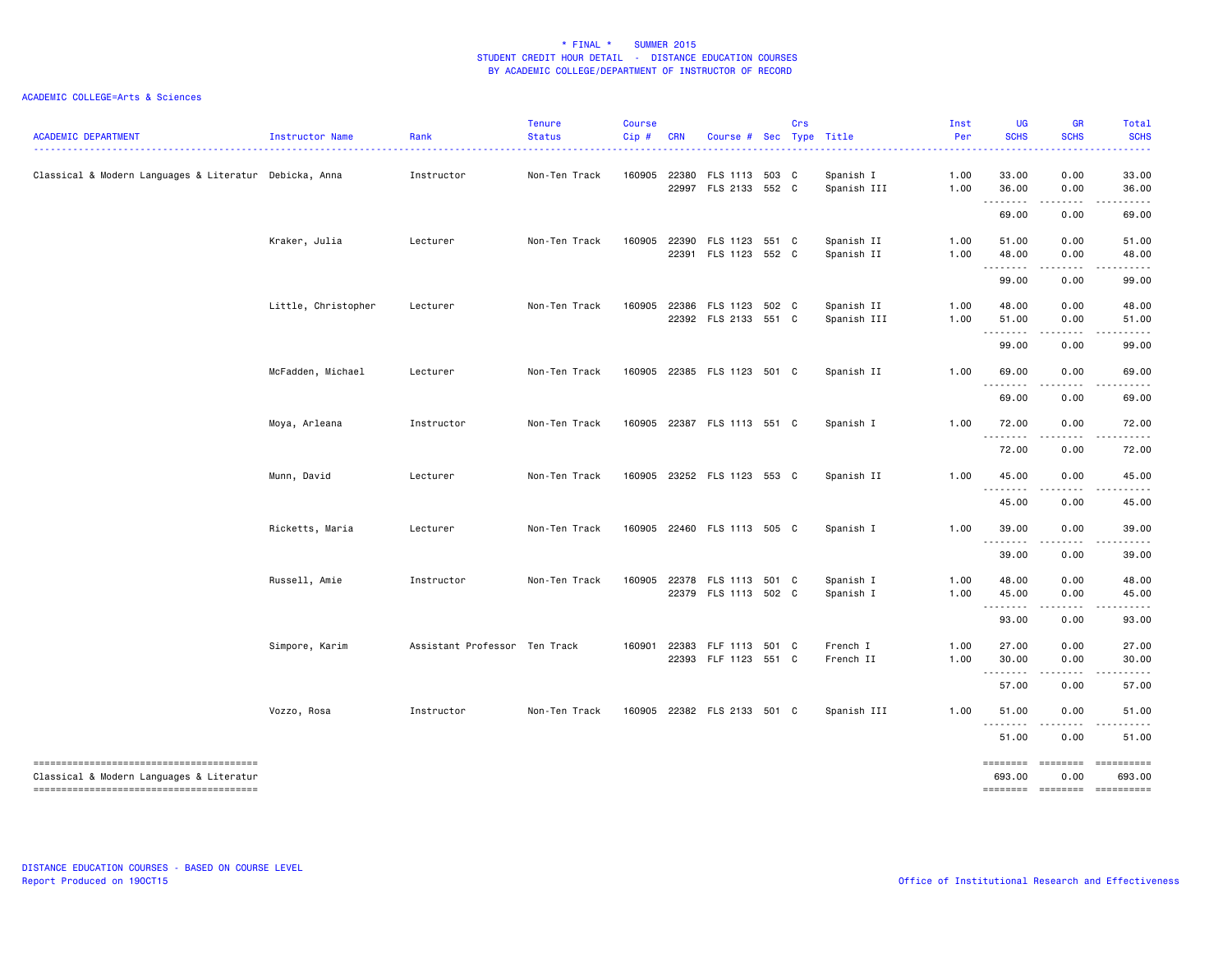| <b>ACADEMIC DEPARTMENT</b> | <b>Instructor Name</b><br>---------------------------------- | Rank                          | <b>Tenure</b><br><b>Status</b><br>. <b>.</b> . | <b>Course</b><br>Cip # | <b>CRN</b> | Course # Sec                   |                | Crs | Type Title                                     | Inst<br>Per | <b>UG</b><br><b>SCHS</b> | <b>GR</b><br><b>SCHS</b><br>. | Total<br><b>SCHS</b><br>. |
|----------------------------|--------------------------------------------------------------|-------------------------------|------------------------------------------------|------------------------|------------|--------------------------------|----------------|-----|------------------------------------------------|-------------|--------------------------|-------------------------------|---------------------------|
| Communication              | Fisher, Melody                                               | Assistant Professor Ten Track |                                                |                        |            | 090900 21834 CO 3813           | 501 C          |     | PR Case Problems                               | 1.00        | 42.00                    | 0.00                          | 42.00                     |
|                            |                                                              |                               |                                                |                        |            |                                |                |     |                                                |             | 42.00                    | 0.00                          | 42.00                     |
|                            | Fountain, Amy                                                | Instructor                    | Non-Ten Track                                  | 090101                 |            | 21266 CO 1013<br>21268 CO 1223 | 501 C<br>501 C |     | Intro to Communicati 1.00<br>Intro Comm Theory | 1.00        | 54.00<br>36.00           | 0.00<br>0.00                  | 54.00<br>36.00            |
|                            |                                                              |                               |                                                |                        |            |                                |                |     |                                                |             | .<br>90.00               | $\frac{1}{2}$<br>0.00         | 90.00                     |
|                            | Knight, Amy                                                  | Instructor                    | Non-Ten Track                                  |                        |            | 090101 21267 CO 1013           | 551 C          |     | Intro to Communicati 1.00                      |             | 60.00                    | 0.00                          | 60.00                     |
|                            |                                                              |                               |                                                |                        |            |                                |                |     |                                                |             | <u>.</u><br>60.00        | 0.00                          | 60.00                     |
|                            | Morschauser, Lindsey                                         | Instructor                    | Non-Ten Track                                  |                        |            | 400404 21348 GR 4713           | 501 B          |     | Synoptic Met I                                 | 1.00        | 75.00                    | 0.00                          | 75.00                     |
|                            |                                                              |                               |                                                |                        |            |                                |                |     |                                                |             | 75.00                    | 0.00                          | 75.00                     |
|                            | Smith, Glenn                                                 | Associate Professor Tenured   |                                                | 090401                 |            | 21269 CO 1403                  | 501 C          |     | Intro Mass Media                               | 1.00        | 30.00                    | 0.00                          | 30.00                     |
|                            |                                                              |                               |                                                | 231304                 |            | 21270 CO 4253                  | 501 C          |     | Elements Of Persuasn                           | 1.00        | 42.00                    | 0.00                          | 42.00                     |
|                            |                                                              |                               |                                                |                        |            | 21273 CO 6253                  | 501 C          |     | Elements Of Persuasn 1.00                      |             | 0.00<br><u>.</u>         | 15.00<br><u>.</u>             | 15.00                     |
|                            |                                                              |                               |                                                |                        |            |                                |                |     |                                                |             | 72.00                    | 15.00                         | 87.00                     |
|                            | Williams, Kevin                                              | Associate Professor Tenured   |                                                |                        |            | 090102 21271 CO 4323           | 501 C          |     | Mass Media-Society                             | 1.00        | 51.00                    | 0.00                          | 51.00                     |
|                            |                                                              |                               |                                                |                        |            | 21272 CO 4323                  | 502 C          |     | Mass Media-Society                             | 1.00        | 27.00                    | 0.00                          | 27.00                     |
|                            |                                                              |                               |                                                | 090401                 | 21274      | CO 6323                        | 501 C          |     | Mass Media-Society                             | 1.00        | 0.00                     | 3.00                          | 3.00                      |
|                            |                                                              |                               |                                                |                        |            | 21275 CO 6323                  | 502 C          |     | Mass Media-Society                             | 1.00        | 0.00                     | 12.00                         | 12.00                     |
|                            |                                                              |                               |                                                |                        |            |                                |                |     |                                                |             | 78.00                    | 15.00                         | 93.00                     |
|                            |                                                              |                               |                                                |                        |            |                                |                |     |                                                |             | ========                 | ========                      |                           |
| Communication              |                                                              |                               |                                                |                        |            |                                |                |     |                                                |             | 417.00                   | 30.00                         | 447.00                    |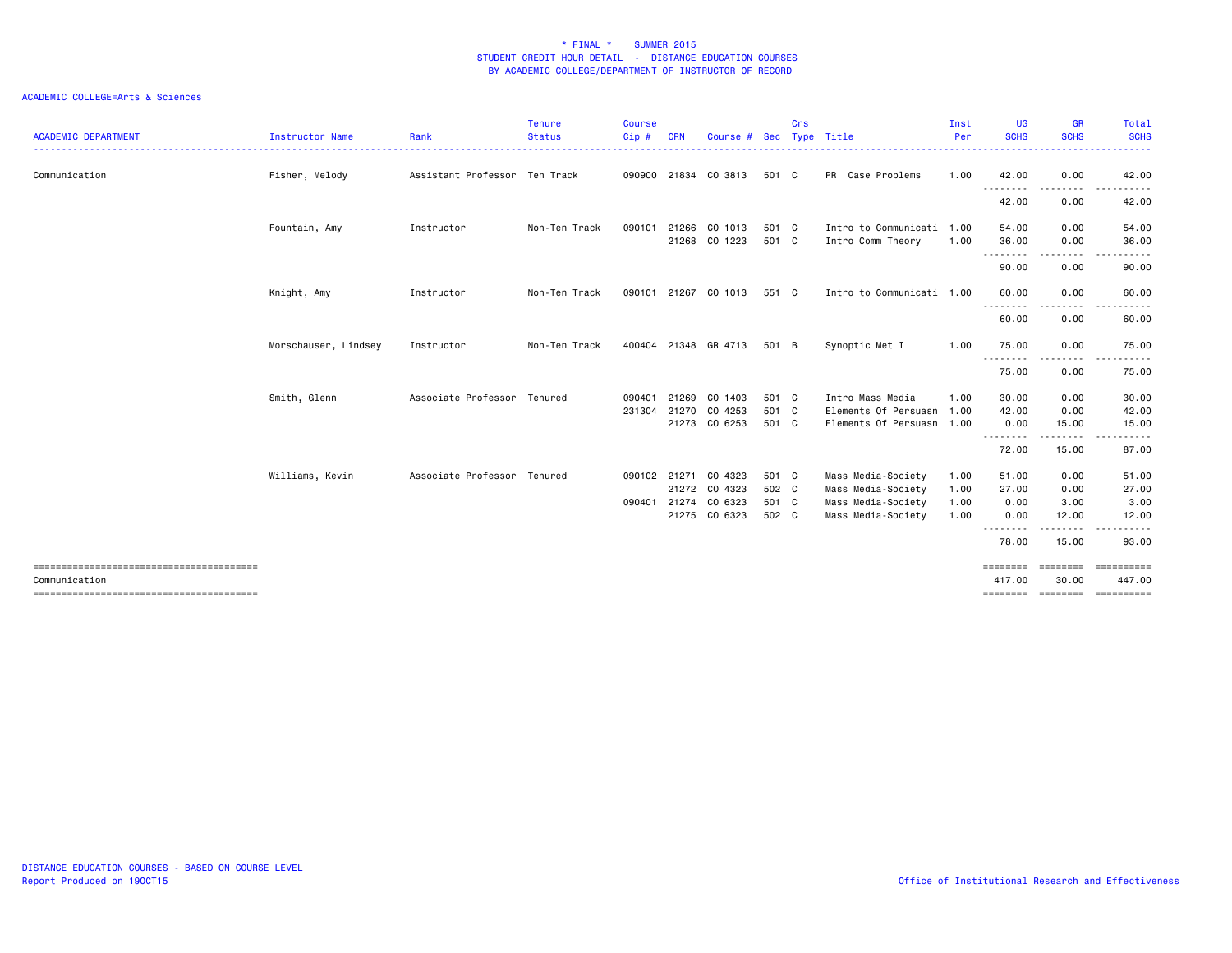| <b>ACADEMIC DEPARTMENT</b> | Instructor Name  | Rank                               | <b>Tenure</b><br><b>Status</b> | <b>Course</b><br>Cip# | <b>CRN</b>            | Course # Sec Type Title             |                         | Crs |                                                                                     | Inst<br>Per  | <b>UG</b><br><b>SCHS</b>                                                                                                                                             | <b>GR</b><br><b>SCHS</b>     | Total<br><b>SCHS</b>                                                                                                                                                  |
|----------------------------|------------------|------------------------------------|--------------------------------|-----------------------|-----------------------|-------------------------------------|-------------------------|-----|-------------------------------------------------------------------------------------|--------------|----------------------------------------------------------------------------------------------------------------------------------------------------------------------|------------------------------|-----------------------------------------------------------------------------------------------------------------------------------------------------------------------|
| Geosciences                | Baldwin, William | Lecturer                           | Non-Ten Track                  | 400404                | 21341<br>21342        | GR 4473<br>GR 4473<br>21354 GR 6473 | 501 C<br>502 C<br>501 C |     | Numerical Wx Predict 1.00<br>Numerical Wx Predict 1.00<br>Numerical Wx Predict 0.90 |              | 111.00<br>96.00<br>0.00                                                                                                                                              | 0.00<br>0.00<br>5.40         | 111.00<br>96.00<br>5.40                                                                                                                                               |
|                            |                  |                                    |                                |                       |                       |                                     |                         |     |                                                                                     |              | .<br>207.00                                                                                                                                                          | 5.40                         | 212.40                                                                                                                                                                |
|                            | Brown, Michael   | Professor                          | Tenured                        | 400401<br>400404      | 21374<br>21349        | GR 8573<br>GR 4843                  | 502 S<br>501 B          |     | Research Applied Met 1.00<br>Severe Storm Methods 1.00                              |              | 0.00<br>9.00                                                                                                                                                         | 27.00<br>0.00                | 27.00<br>9.00                                                                                                                                                         |
|                            |                  |                                    |                                | 400601                | 21357                 | GR 6843<br>21364 GR 8410            | 501<br>501 S            | B   | Severe Storm Methods 1.00<br>Field Methods Semina 1.00                              |              | 0.00<br>0.00<br>.                                                                                                                                                    | 3.00<br>40.00<br>$- - - - -$ | 3.00<br>40.00<br>$\frac{1}{2} \left( \frac{1}{2} \right) \left( \frac{1}{2} \right) \left( \frac{1}{2} \right) \left( \frac{1}{2} \right) \left( \frac{1}{2} \right)$ |
|                            |                  |                                    |                                |                       |                       |                                     |                         |     |                                                                                     |              | 9.00                                                                                                                                                                 | 70.00                        | 79.00                                                                                                                                                                 |
|                            | Carter, William  | Lecturer                           | Non-Ten Track                  | 450701                | 400404 21352<br>21360 | GR 4933<br>GR 6933                  | 501 C<br>501 C          |     | Dynamic Meteorology<br>Dynamic Meteorology                                          | 0.90<br>0.90 | 5.40<br>0.00<br>$- - - - -$                                                                                                                                          | 0.00<br>8.10<br>.            | 5.40<br>8.10<br>$\frac{1}{2}$                                                                                                                                         |
|                            |                  |                                    |                                |                       |                       |                                     |                         |     |                                                                                     |              | 5.40                                                                                                                                                                 | 8.10                         | 13.50                                                                                                                                                                 |
|                            | Clary, Renee     | Associate Professor Tenured        |                                | 400601<br>400603      | 21923                 | GG 8000<br>21837 GG 8423            | 501 D<br>501 C          |     | Research / Thesis<br>Earthquakes & Volcan 1.00                                      | 1.00         | 0.00<br>0.00<br>$\frac{1}{2} \left( \frac{1}{2} \right) \left( \frac{1}{2} \right) \left( \frac{1}{2} \right) \left( \frac{1}{2} \right) \left( \frac{1}{2} \right)$ | 1.00<br>6.00                 | 1.00<br>6.00                                                                                                                                                          |
|                            |                  |                                    |                                |                       |                       |                                     |                         |     |                                                                                     |              | 0.00                                                                                                                                                                 | 7.00                         | 7.00                                                                                                                                                                  |
|                            | Cooke, William   | Professor                          | Tenured                        | 450701                |                       | 23480 GR 7000                       | 551 I                   |     | Directed Indiv Study 1.00                                                           |              | 0.00<br>.                                                                                                                                                            | 3.00<br>.                    | 3.00<br>-----                                                                                                                                                         |
|                            | Dyer, Jamie      | Associate Professor Tenured        |                                | 400404                | 21352                 | GR 4933                             | 501 C                   |     | Dynamic Meteorology                                                                 | 0.10         | 0.00<br>0.60                                                                                                                                                         | 3.00<br>0.00                 | 3.00<br>0.60                                                                                                                                                          |
|                            |                  |                                    |                                |                       | 21354                 | GR 6473                             | 501 C                   |     | Numerical Wx Predict 0.10                                                           |              | 0.00                                                                                                                                                                 | 0.60                         | 0.60                                                                                                                                                                  |
|                            |                  |                                    |                                |                       |                       | 450701 21360 GR 6933                | 501 C                   |     | Dynamic Meteorology                                                                 | 0.10         | 0.00<br>.<br>0.60                                                                                                                                                    | 0.90<br>.<br>1.50            | 0.90<br>.<br>2.10                                                                                                                                                     |
|                            | Gallagher, John  | Lecturer                           | Non-Ten Track                  | 400601                |                       | 21367 GR 8410                       | 504 S                   |     | Field Methods Semina 0.10                                                           |              | 0.00                                                                                                                                                                 | 5.20                         | 5.20                                                                                                                                                                  |
|                            |                  |                                    |                                |                       |                       |                                     |                         |     |                                                                                     |              | 0.00                                                                                                                                                                 | 5.20                         | 5.20                                                                                                                                                                  |
|                            | Gutter, Barrett  | Grad Research Assis Not Applicable |                                |                       |                       | 400401 21377 GR 8633                | 501 C                   |     | Climate Change                                                                      | 0.80         | 0.00                                                                                                                                                                 | 31.20                        | 31.20                                                                                                                                                                 |
|                            |                  |                                    |                                |                       |                       |                                     |                         |     |                                                                                     |              | 0.00                                                                                                                                                                 | 31.20                        | 31.20                                                                                                                                                                 |
|                            | Haney, Christa   | Instructor                         | Non-Ten Track                  | 400607                | 21329<br>21330        | GG 3603<br>GG 3603                  | 501 C<br>502 C          |     | Intro To Oceanograph 1.00<br>Intro To Oceanograph                                   | 1.00         | 120.00<br>96.00                                                                                                                                                      | 0.00<br>0.00                 | 120.00<br>96.00                                                                                                                                                       |
|                            |                  |                                    |                                | 450701                |                       | 21371 GR 8553                       | 501 S                   |     | Research Methods in                                                                 | 0.90         | 0.00                                                                                                                                                                 | 51.30                        | 51.30                                                                                                                                                                 |
|                            |                  |                                    |                                |                       |                       | 21372 GR 8553                       | 502 S                   |     | Research Methods in                                                                 | 0.90         | 0.00<br>.                                                                                                                                                            | 24.30                        | 24.30                                                                                                                                                                 |
|                            |                  |                                    |                                |                       |                       |                                     |                         |     |                                                                                     |              | 216.00                                                                                                                                                               | 75.60                        | 291.60                                                                                                                                                                |
|                            | Mercer, Andrew   | Assistant Professor Ten Track      |                                | 400401                | 21370<br>21373        | GR 8453<br>GR 8573                  | 502 C<br>501 S          |     | Quant Analysis Climo 1.00<br>Research Applied Met 1.00                              |              | 0.00<br>0.00                                                                                                                                                         | 48.00<br>18.00               | 48.00<br>18.00                                                                                                                                                        |
|                            |                  |                                    |                                | 450701                | 21371                 | GR 8553                             | 501 S                   |     | Research Methods in                                                                 | 0.10         | 0.00                                                                                                                                                                 | 5.70                         | 5.70                                                                                                                                                                  |
|                            |                  |                                    |                                |                       |                       | 21372 GR 8553                       | 502 S                   |     | Research Methods in                                                                 | 0.10         | 0.00                                                                                                                                                                 | 2.70                         | 2.70                                                                                                                                                                  |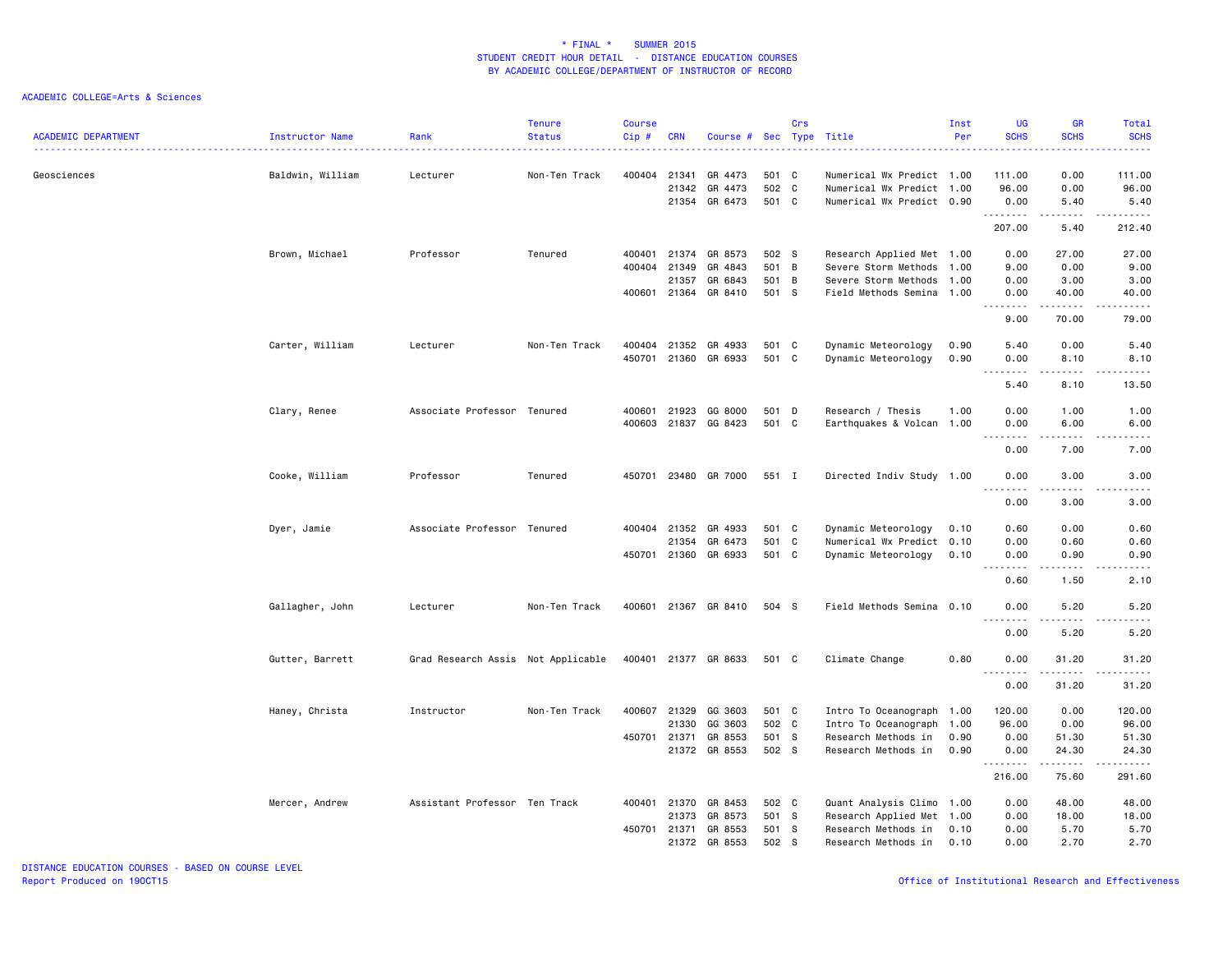| <b>ACADEMIC DEPARTMENT</b> | Instructor Name                                     | Rank                        | <b>Tenure</b><br><b>Status</b> | <b>Course</b><br>Cip# | <b>CRN</b>     | Course # Sec Type Title |                | Crs |                                            | Inst<br>Per  | UG<br><b>SCHS</b>     | <b>GR</b><br><b>SCHS</b>      | Total<br><b>SCHS</b><br>.                                                                                                                                    |
|----------------------------|-----------------------------------------------------|-----------------------------|--------------------------------|-----------------------|----------------|-------------------------|----------------|-----|--------------------------------------------|--------------|-----------------------|-------------------------------|--------------------------------------------------------------------------------------------------------------------------------------------------------------|
| Geosciences                | Mercer, Andrew                                      | Associate Professor Tenured |                                |                       | 400401 21369   | GR 8453                 | 501 C          |     | Quant Analysis Climo 1.00                  |              | 0.00<br><u>.</u>      | 66.00<br>$\frac{1}{2}$        | 66.00<br>.                                                                                                                                                   |
|                            |                                                     |                             |                                |                       |                |                         |                |     |                                            |              | 0.00                  | 140.40                        | 140.40                                                                                                                                                       |
|                            | Mylroie, John                                       | Professor                   | Tenured                        |                       |                | 400601 21365 GR 8410    | 502 S          |     | Field Methods Semina 1.00                  |              | 0.00<br>.             | 40.00<br>.                    | 40.00<br>$-$ - - - -                                                                                                                                         |
|                            |                                                     |                             |                                |                       |                |                         |                |     |                                            |              | 0.00                  | 40.00                         | 40.00                                                                                                                                                        |
|                            | Nagel, Athena                                       | Instructor                  | Non-Ten Track                  | 400601                | 21326<br>21327 | GG 1111<br>GG 1111      | 501 L<br>502 L |     | Earth Science I Lab<br>Earth Science I Lab | 1.00<br>1.00 | 10.00<br>6.00         | 0.00<br>0.00                  | 10.00<br>6.00                                                                                                                                                |
|                            |                                                     |                             |                                |                       | 21328          | GG 1113                 | 501 C          |     | Survey Earth Sci I                         | 1.00         | 66.00                 | 0.00                          | 66.00                                                                                                                                                        |
|                            |                                                     |                             |                                | 450702 21361          |                | GR 8400                 | 501 E          |     | Field Meth In Geosci 1.00                  |              | 0.00                  | 33.00                         | 33.00                                                                                                                                                        |
|                            |                                                     |                             |                                |                       |                | 21362 GR 8400           | 502 E          |     | Field Meth In Geosci 1.00                  |              | 0.00<br>.             | 40.00<br>$\omega$ is a set of | 40.00<br>.                                                                                                                                                   |
|                            |                                                     |                             |                                |                       |                |                         |                |     |                                            |              | 82.00                 | 73.00                         | 155.00                                                                                                                                                       |
|                            | Nordstrom, Gregory                                  | Instructor                  | Non-Ten Track                  |                       |                | 400404 21337 GR 1603    | 501 C          |     | Intro To Meteorology 1.00                  |              | 48.00                 | 0.00                          | 48.00                                                                                                                                                        |
|                            |                                                     |                             |                                |                       | 21339          | GR 4453                 | 501 C          |     | Weather Prediction I 1.00                  |              | 111.00                | 0.00                          | 111.00                                                                                                                                                       |
|                            |                                                     |                             |                                |                       | 21340          | GR 4453                 | 502 C          |     | Weather Prediction I 1.00                  |              | 96.00                 | 0.00                          | 96.00                                                                                                                                                        |
|                            |                                                     |                             |                                |                       |                | 450701 21335 GR 1114    | 501 B          |     | Physical Geography                         | 1.00         | 92.00<br>.            | 0.00<br>.                     | 92.00<br><u>.</u>                                                                                                                                            |
|                            |                                                     |                             |                                |                       |                |                         |                |     |                                            |              | 347.00                | 0.00                          | 347.00                                                                                                                                                       |
|                            | Radencic, Sarah                                     | 98                          | Not Applicable                 | 400601                | 21332          | GG 8203                 | 501 C          |     | Ocean Science                              | 0.90         | 0.00                  | 72.90                         | 72.90                                                                                                                                                        |
|                            |                                                     |                             |                                |                       |                | 21333 GG 8203           | 502 C          |     | Ocean Science                              | 0.90         | 0.00                  | 13.50<br>$\frac{1}{2}$        | 13.50<br>$\sim$ $\sim$ $\sim$ $\sim$ $\sim$                                                                                                                  |
|                            |                                                     |                             |                                |                       |                |                         |                |     |                                            |              | .<br>0.00             | 86.40                         | 86.40                                                                                                                                                        |
|                            | Rodgers, John                                       | Associate Professor Tenured |                                |                       |                | 400601 21333 GG 8203    | 502 C          |     | Ocean Science                              | 0.10         | 0.00                  | 1.50                          | 1.50                                                                                                                                                         |
|                            |                                                     |                             |                                |                       | 21367          | GR 8410                 | 504 S          |     | Field Methods Semina                       | 0.90         | 0.00                  | 46.80                         | 46.80                                                                                                                                                        |
|                            |                                                     |                             |                                |                       | 450701 21353   | GR 6303                 | 501 B          |     | Principles of GIS                          | 0.10         | 0.00                  | 1.20                          | 1.20                                                                                                                                                         |
|                            |                                                     |                             |                                |                       | 23329          | GR 7000                 | 501 I          |     | Directed Indiv Study                       | 1.00         | 0.00                  | 6.00                          | 6.00                                                                                                                                                         |
|                            |                                                     |                             |                                | 450702                | 21338          | GR 4303                 | 501 B          |     | Principles of GIS                          | 0.10         | 6.00                  | 0.00                          | 6.00                                                                                                                                                         |
|                            |                                                     | Professor                   | Tenured                        | 400601                |                | 21332 GG 8203           | 501 C          |     | Ocean Science                              | 0.10         | 0.00<br>$\sim$ $\sim$ | 8.10                          | 8.10<br>.                                                                                                                                                    |
|                            |                                                     |                             |                                |                       |                |                         |                |     |                                            |              | 6.00                  | 63.60                         | 69.60                                                                                                                                                        |
|                            | Sherman-Morris, Kathlee Associate Professor Tenured |                             |                                |                       |                | 400401 21375 GR 8573    | 503 S          |     | Research Applied Met 1.00                  |              | 0.00                  | 27.00                         | 27.00                                                                                                                                                        |
|                            |                                                     |                             |                                |                       | 21377          | GR 8633                 | 501 C          |     | Climate Change                             | 0.20         | 0.00                  | 7.80                          | 7.80                                                                                                                                                         |
|                            |                                                     |                             |                                | 400404                | 21347          | GR 4640                 | 501 E          |     | Met Internship                             | 1.00         | 9.00                  | 0.00                          | 9.00                                                                                                                                                         |
|                            |                                                     |                             |                                |                       | 450701 21355   | GR 6603                 | 501 C          |     | Climatology                                | 0.50         | 0.00                  | 33.00                         | 33.00                                                                                                                                                        |
|                            |                                                     |                             |                                |                       | 21356          | GR 6603                 | 502 C          |     | Climatology                                | 0.50         | 0.00<br>.             | 7.50<br>.                     | 7.50<br>$\frac{1}{2} \left( \frac{1}{2} \right) \left( \frac{1}{2} \right) \left( \frac{1}{2} \right) \left( \frac{1}{2} \right) \left( \frac{1}{2} \right)$ |
|                            |                                                     |                             |                                |                       |                |                         |                |     |                                            |              | $\sim$ $\sim$<br>9.00 | 75.30                         | 84.30                                                                                                                                                        |
|                            | Singh, Shatrughan                                   | Grad Teach Assist           | Not Applicable                 | 450701                | 21353          | GR 6303                 | 501 B          |     | Principles of GIS                          | 0.90         | 0.00                  | 10.80                         | 10.80                                                                                                                                                        |
|                            |                                                     |                             |                                |                       |                | 450702 21338 GR 4303    | 501 B          |     | Principles of GIS                          | 0.90         | 54.00<br>.            | 0.00<br>.                     | 54.00<br>د د د د د                                                                                                                                           |
|                            |                                                     |                             |                                |                       |                |                         |                |     |                                            |              | 54.00                 | 10.80                         | 64.80                                                                                                                                                        |
|                            | Templeton, Morris                                   | Lecturer                    | Non-Ten Track                  | 231303                | 21331<br>21838 | GG 4333<br>GG 4333      | 501 C<br>502 C |     | Geowriting<br>Geowriting                   | 1.00<br>1.00 | 60.00<br>24.00        | 0.00<br>0.00                  | 60.00<br>24.00                                                                                                                                               |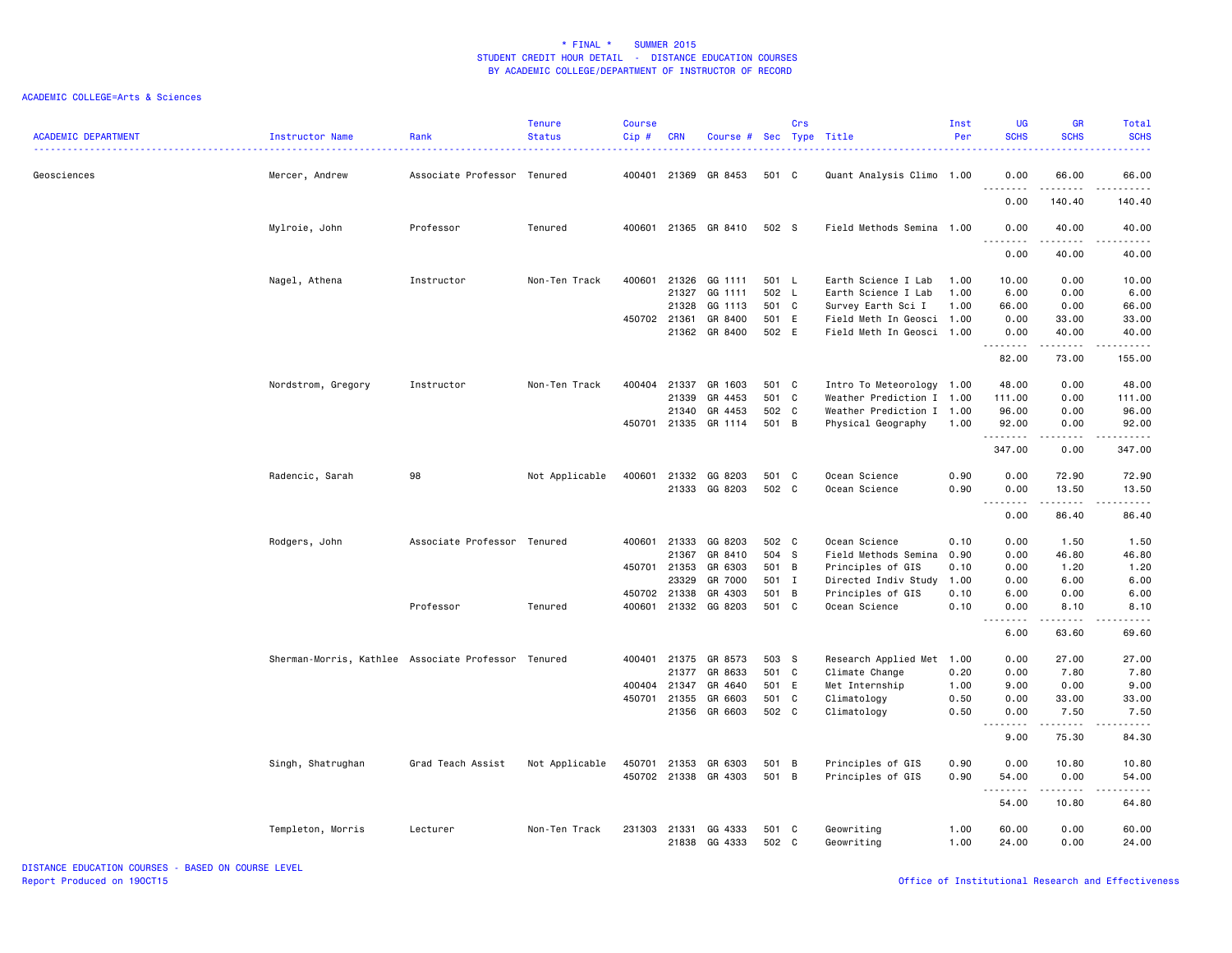| <b>ACADEMIC DEPARTMENT</b> | <b>Instructor Name</b> | Rank       | Tenure<br><b>Status</b> | Course<br>Cip# | <b>CRN</b> | Course # Sec  |       | Crs | Type Title          | Inst<br>Per | UG<br><b>SCHS</b> | <b>GR</b><br><b>SCHS</b>                                                | <b>Total</b><br><b>SCHS</b> |
|----------------------------|------------------------|------------|-------------------------|----------------|------------|---------------|-------|-----|---------------------|-------------|-------------------|-------------------------------------------------------------------------|-----------------------------|
|                            |                        |            |                         |                |            |               |       |     |                     |             |                   |                                                                         |                             |
|                            |                        |            |                         |                |            |               |       |     |                     |             | 84.00             | ---------<br>0.00                                                       | .<br>84.00                  |
| Geosciences                | Threatt, Patrick       | Lecturer   | Non-Ten Track           | 450701         |            | 21336 GR 1123 | 501 C |     | Intro World Geog    | 1.00        | 93.00             | 0.00                                                                    | 93.00                       |
|                            |                        |            |                         |                |            |               |       |     |                     |             | --------          | ---------                                                               | . <b>.</b> .                |
|                            |                        |            |                         |                |            |               |       |     |                     |             | 93.00             | 0.00                                                                    | 93.00                       |
|                            | Wallace, Timothy       | Instructor | Non-Ten Track           | 400401         | 21343      | GR 4603       | 501 C |     | Climatology         | 1.00        | 117.00            | 0.00                                                                    | 117.00                      |
|                            |                        |            |                         |                | 21344      | GR 4603       | 502 C |     | Climatology         | 1.00        | 108.00            | 0.00                                                                    | 108.00                      |
|                            |                        |            |                         |                |            | 21345 GR 4613 | 501 B |     | Applied Climatology | 1.00        | 108.00            | 0.00                                                                    | 108.00                      |
|                            |                        |            |                         |                |            | 21346 GR 4613 | 502 B |     | Applied Climatology | 1.00        | 90.00             | 0.00                                                                    | 90.00                       |
|                            |                        |            |                         |                | 23260      | GR 4603       | 503 C |     | Climatology         | 1.00        | 39.00<br>-------- | 0.00<br>$\cdots$                                                        | 39.00<br>. <b>.</b>         |
|                            |                        |            |                         |                |            |               |       |     |                     |             | 462.00            | 0.00                                                                    | 462.00                      |
|                            | Williams, Christopher  | Lecturer   | Non-Ten Track           | 450701         |            | 21355 GR 6603 | 501 C |     | Climatology         | 0.50        | 0.00              | 33.00                                                                   | 33.00                       |
|                            |                        |            |                         |                |            | 21356 GR 6603 | 502 C |     | Climatology         | 0.50        | 0.00<br>--------  | 7.50<br>.                                                               | 7.50                        |
|                            |                        |            |                         |                |            |               |       |     |                     |             | 0.00              | 40.50                                                                   | 40.50                       |
|                            |                        |            |                         |                |            |               |       |     |                     |             | ========          | $\qquad \qquad \equiv \equiv \equiv \equiv \equiv \equiv \equiv \equiv$ |                             |
| Geosciences                |                        |            |                         |                |            |               |       |     |                     |             | 1575.00           | 737.00                                                                  | 2312.00                     |
|                            |                        |            |                         |                |            |               |       |     |                     |             | ========          | ========                                                                | ==========                  |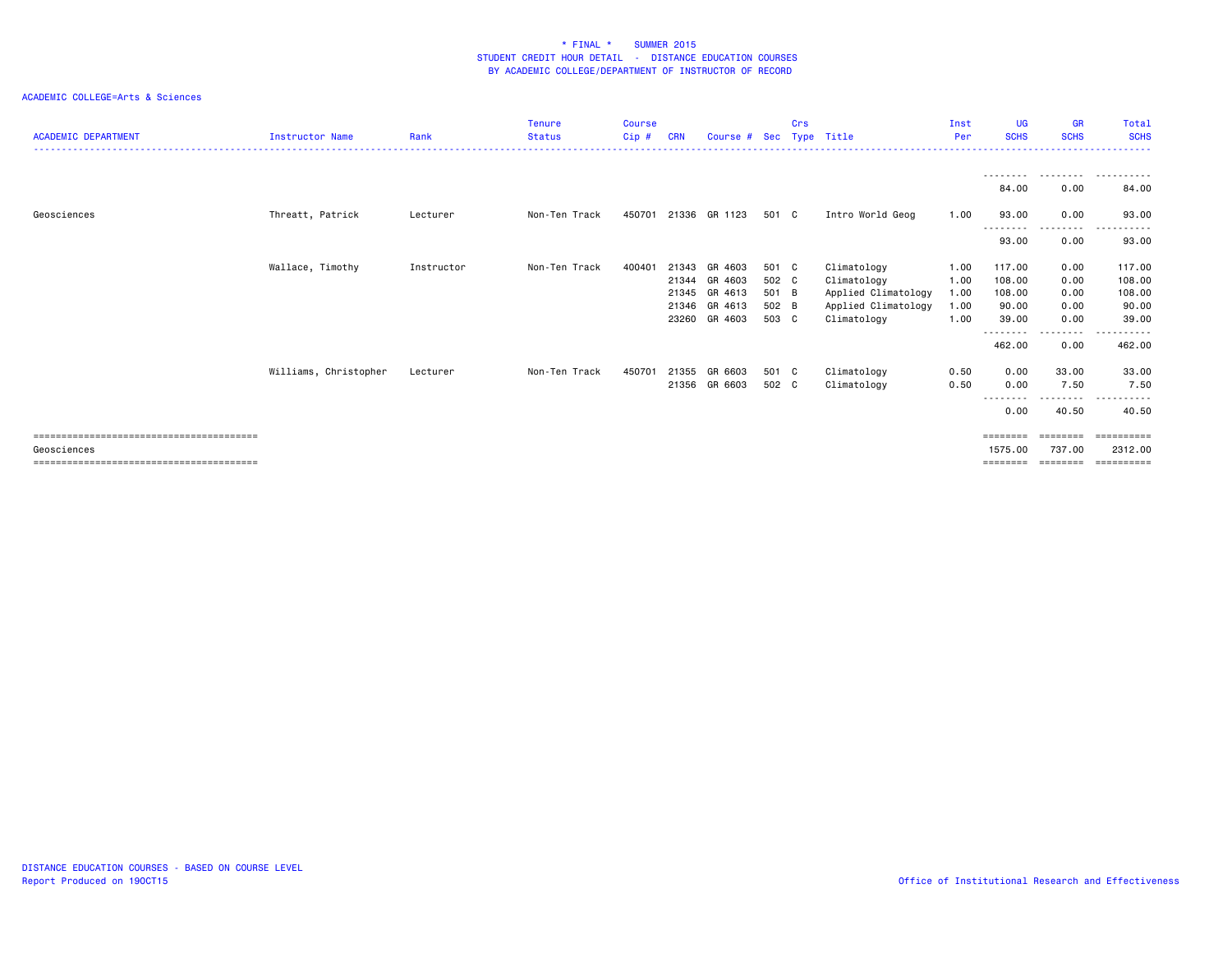| <b>ACADEMIC DEPARTMENT</b> | <b>Instructor Name</b> | Rank       | Tenure<br><b>Status</b> | <b>Course</b><br>Cip # | <b>CRN</b> | Course #                 | Sec            | Crs | Type Title                                             | Inst<br>Per | <b>UG</b><br><b>SCHS</b> | <b>GR</b><br><b>SCHS</b> | Total<br><b>SCHS</b> |
|----------------------------|------------------------|------------|-------------------------|------------------------|------------|--------------------------|----------------|-----|--------------------------------------------------------|-------------|--------------------------|--------------------------|----------------------|
| Mathematics & Statistics   | Beckman, Jennifer      | Lecturer   | Non-Ten Track           | 270101                 |            | 21394 MA 1323            | 501 C          |     | Trigonometry                                           | 1.00        | 39.00                    | 0.00                     | 39.00                |
|                            |                        |            |                         |                        |            |                          |                |     |                                                        |             | ---------<br>39.00       | -----<br>0.00            | .<br>39.00           |
|                            | Eaton, Jonathan        | Instructor | Non-Ten Track           | 270501                 | 21399      | MA 2113                  | 501 C          |     | Intro to Stats                                         | 1.00        | 69.00                    | 0.00                     | 69.00                |
|                            |                        |            |                         |                        |            | 21436 ST 2113            | 501 C          |     | Intro to Stats                                         | 1.00        | 18.00<br>---------       | 0.00<br>.                | 18.00                |
|                            |                        |            |                         |                        |            |                          |                |     |                                                        |             | 87.00                    | 0.00                     | 87.00                |
|                            | Shaw, Patricia         | Instructor | Non-Ten Track           | 270101                 | 21398      | MA 1723                  | 501 C          |     | Calculus II                                            | 1.00        | 42.00                    | 0.00                     | 42.00                |
|                            |                        |            |                         |                        |            | 21870 MA 0103            | 501 C          |     | Intermediate Algebra 1.00                              |             | 42.00<br>---------       | 0.00<br>--------         | 42.00<br>.           |
|                            |                        |            |                         |                        |            |                          |                |     |                                                        |             | 84.00                    | 0.00                     | 84.00                |
|                            | Smith, Jaclyn          | Lecturer   | Non-Ten Track           |                        |            | 270102 21393 MA 1313     | 501 C          |     | College Algebra                                        | 1.00        | 66.00                    | 0.00<br>----             | 66.00                |
|                            |                        |            |                         |                        |            |                          |                |     |                                                        |             | 66.00                    | 0.00                     | 66.00                |
|                            | Woodard, Kelly         | Lecturer   | Non-Ten Track           | 270101                 |            | 21395 MA 1413            | 501 C          |     | Structure Real Numbe 1.00                              |             | 24.00                    | 0.00                     | 24.00                |
|                            |                        |            |                         |                        | 21396      | MA 1423<br>21397 MA 1433 | 501 C<br>501 C |     | Problem Solving Real 1.00<br>Informal Geom & Meas 1.00 |             | 30.00<br>30.00           | 0.00<br>0.00             | 30.00<br>30.00       |
|                            |                        |            |                         |                        |            |                          |                |     |                                                        |             | --------                 | . <b>.</b> .             | . <b>.</b> .         |
|                            |                        |            |                         |                        |            |                          |                |     |                                                        |             | 84.00                    | 0.00                     | 84.00                |
| Mathematics & Statistics   |                        |            |                         |                        |            |                          |                |     |                                                        |             | ========<br>360.00       | ========<br>0.00         | ==========<br>360,00 |
|                            |                        |            |                         |                        |            |                          |                |     |                                                        |             |                          |                          | ========             |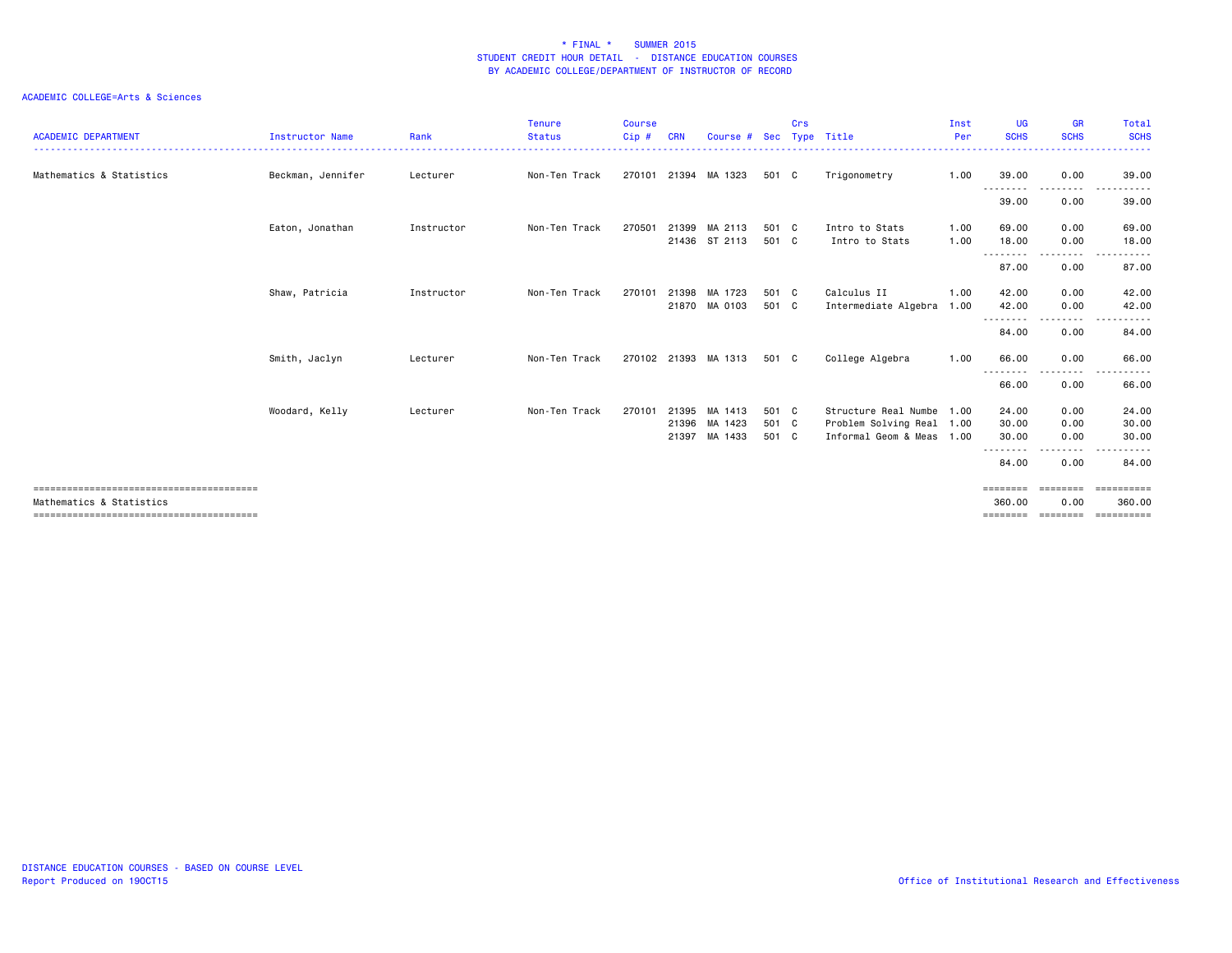|                            |                 |            | <b>Tenure</b> | <b>Course</b> |            |                         |       | Crs |                     | Inst | UG                | <b>GR</b>        | Total                 |
|----------------------------|-----------------|------------|---------------|---------------|------------|-------------------------|-------|-----|---------------------|------|-------------------|------------------|-----------------------|
| <b>ACADEMIC DEPARTMENT</b> | Instructor Name | Rank       | <b>Status</b> | Cip#          | <b>CRN</b> | Course # Sec Type Title |       |     |                     | Per  | <b>SCHS</b>       | <b>SCHS</b>      | <b>SCHS</b>           |
|                            |                 |            |               |               |            |                         |       |     |                     |      |                   |                  | . <u>.</u> .          |
| Philosophy & Religion      | Bickle, John    | Professor  | Tenured       | 380101        | 21409      | PHI 1103                | 501 C |     | Intro To Philosophy | 1.00 | 30.00             | 0.00             | 30.00                 |
|                            |                 |            |               | 380103        | 21411      | PHI 1123                | 551 C |     | Intro To Ethics     | 1.00 | 33.00             | 0.00             | 33.00                 |
|                            |                 |            |               |               |            |                         |       |     |                     |      | 63.00             | .<br>0.00        | .<br>63.00            |
|                            |                 |            |               |               |            |                         |       |     |                     |      |                   |                  |                       |
|                            | Bisson, Albert  | Instructor | Non-Ten Track | 380201        | 21428      | REL 1103                | 501 C |     | Intro To Religion   | 1.00 | 51.00             | 0.00             | 51.00                 |
|                            |                 |            |               |               |            | 21429 REL 1103 551 C    |       |     | Intro To Religion   | 1.00 | 63.00             | 0.00             | 63.00                 |
|                            |                 |            |               |               |            |                         |       |     |                     |      | 114.00            | --------<br>0.00 | .<br>$  -$<br>114.00  |
|                            |                 |            |               |               |            |                         |       |     |                     |      |                   |                  |                       |
|                            | Holt, Dale      | Professor  | Tenured       | 380101        | 21835      | PHI 1103                | 551 C |     | Intro To Philosophy | 1.00 | 117.00            | 0.00             | 117.00                |
|                            |                 |            |               | 380103        |            | 21410 PHI 1123          | 501 C |     | Intro To Ethics     | 1.00 | 69.00<br>-------- | 0.00<br>.        | 69.00<br>.<br>$- - -$ |
|                            |                 |            |               |               |            |                         |       |     |                     |      | 186.00            | 0.00             | 186.00                |
|                            |                 |            |               |               |            |                         |       |     |                     |      | ========          | ========         | ==========            |
| Philosophy & Religion      |                 |            |               |               |            |                         |       |     |                     |      | 363.00            | 0.00             | 363,00                |
|                            |                 |            |               |               |            |                         |       |     |                     |      | ========          | --------         | <b>Expressed</b>      |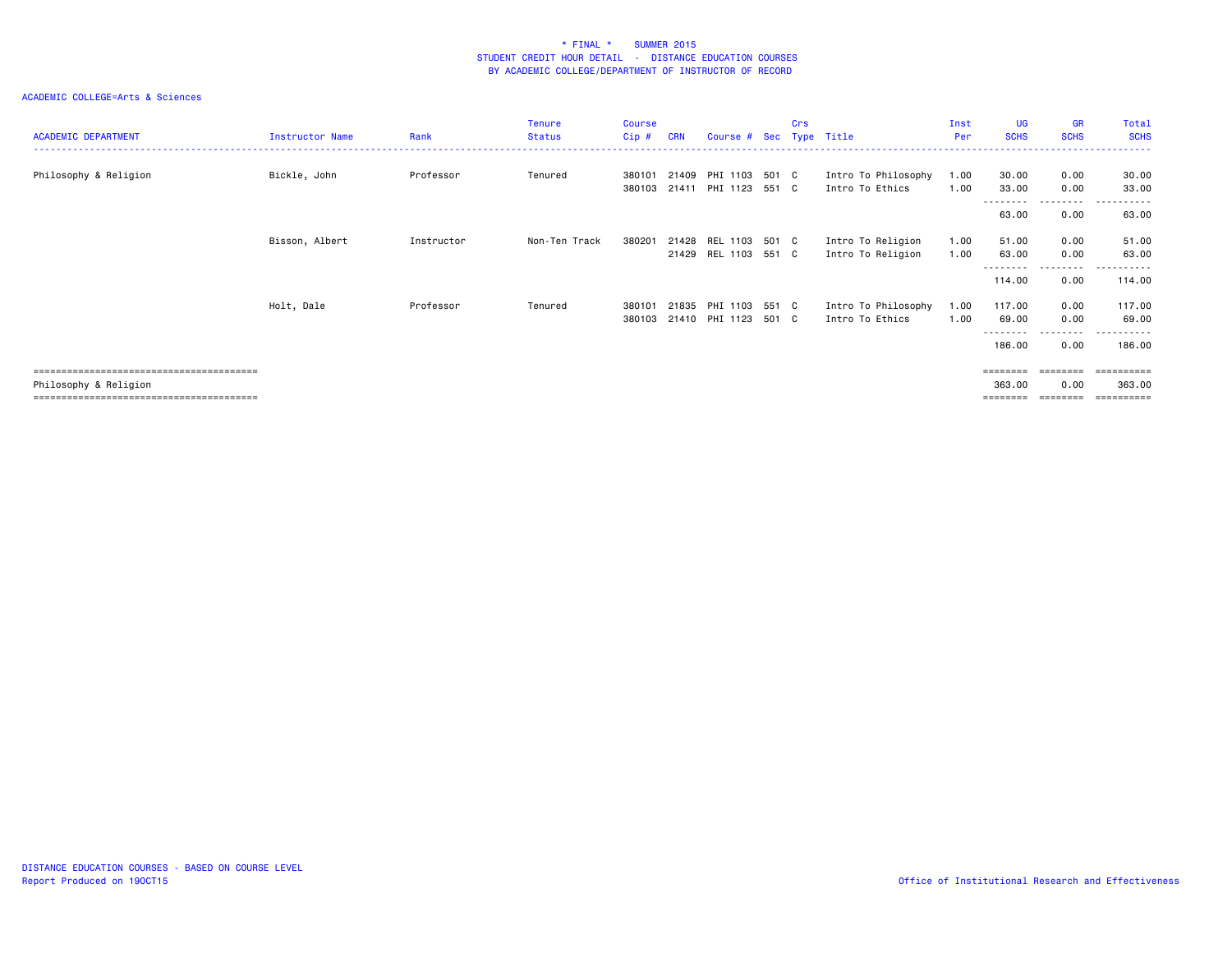| <b>ACADEMIC DEPARTMENT</b> | Instructor Name      | Rank     | Tenure<br>Status | Course<br>Cip# | <b>CRN</b> | Course # Sec Type Title |       | Crs |                           | Inst<br>Per | UG<br><b>SCHS</b>  | <b>GR</b><br><b>SCHS</b> | <b>Total</b><br><b>SCHS</b> |
|----------------------------|----------------------|----------|------------------|----------------|------------|-------------------------|-------|-----|---------------------------|-------------|--------------------|--------------------------|-----------------------------|
| Physics & Astronomy        | Bennett, Christopher | 98       | Not Applicable   |                |            | 400801 21408 PH 1021    | 501 L |     | Physical Science Lab 1.00 |             | 5.00<br>---------  | 0.00                     | 5.00<br>                    |
|                            |                      |          |                  |                |            |                         |       |     |                           |             | 5.00               | 0.00                     | 5.00                        |
|                            | Moody, Judith        | Lecturer | Non-Ten Track    | 400801         |            | 21869 PH 1023           | 501 C |     | Physical Sci Survey       | 1.00        | 30.00<br>--------- | 0.00<br>.                | 30.00<br>.                  |
|                            |                      |          |                  |                |            |                         |       |     |                           |             | 30.00              | 0.00                     | 30.00                       |
|                            |                      |          |                  |                |            |                         |       |     |                           |             | ========           | --------<br>--------     | ==========                  |
| Physics & Astronomy        |                      |          |                  |                |            |                         |       |     |                           |             | 35.00              | 0.00                     | 35.00                       |
|                            |                      |          |                  |                |            |                         |       |     |                           |             | ========           | ________                 | -----------<br>----------   |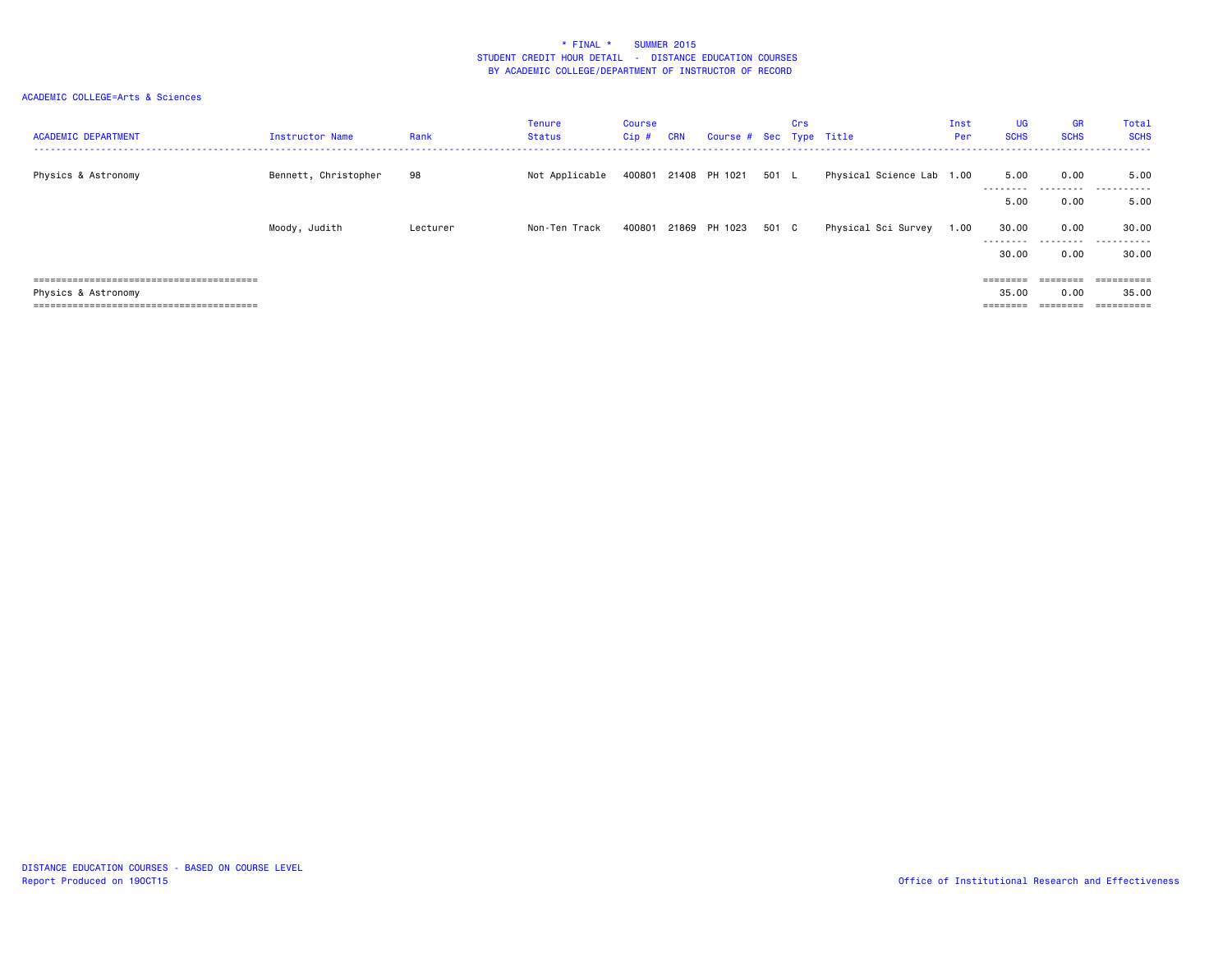| <b>ACADEMIC DEPARTMENT</b>                          | Instructor Name | Rank      | Tenure<br>Status | Course<br>$Cip$ # | <b>CRN</b> | Course # Sec Type Title     | Crs |                     | Inst<br>Per | <b>UG</b><br><b>SCHS</b> | <b>GR</b><br><b>SCHS</b>                                                | Total<br><b>SCHS</b>     |
|-----------------------------------------------------|-----------------|-----------|------------------|-------------------|------------|-----------------------------|-----|---------------------|-------------|--------------------------|-------------------------------------------------------------------------|--------------------------|
| Political Science & Public Administratio Adams, Joe |                 | Lecturer  | Non-Ten Track    |                   |            | 440401 21412 PPA 8733 502 S |     | Public Program Eval | 1.00        | 0.00<br>---------        | 30.00                                                                   | 30.00<br>                |
|                                                     |                 |           |                  |                   |            |                             |     |                     |             | 0.00                     | 30.00                                                                   | 30.00                    |
|                                                     | Emison, Gerald  | Professor | Tenured          | 440401            |            | 22404 PPA 8733 501 S        |     | Public Program Eval | 1.00        | 0.00<br>---------        | 45.00                                                                   | 45.00<br>                |
|                                                     |                 |           |                  |                   |            |                             |     |                     |             | 0.00                     | 45.00                                                                   | 45.00                    |
|                                                     |                 |           |                  |                   |            |                             |     |                     |             | $=$ = = = = = = =        | $\qquad \qquad \equiv \equiv \equiv \equiv \equiv \equiv \equiv \equiv$ |                          |
| Political Science & Public Administratio            |                 |           |                  |                   |            |                             |     |                     |             | 0.00                     | 75.00                                                                   | 75.00                    |
|                                                     |                 |           |                  |                   |            |                             |     |                     |             | ========                 | ________                                                                | ----------<br>---------- |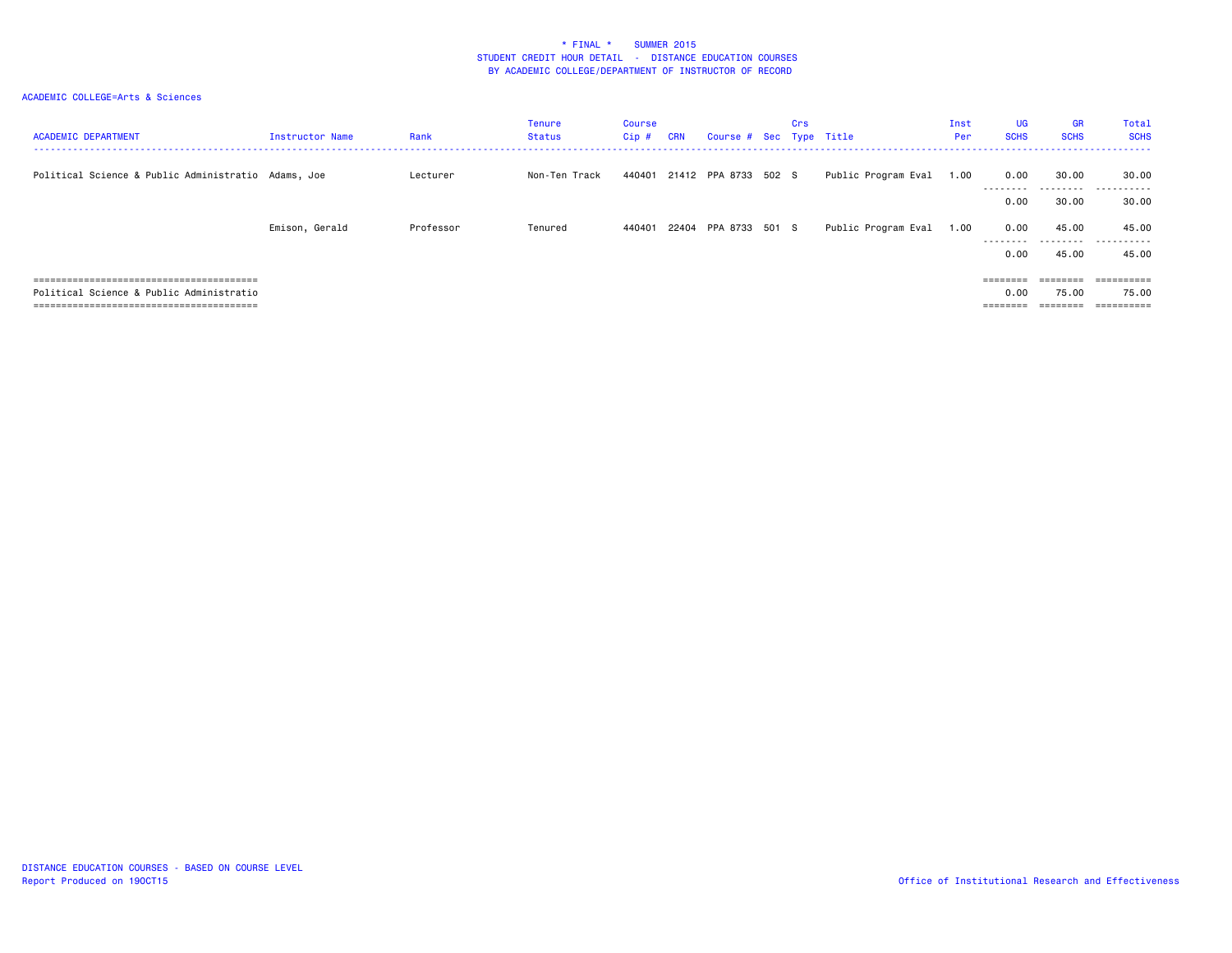| <b>ACADEMIC DEPARTMENT</b> | <b>Instructor Name</b> | Rank                        | <b>Tenure</b><br><b>Status</b> | Course<br>Cip#             | <b>CRN</b>     | Course # Sec                                 |                | <b>Crs</b> | Type Title                                               | Inst<br>Per          | <b>UG</b><br><b>SCHS</b>             | <b>GR</b><br><b>SCHS</b>  | Total<br><b>SCHS</b>         |
|----------------------------|------------------------|-----------------------------|--------------------------------|----------------------------|----------------|----------------------------------------------|----------------|------------|----------------------------------------------------------|----------------------|--------------------------------------|---------------------------|------------------------------|
| Psychology                 | Armstrong, Kevin       | Associate Professor Tenured |                                | 422707                     |                | 21418 PSY 3363 501 C                         |                |            | Behav Modification                                       | 1.00                 | 54.00                                | 0.00                      | 54.00                        |
|                            |                        |                             |                                |                            |                |                                              |                |            |                                                          |                      | --------<br>54.00                    | ---------<br>0.00         | .<br>54.00                   |
|                            | Campbell, Kristen      | Lecturer                    | Non-Ten Track                  |                            |                | 420101 21415 PSY 3213 501 C                  |                |            | Psych Of Ab Behavior 1.00                                |                      | 39.00                                | 0.00                      | 39,00                        |
|                            |                        |                             |                                |                            |                |                                              |                |            |                                                          |                      | -----<br>39.00                       | 0.00                      | 39.00                        |
|                            | Eakin, Deborah         | Associate Professor Tenured |                                | 422701                     |                | 21419 PSY 3713 552 C                         |                |            | Cognitive Psychology 1.00                                |                      | 84.00<br>--------                    | 0.00<br>---------         | 84.00<br>.                   |
|                            |                        |                             |                                |                            |                |                                              |                |            |                                                          |                      | 84.00                                | 0.00                      | 84.00                        |
|                            | Gresham, Courtney      | 98                          | Not Applicable                 |                            |                | 422813 21416 PSY 3343 501 C                  |                |            | Psych Of Learning                                        | 1.00                 | 39.00<br>- - - - - - - -             | 0.00                      | 39.00                        |
|                            |                        |                             |                                |                            |                |                                              |                |            |                                                          |                      | 39.00                                | 0.00                      | 39.00                        |
|                            | Valentine, Michael     | Instructor                  | Non-Ten Track                  | 420101<br>422707<br>422803 | 22921<br>21417 | PSY 3413<br>PSY 3353<br>22922 PSY 4223 501 C | 501 C<br>501 C |            | Human Sexual Behavio<br>Motivation<br>Drug Use And Abuse | 1.00<br>1.00<br>1.00 | 51.00<br>84.00<br>51.00<br>--------- | 0.00<br>0.00<br>0.00<br>. | 51.00<br>84.00<br>51.00<br>. |
|                            |                        |                             |                                |                            |                |                                              |                |            |                                                          |                      | 186.00                               | 0.00                      | 186,00                       |
| Psychology                 |                        |                             |                                |                            |                |                                              |                |            |                                                          |                      | ========<br>402,00<br>========       | ========<br>0.00          | ----------<br>402.00         |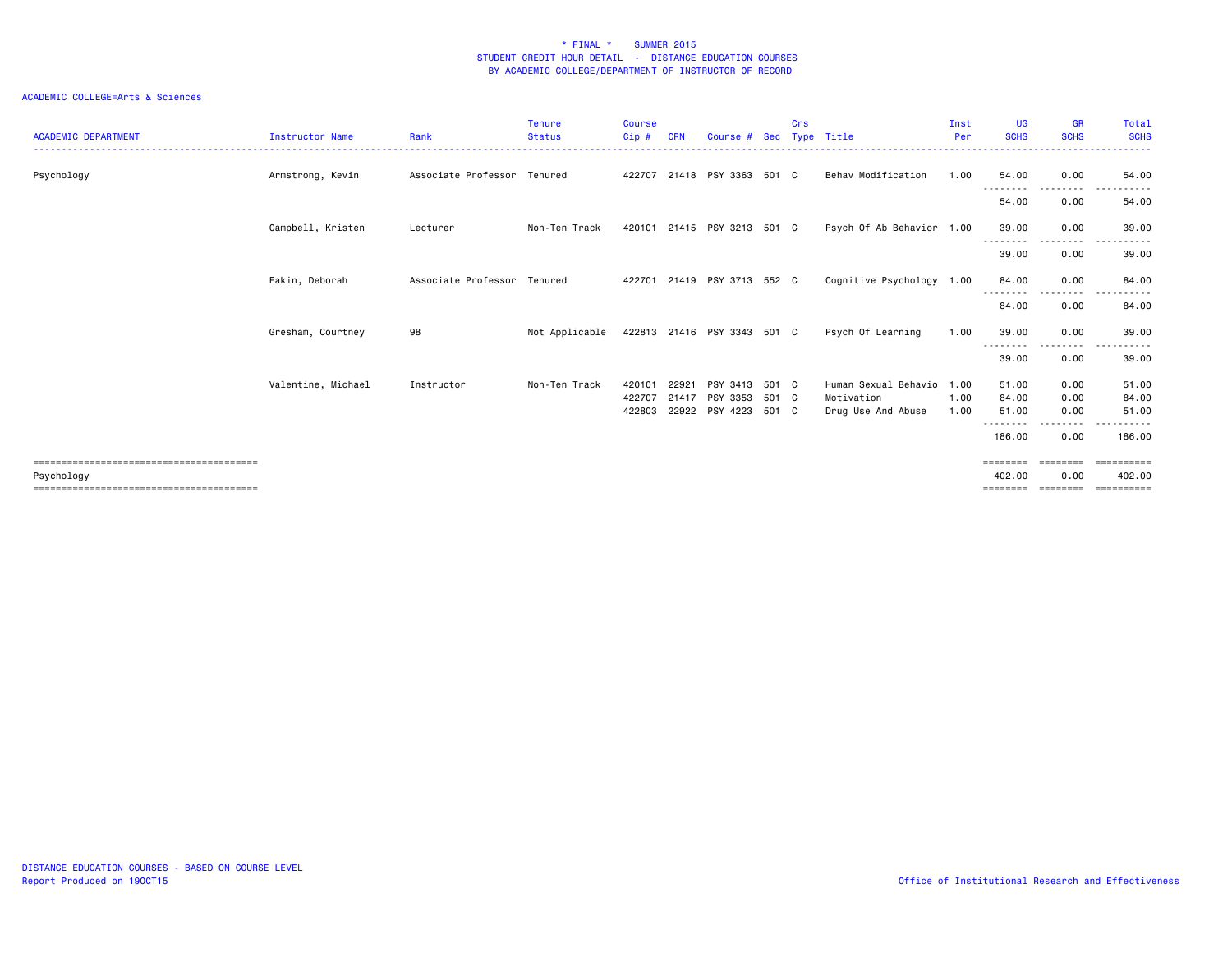| <b>ACADEMIC DEPARTMENT</b> | Instructor Name   | Rank                          | <b>Tenure</b><br><b>Status</b> | <b>Course</b><br>Cip# | <b>CRN</b> |                         |       | Crs |                           | Inst<br>Per | UG<br><b>SCHS</b> | <b>GR</b><br><b>SCHS</b> | Total<br><b>SCHS</b>  |
|----------------------------|-------------------|-------------------------------|--------------------------------|-----------------------|------------|-------------------------|-------|-----|---------------------------|-------------|-------------------|--------------------------|-----------------------|
|                            |                   |                               |                                |                       |            | Course # Sec Type Title |       |     |                           |             |                   |                          |                       |
| Sociology                  | Barranco, Raymond | Assistant Professor Ten Track |                                | 450401 21278          |            | CRM 1003                | 501 C |     | Crime & Justice in A 1.00 |             | 33.00             | 0.00                     | 33.00                 |
|                            |                   |                               |                                |                       |            | 451101 21432 SO 3313    | 501 C |     | Deviant Behavior          | 1.00        | 39.00<br>.        | 0.00                     | 39.00                 |
|                            |                   |                               |                                |                       |            |                         |       |     |                           |             | 72.00             | 0.00                     | 72.00                 |
|                            | Cooper, Melissa   | Lecturer                      | Non-Ten Track                  | 440701                | 22305      | SW 4533                 | 501 C |     | Sub Abuse in SW Svcs 1.00 |             | 27.00<br>.        | 0.00<br>.                | 27.00                 |
|                            |                   |                               |                                |                       |            |                         |       |     |                           |             | 27.00             | 0.00                     | 27.00                 |
|                            | Evans, David      | Lecturer                      | Non-Ten Track                  |                       |            | 450201 21431 SO 2203    | 501 C |     | Racial Minorities         | 1.00        | 27.00<br>.        | 0.00<br>.                | 27.00<br>.            |
|                            |                   |                               |                                |                       |            |                         |       |     |                           |             | 27.00             | 0.00                     | 27.00                 |
|                            | Holt, Debora      | Lecturer                      | Non-Ten Track                  |                       |            | 440701 22319 SW 4990    | 501 C |     | Special Topic In SW       | 1.00        | 24.00<br>.        | 0.00<br>.                | 24.00<br>.            |
|                            |                   |                               |                                |                       |            |                         |       |     |                           |             | 24.00             | 0.00                     | 24.00                 |
|                            | Hunter, Frederick | Lecturer                      | Non-Ten Track                  |                       |            | 440701 21437 SW 3003    | 501 C |     | Populations at-risk 1.00  |             | 30.00             | 0.00                     | 30.00                 |
|                            |                   |                               |                                |                       |            |                         |       |     |                           |             | .<br>30.00        | 0.00                     | 30.00                 |
|                            | Kelly, Kimberly   | Associate Professor Tenured   |                                |                       |            | 451101 21430 SO 1003    | 501 C |     | Intro To Sociology        | 1.00        | 42.00             | 0.00                     | 42.00                 |
|                            |                   |                               |                                |                       |            |                         |       |     |                           |             | 42.00             | 0.00                     | 42.00                 |
|                            | McKee, Colleen    | 98                            | Not Applicable                 |                       |            | 451101 21434 SO 4333    | 501 C |     | Sociology Of Sports       | 1.00        | 21.00             | 0.00                     | 21.00                 |
|                            |                   |                               |                                |                       |            |                         |       |     |                           |             | .<br>21.00        | 0.00                     | 21.00                 |
|                            | McKinley, Kenya   | Assistant Professor Ten Track |                                |                       |            | 440701 22304 SW 2303    | 501 C |     | Welfare Policy I          | 1.00        | 33.00             | 0.00                     | 33.00                 |
|                            |                   |                               |                                |                       |            |                         |       |     |                           |             | .<br>33.00        | .<br>0.00                | .<br>33.00            |
|                            | Ralston, Margaret | Assistant Professor Ten Track |                                |                       |            | 451101 22084 SO 1203    | 501 C |     | Marriage & Family         | 1.00        | 39.00             | 0.00                     | 39.00                 |
|                            |                   |                               |                                |                       |            |                         |       |     |                           |             | .<br>39.00        | .<br>0.00                | .<br>39.00            |
|                            | Wells, Makeela    | Lecturer                      | Non-Ten Track                  |                       |            | 451101 21433 SO 4233    | 501 C |     | Juvenile Delinquency 1.00 |             | 33.00             | 0.00                     | 33.00                 |
|                            |                   |                               |                                |                       |            |                         |       |     |                           |             | .<br>33.00        | 0.00                     | 33.00                 |
|                            |                   |                               |                                |                       |            |                         |       |     |                           |             | ========          | ========                 | ==========            |
| Sociology                  |                   |                               |                                |                       |            |                         |       |     |                           |             | 348.00            | 0.00<br>======== ======= | 348.00<br>----------- |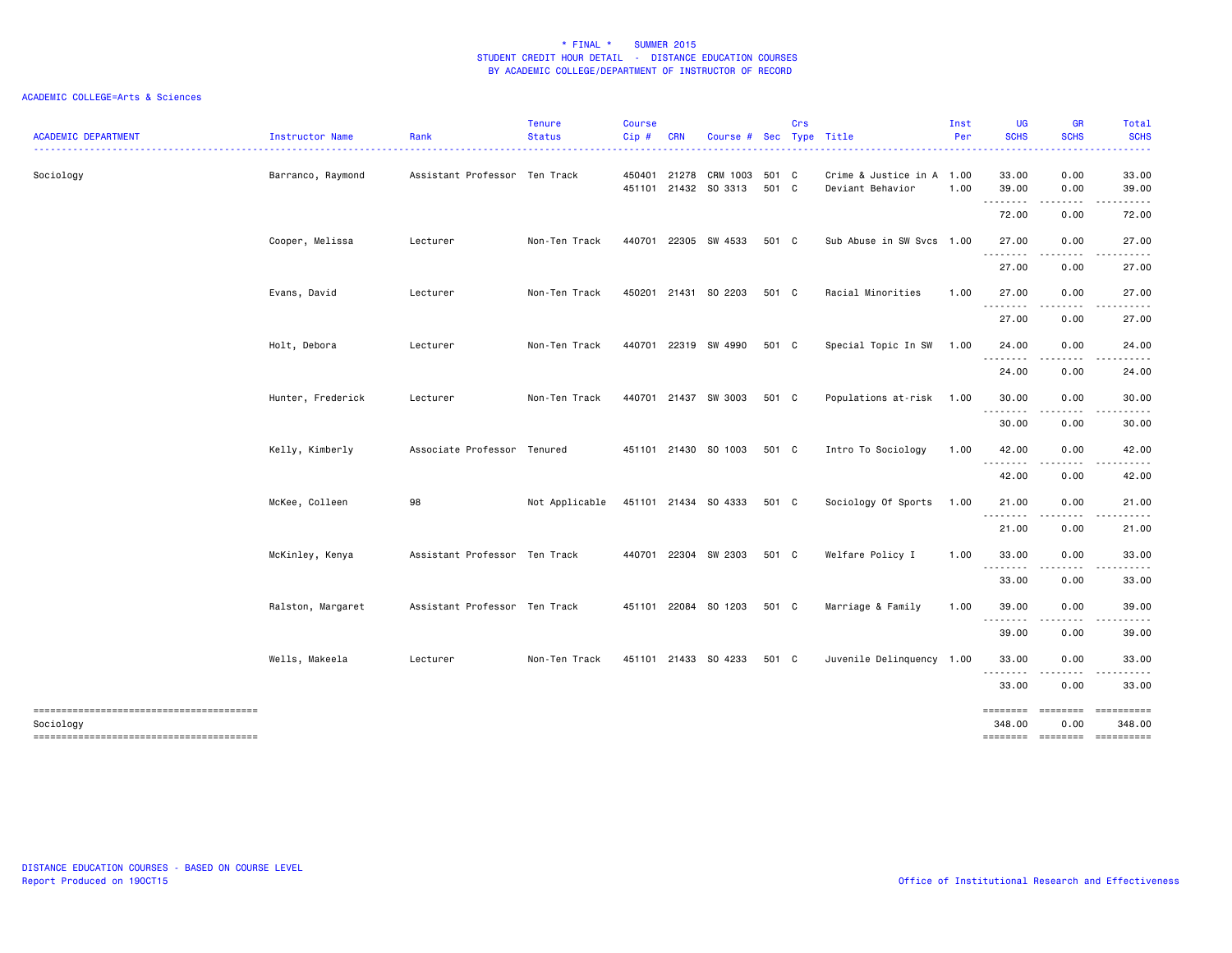| <b>ACADEMIC DEPARTMENT</b> | <b>Instructor Name</b> | Rank                              | Tenure<br><b>Status</b> | <b>Course</b><br>$C$ ip $#$ | <b>CRN</b> | Course # Sec                                 |                | <b>Crs</b> | Type Title                                     | Inst<br>Per  | UG<br><b>SCHS</b>              | <b>GR</b><br><b>SCHS</b>   | Total<br><b>SCHS</b>                         |
|----------------------------|------------------------|-----------------------------------|-------------------------|-----------------------------|------------|----------------------------------------------|----------------|------------|------------------------------------------------|--------------|--------------------------------|----------------------------|----------------------------------------------|
| Finance & Economics        | Metz, Tammi            | Instructor                        | Non-Ten Track           | 520804<br>521701            | 21389      | INS 3503 506 C<br>21388 INS 3303             | 506 C          |            | Employee Benefits<br>Life Insurance            | 1.00<br>1.00 | 81.00<br>93.00                 | 0.00<br>0.00               | 81.00<br>93.00                               |
|                            |                        |                                   |                         |                             |            |                                              |                |            |                                                |              | .<br>174.00                    | ------<br>0.00             | 174.00                                       |
|                            | Roskelley, Kenneth     | Associate Professor Tenured       |                         | 520801                      |            | 21316 FIN 3123 504 C<br>21317 FIN 8113 501 C |                |            | Financial Management 1.00<br>Corporate Finance | 1.00         | 87.00<br>0.00                  | 0.00<br>75.00              | 87.00<br>75.00                               |
|                            |                        |                                   |                         |                             |            |                                              |                |            |                                                |              | --------<br>87.00              | 75.00                      | 162.00                                       |
|                            | Smith, Rebecca         | Extension Assist Pr Non-Ten Track |                         |                             |            | 520601 21248 AEC 6353 501 C                  |                |            | Intro to Regional Ec 1.00                      |              | 0.00<br>--------               | 33.00<br>---------         | 33.00<br>$\cdots$                            |
|                            |                        |                                   |                         |                             |            |                                              |                |            |                                                |              | 0.00                           | 33.00                      | 33.00                                        |
|                            | Spurlin, William       | Assistant Professor Ten Track     |                         | 520601<br>520801            | 21814      | EC 8103<br>21315 FIN 3113                    | 501 C<br>506 C |            | Econ for Managers<br>Financial Systems         | 1.00<br>1.00 | 0.00<br>75.00<br>--------      | 45.00<br>0.00<br>--------- | 45.00<br>75.00<br>$\cdots$                   |
|                            |                        |                                   |                         |                             |            |                                              |                |            |                                                |              | 75.00                          | 45.00                      | 120.00                                       |
| Finance & Economics        |                        |                                   |                         |                             |            |                                              |                |            |                                                |              | ========<br>336.00<br>======== | 153.00<br>========         | ========= ==========<br>489,00<br>========== |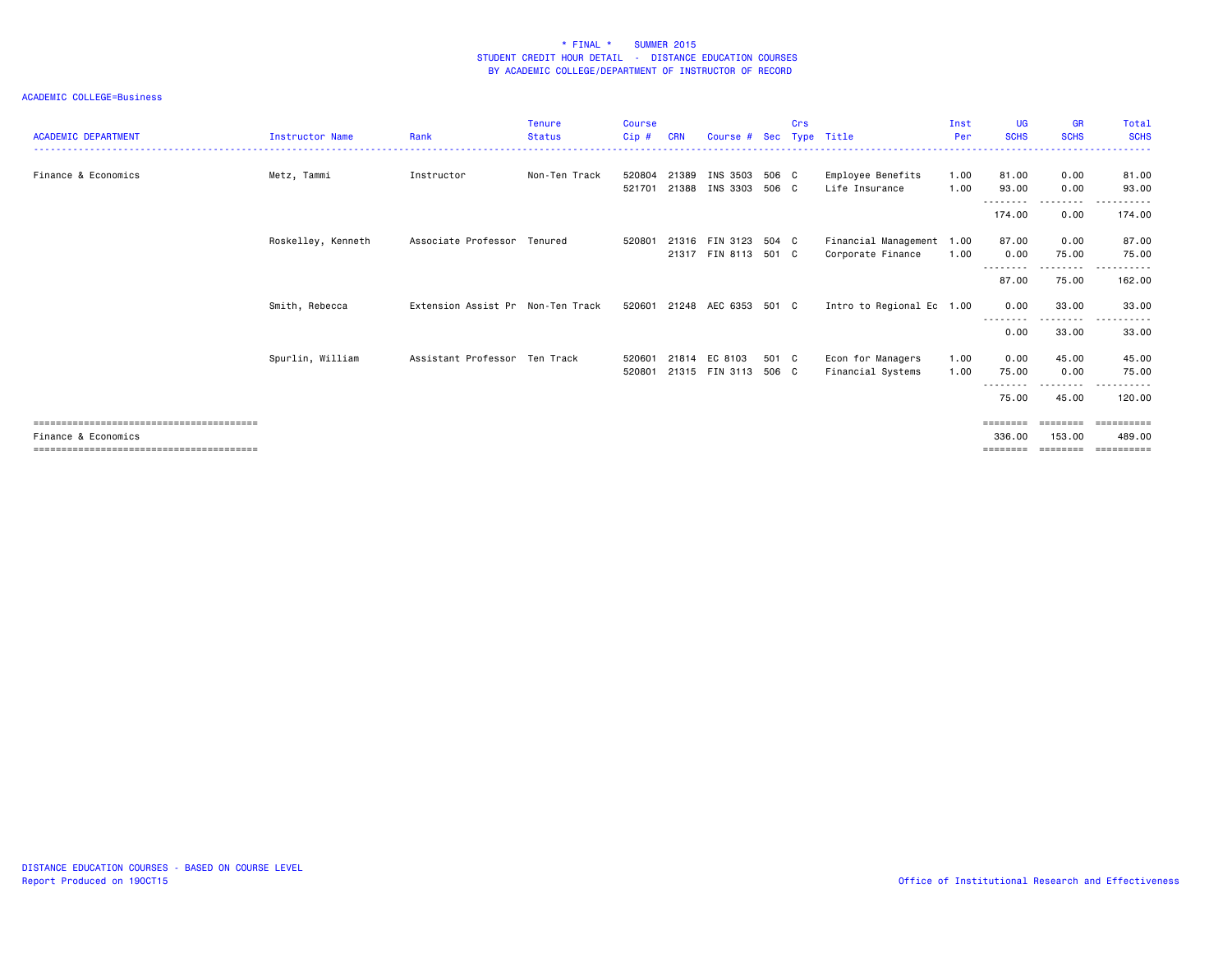| <b>ACADEMIC DEPARTMENT</b>       | <b>Instructor Name</b> | Rank                        | Tenure<br><b>Status</b> | <b>Course</b><br>$Cip$ # | <b>CRN</b> | Course # Sec Type Title |       | Crs |                           | Inst<br>Per | <b>UG</b><br><b>SCHS</b> | <b>GR</b><br><b>SCHS</b> | Total<br><b>SCHS</b>  |
|----------------------------------|------------------------|-----------------------------|-------------------------|--------------------------|------------|-------------------------|-------|-----|---------------------------|-------------|--------------------------|--------------------------|-----------------------|
| Management & Information Systems | Barnett, Timothy       | Professor                   | Tenured                 | 521201                   | 21401      | MGT 8063 501 C          |       |     | Survey Of Management 1.00 |             | 0.00                     | 75.00                    | 75.00                 |
|                                  |                        |                             |                         |                          |            |                         |       |     |                           |             | 0.00                     | <u>.</u><br>75.00        | .<br>75.00            |
|                                  | Randle, Vikki          | Associate Professor Tenured |                         | 520201                   |            | 21404 MGT 8123 501 C    |       |     | Strategic Bus Consul 1.00 |             | 0.00                     | 51.00                    | 51.00                 |
|                                  |                        |                             |                         |                          |            |                         |       |     |                           |             | 0.00                     | .<br>51.00               | .<br>------<br>51.00  |
|                                  | Templeton, Gary        | Associate Professor Tenured |                         | 521201                   |            | 22301 BIS 8112 521 C    |       |     | Mgt Info Tech & Sys       | 1.00        | 0.00                     | 22.00                    | 22.00                 |
|                                  |                        |                             |                         |                          |            |                         |       |     |                           |             | 0.00                     | <u>.</u><br>22.00        | .<br>$- - -$<br>22.00 |
|                                  | Vardaman, James        | Assistant Professor         | Ten Track               | 521003                   | 21403      | MGT 8112 521 C          |       |     | Leadership Skills         | 1.00        | 0.00                     | 36.00                    | 36.00                 |
|                                  |                        | Associate Professor Tenured |                         | 521001                   |            | 21402 MGT 8111          | 521 C |     | Human Resource Issue 1.00 |             | 0.00                     | 17.00                    | 17.00                 |
|                                  |                        |                             |                         |                          |            |                         |       |     |                           |             | 0.00                     | ---------<br>53.00       | .<br>53.00            |
|                                  |                        |                             |                         |                          |            |                         |       |     |                           |             | ========                 |                          | ==========            |
| Management & Information Systems |                        |                             |                         |                          |            |                         |       |     |                           |             | 0.00                     | 201.00<br>========       | 201.00<br>==========  |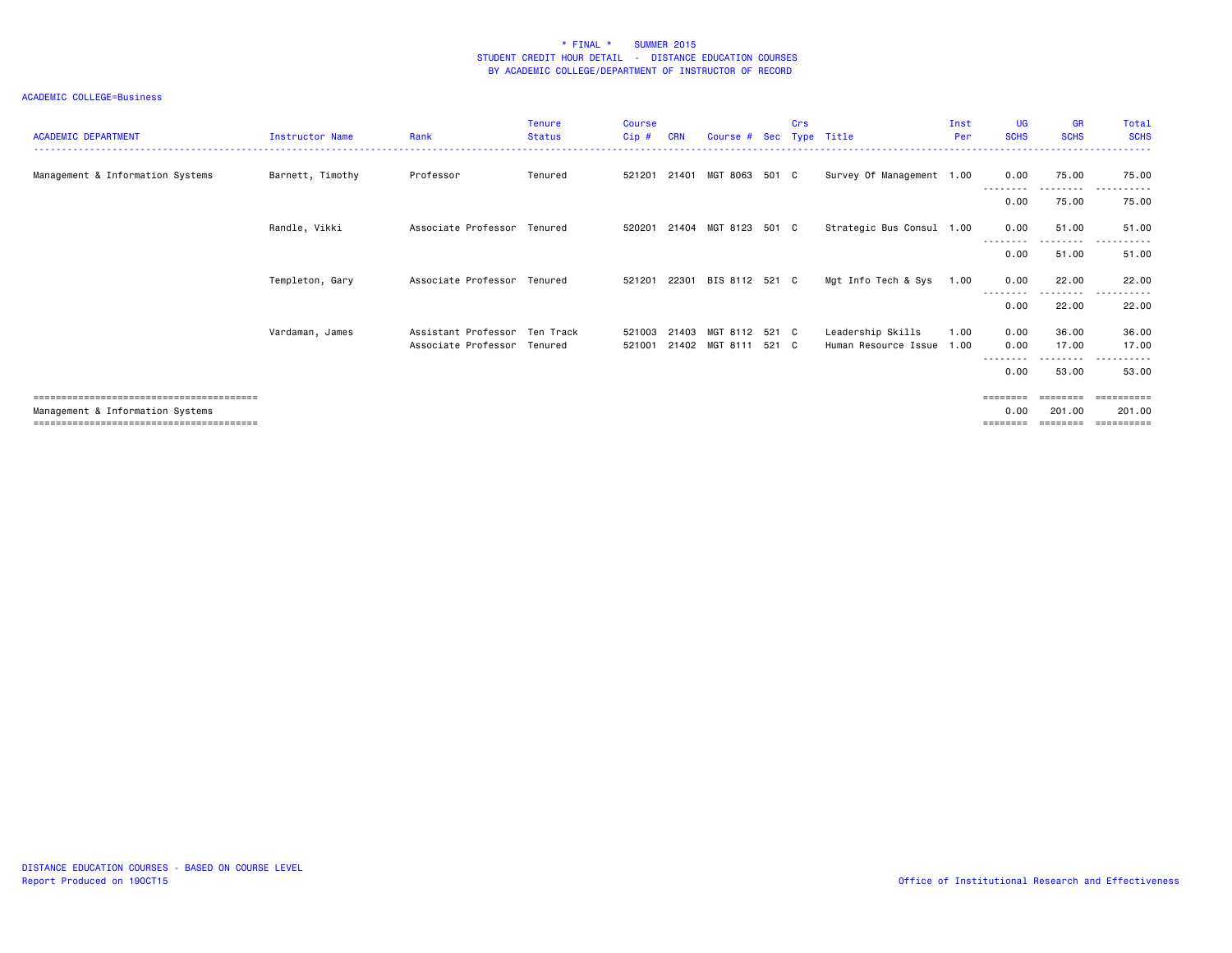| <b>ACADEMIC DEPARTMENT</b>                             | <b>Instructor Name</b> | Rank                        | Tenure<br><b>Status</b> | <b>Course</b><br>Cip# | <b>CRN</b>   | Course # Sec                |       | Crs | Type Title                | Inst<br>Per | <b>UG</b><br><b>SCHS</b> | <b>GR</b><br><b>SCHS</b>   | <b>Total</b><br><b>SCHS</b> |
|--------------------------------------------------------|------------------------|-----------------------------|-------------------------|-----------------------|--------------|-----------------------------|-------|-----|---------------------------|-------------|--------------------------|----------------------------|-----------------------------|
| Marketing, Quantitative Analysis & Busin Collier, Joel |                        | Associate Professor Tenured |                         |                       |              | 521401 21406 MKT 8153 511 C |       |     | Strategic Marketing       | 1.00        | 0.00<br>---------        | 63.00<br>.                 | 63.00<br>------<br>$  -$    |
|                                                        |                        |                             |                         |                       |              |                             |       |     |                           |             | 0.00                     | 63.00                      | 63.00                       |
|                                                        | Krallman, Alexandra    | Grad Teach Assist           | Not Applicable          |                       |              | 521401 21813 MKT 3013 504 C |       |     | Principles Of Mkt         | 1.00        | 60.00                    | 0.00                       | 60.00                       |
|                                                        |                        |                             |                         |                       |              |                             |       |     |                           |             | 60.00                    | 0.00                       | 60.00                       |
|                                                        | Mallette, Stephanie    | Instructor                  | Non-Ten Track           |                       | 220205 21257 | BL 8112                     | 511 C |     | Law Ethics Disp Res       | 1.00        | 0.00                     | 36.00                      | 36.00                       |
|                                                        |                        |                             |                         |                       |              |                             |       |     |                           |             | 0.00                     | 36.00                      | 36.00                       |
|                                                        | Moore, Robert          | Professor                   | Tenured                 | 521401                |              | 21405 MKT 6213 511 C        |       |     | Internet Marketing        | 1.00        | 0.00                     | 36.00                      | 36.00                       |
|                                                        |                        |                             |                         |                       |              |                             |       |     |                           |             | 0.00                     | - - - - - - - - -<br>36.00 | .<br>36.00                  |
|                                                        | Shanahan, Kevin        | Associate Professor Tenured |                         |                       |              | 521302 21258 BQA 8233 501 C |       |     | Quant Analysis & Bus 1.00 |             | 0.00                     | 48.00                      | 48.00                       |
|                                                        |                        |                             |                         |                       |              |                             |       |     |                           |             | 0.00                     | 48.00                      | 48.00                       |
|                                                        |                        |                             |                         |                       |              |                             |       |     |                           |             | $=$ = = = = = = =        | ========                   | ==========                  |
| Marketing, Quantitative Analysis & Busin               |                        |                             |                         |                       |              |                             |       |     |                           |             | 60.00<br>========        | 183,00<br>========         | 243.00<br>-==========       |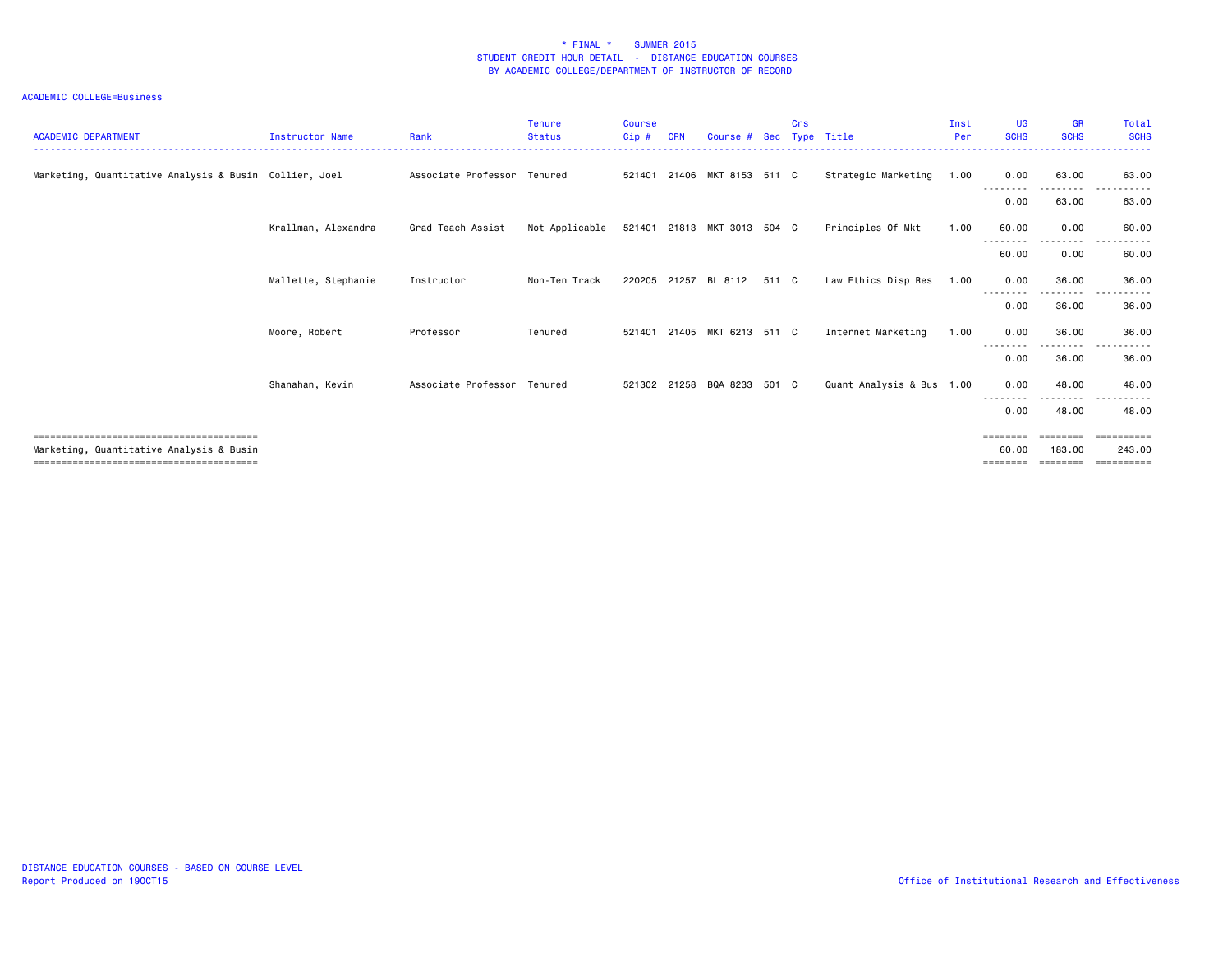| <b>ACADEMIC DEPARTMENT</b> | Instructor Name   | Rank                        | Tenure<br>Status | Course<br>Cip# | <b>CRN</b> | Course # Sec Type Title     | Crs |                           | Inst<br>Per | <b>UG</b><br><b>SCHS</b> | GR<br><b>SCHS</b>  | Total<br><b>SCHS</b>          |
|----------------------------|-------------------|-----------------------------|------------------|----------------|------------|-----------------------------|-----|---------------------------|-------------|--------------------------|--------------------|-------------------------------|
| School of Accountancy      | Addy, Noel        | Associate Professor Tenured |                  |                |            | 520399 21247 ACC 8112 521 C |     | Fin & Acc Rpt Anal        | 1.00        | 0.00                     | 30.00              | 30.00                         |
|                            |                   |                             |                  |                |            |                             |     |                           |             | 0.00                     | ---------<br>30.00 | .<br>.<br>30.00               |
|                            | Gardner, Virginia | 98                          | Not Applicable   |                |            | 520301 21246 ACC 2203 501 C |     | Survey of Accounting 1.00 |             | 81.00                    | 0.00               | 81.00                         |
|                            |                   |                             |                  |                |            |                             |     |                           |             | .<br>81.00               | .<br>0.00          | . <u>.</u> .<br>----<br>81.00 |
| :========================  |                   |                             |                  |                |            |                             |     |                           |             | ========                 |                    | ==========                    |
| School of Accountancy      |                   |                             |                  |                |            |                             |     |                           |             | 81.00                    | 30.00              | 111.00                        |
|                            |                   |                             |                  |                |            |                             |     |                           |             |                          |                    | ==========                    |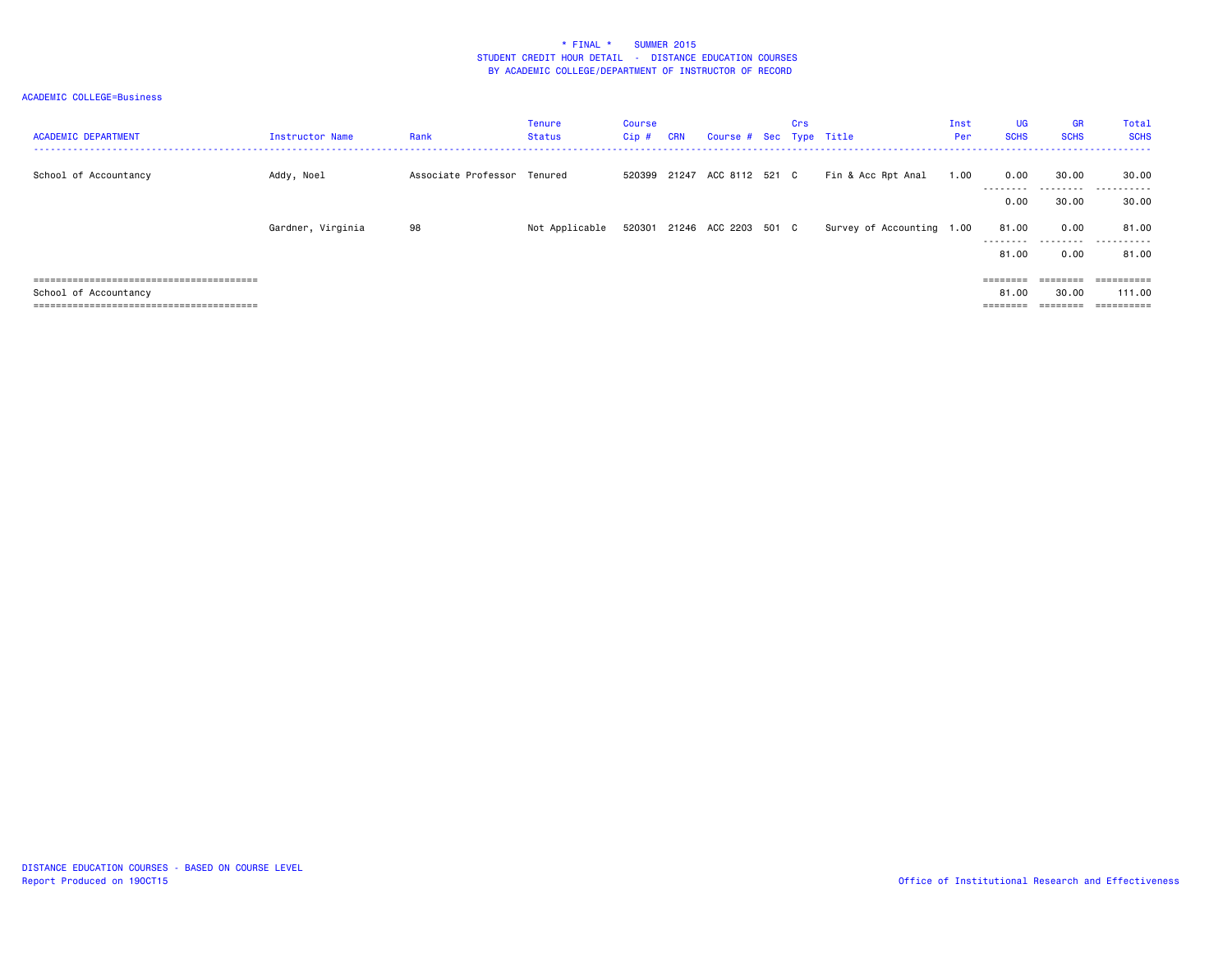#### ACADEMIC COLLEGE=Education

| <b>ACADEMIC DEPARTMENT</b>          | Instructor Name  | Rank                          | <b>Tenure</b><br><b>Status</b> | <b>Course</b><br>Cip# | <b>CRN</b> | Course #                               | Sec | Crs | Type Title                                 | Inst<br>Per  | <b>UG</b><br><b>SCHS</b> | <b>GR</b><br><b>SCHS</b> | <b>Total</b><br><b>SCHS</b> |
|-------------------------------------|------------------|-------------------------------|--------------------------------|-----------------------|------------|----------------------------------------|-----|-----|--------------------------------------------|--------------|--------------------------|--------------------------|-----------------------------|
| Counseling & Educational Psychology | Elder, Anastasia | Professor                     | Tenured                        |                       |            | 130604 21314 EPY 8473 504 C            |     |     | Mid Level Assessment 1.00                  |              | 0.00                     | 21.00                    | 21.00                       |
|                                     |                  |                               |                                |                       |            |                                        |     |     |                                            |              | <u>.</u><br>0.00         | 21.00                    | 21.00                       |
|                                     | Golson, Angela   | Instructor                    | Non-Ten Track                  |                       |            | 422703 21420 PSY 3803 501 C            |     |     | Int Dev Psychology                         | 1.00         | 63.00                    | 0.00                     | 63.00                       |
|                                     |                  |                               |                                |                       |            |                                        |     |     |                                            |              | 63.00                    | 0.00                     | 63.00                       |
|                                     | LeJeune, Bonnie  | 98                            | Not Applicable                 | 131009<br>422803      | 21276      | COE 6313 501 C<br>21277 COE 8293 501 E |     |     | Resources Visual Imp<br>Supervised Project | 1.00<br>1.00 | 0.00<br>0.00             | 36.00<br>36.00           | 36.00<br>36.00              |
|                                     |                  |                               |                                |                       |            |                                        |     |     |                                            |              | 0.00                     | 72.00                    | 72.00                       |
|                                     | Porter, Julia    | Professor                     | Tenured                        | 130407                |            | 23389 CCL 9000 551 D                   |     |     | Diss./Dissertation R 1.00                  |              | 0.00                     | 1.00                     | 1.00                        |
|                                     |                  |                               |                                |                       |            |                                        |     |     |                                            |              | - - - - - - - -<br>0.00  | 1.00                     | 1.00                        |
|                                     | Seymour, Dana    | 98                            | Not Applicable                 | 130604                | 21311      | EPY 8473 501 C                         |     |     | Mid Level Assessment 1.00                  |              | 0.00                     | 45.00                    | 45.00                       |
|                                     |                  |                               |                                |                       |            | 21312 EPY 8473 502 C                   |     |     | Mid Level Assessment 1.00                  |              | 0.00                     | 45.00<br>.               | 45.00<br>.                  |
|                                     |                  |                               |                                |                       |            |                                        |     |     |                                            |              | 0.00                     | 90.00                    | 90.00                       |
|                                     | Wang, Chih-Hsuan | Lecturer                      | Non-Ten Track                  | 130603                |            | 21309 EPY 6214 502 B                   |     |     | Ed & Psy Statistics                        | 1.00         | 0.00                     | 24.00                    | 24.00                       |
|                                     |                  |                               |                                |                       |            |                                        |     |     |                                            |              | - - - - - - - -<br>0.00  | 24.00                    | 24.00                       |
|                                     | Wei, Tianlan     | Assistant Professor Ten Track |                                | 130603                |            | 21308 EPY 6214 501 C                   |     |     | Ed & Psy Statistics                        | 1.00         | 0.00                     | 32.00                    | 32.00                       |
|                                     |                  |                               |                                |                       |            | 21310 EPY 8214 551 B                   |     |     | Adv Ed & Psy Stat                          | 1.00         | 0.00<br>.                | 28.00                    | 28.00                       |
|                                     |                  |                               |                                |                       |            |                                        |     |     |                                            |              | 0.00                     | 60.00                    | 60.00                       |
| Counseling & Educational Psychology |                  |                               |                                |                       |            |                                        |     |     |                                            |              | <b>EEEEEEE</b><br>63,00  | 268,00                   | 331.00                      |

DISTANCE EDUCATION COURSES - BASED ON COURSE LEVEL Report Produced on 19OCT15 Office of Institutional Research and Effectiveness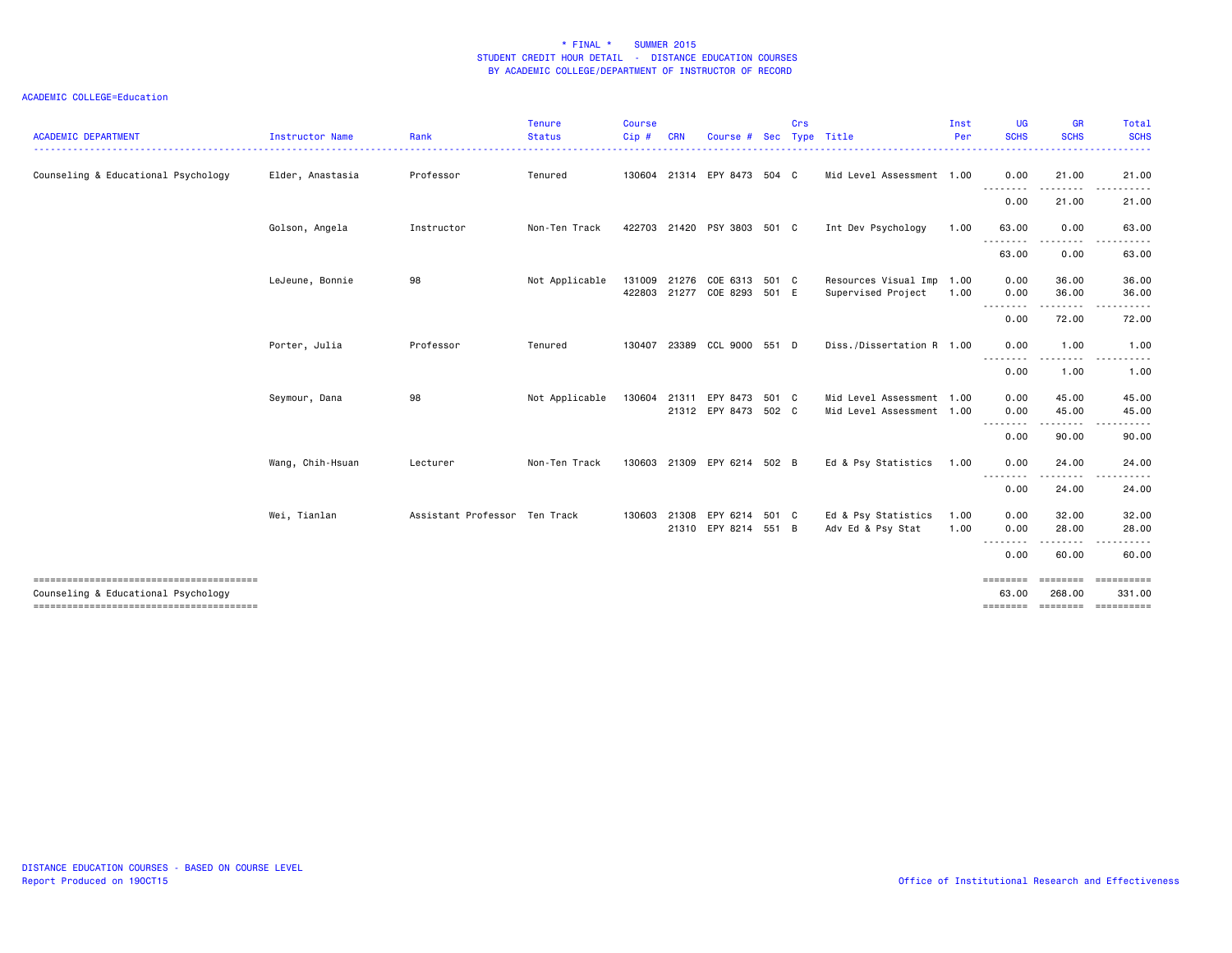| <b>ACADEMIC DEPARTMENT</b>                                | Instructor Name    | Rank                          | <b>Tenure</b><br><b>Status</b> | <b>Course</b><br>$Cip$ # | <b>CRN</b>            | Course # Sec Type Title                                                      | Crs |                                                                         | Inst<br>Per  | <b>UG</b><br><b>SCHS</b>           | <b>GR</b><br><b>SCHS</b>                                                                                                                                               | <b>Total</b><br><b>SCHS</b>                                                                                                                                            |
|-----------------------------------------------------------|--------------------|-------------------------------|--------------------------------|--------------------------|-----------------------|------------------------------------------------------------------------------|-----|-------------------------------------------------------------------------|--------------|------------------------------------|------------------------------------------------------------------------------------------------------------------------------------------------------------------------|------------------------------------------------------------------------------------------------------------------------------------------------------------------------|
| Curriculum, Instruction & Special Educat Anthony, Kenneth |                    | Assistant Professor Ten Track |                                |                          | 131203 21288<br>21289 | EDE 8173 501 C<br>EDE 8173 502 C                                             |     | Mid Sch Soc Studies<br>Mid Sch Soc Studies                              | 1.00<br>1.00 | 0.00<br>0.00<br>.                  | 27.00<br>18.00<br>.                                                                                                                                                    | 27.00<br>18.00<br>.                                                                                                                                                    |
|                                                           |                    |                               |                                |                          |                       |                                                                              |     |                                                                         |              | 0.00                               | 45.00                                                                                                                                                                  | 45.00                                                                                                                                                                  |
|                                                           | Bennett, Kelly     | Instructor                    | Non-Ten Track                  |                          | 22505                 | 130101 21296 EDS 8103 501 C<br>EDS 8103 502 C<br>131203 21298 EDS 8243 502 C |     | Adv Meth in Mid/Sec<br>Adv Meth in Mid/Sec<br>Adv. Plan Manage Lea 1.00 | 1.00<br>1.00 | 0.00<br>0.00<br>0.00               | 33.00<br>30.00<br>30.00                                                                                                                                                | 33.00<br>30.00<br>30.00                                                                                                                                                |
|                                                           |                    |                               |                                |                          |                       |                                                                              |     |                                                                         |              | <u>.</u><br>0.00                   | 93.00                                                                                                                                                                  | د د د د د<br>93.00                                                                                                                                                     |
|                                                           | Bennett, Stephanie | Assistant Professor Ten Track |                                |                          |                       | 131203 21425 RDG 8133 501 C<br>21426 RDG 8133 502 C                          |     | Mid Level Content Li 1.00<br>Mid Level Content Li 1.00                  |              | 0.00<br>0.00                       | 33.00<br>9.00                                                                                                                                                          | 33.00<br>9.00                                                                                                                                                          |
|                                                           |                    |                               |                                |                          |                       |                                                                              |     |                                                                         |              | .<br>0.00                          | .<br>42.00                                                                                                                                                             | .<br>42.00                                                                                                                                                             |
|                                                           | Binford, Paul      | Assistant Professor Ten Track |                                |                          |                       | 131203 21299 EDS 8243 503 C                                                  |     | Adv. Plan Manage Lea 1.00                                               |              | 0.00<br>.                          | 27.00<br>.                                                                                                                                                             | 27.00<br>.                                                                                                                                                             |
|                                                           |                    |                               |                                |                          |                       |                                                                              |     |                                                                         |              | 0.00                               | 27.00                                                                                                                                                                  | 27.00                                                                                                                                                                  |
|                                                           | Brown, Karen       | Instructor                    | Non-Ten Track                  |                          |                       | 131202 21281 EDE 3443 501 C<br>21282 EDE 3443 502 C                          |     | Creat Arts Elem /Mid 1.00<br>Creat Arts Elem / Mid 1.00                 |              | 33.00<br>33.00<br>.                | 0.00<br>0.00                                                                                                                                                           | 33.00<br>33.00<br>$\frac{1}{2} \left( \frac{1}{2} \right) \left( \frac{1}{2} \right) \left( \frac{1}{2} \right) \left( \frac{1}{2} \right) \left( \frac{1}{2} \right)$ |
|                                                           |                    |                               |                                |                          |                       |                                                                              |     |                                                                         |              | 66.00                              | 0.00                                                                                                                                                                   | 66.00                                                                                                                                                                  |
|                                                           | Campbell, Traci    | 98                            | Not Applicable                 |                          |                       | 131001 21303 EDX 4113 501 C                                                  |     | Method Earl/Disabled 1.00                                               |              | 24.00<br>. <b>.</b>                | 0.00<br>.                                                                                                                                                              | 24.00<br>.                                                                                                                                                             |
|                                                           |                    |                               |                                |                          |                       |                                                                              |     |                                                                         |              | 24.00                              | 0.00                                                                                                                                                                   | 24.00                                                                                                                                                                  |
|                                                           | Coffey, Kenneth    | Professor                     | Tenured                        | 131001                   |                       | 21304 EDX 6193 501 C<br>23246 EDX 6193 502 C                                 |     | Adv. Plan Special Ed 1.00<br>Adv. Plan Special Ed 1.00                  |              | 0.00<br>0.00                       | 27.00<br>15.00<br>المتمامين                                                                                                                                            | 27.00<br>15.00<br>.                                                                                                                                                    |
|                                                           |                    |                               |                                |                          |                       |                                                                              |     |                                                                         |              | 0.00                               | 42.00                                                                                                                                                                  | 42.00                                                                                                                                                                  |
|                                                           | Craven, Penny      | Assistant Professor Ten Track |                                | 131001                   |                       | 21922 EDX 6813 501 C<br>22394 EDX 8173 504 C                                 |     | Intro Assmt Spec Ed<br>Sp Ed In Reg Classrm 1.00                        | 1.00         | 0.00<br>0.00                       | 36.00<br>30.00                                                                                                                                                         | 36.00<br>30.00                                                                                                                                                         |
|                                                           |                    |                               |                                |                          |                       |                                                                              |     |                                                                         |              | 0.00                               | .<br>66.00                                                                                                                                                             | -----<br>66.00                                                                                                                                                         |
|                                                           | Franz, Dana        | Associate Professor Tenured   |                                |                          |                       | 131205 22507 EDS 7000 501 I<br>23501 EDS 7000 553 I                          |     | Directed Indiv Study 1.00<br>Directed Indiv Study 1.00                  |              | 0.00<br>0.00                       | 1.00<br>1.00                                                                                                                                                           | 1.00<br>1.00                                                                                                                                                           |
|                                                           |                    |                               |                                |                          |                       |                                                                              |     |                                                                         |              | 0.00                               | .<br>2.00                                                                                                                                                              | $\sim$ $\sim$ $\sim$ $\sim$ $\sim$<br>2.00                                                                                                                             |
|                                                           | Hopper, Peggy      | Associate Professor Tenured   |                                | 131205                   | 22396                 | EDS 8623 503 C<br>131315 22504 RDG 8653 502 C                                |     | Effective Instructio 1.00<br>Teach Read Sec Sch                         | 1.00         | 0.00<br>0.00<br>.<br>$\sim$ $\sim$ | 30.00<br>39.00<br>$\frac{1}{2} \left( \frac{1}{2} \right) \left( \frac{1}{2} \right) \left( \frac{1}{2} \right) \left( \frac{1}{2} \right) \left( \frac{1}{2} \right)$ | 30.00<br>39.00<br>وعاديات                                                                                                                                              |
|                                                           |                    |                               |                                |                          |                       |                                                                              |     |                                                                         |              | 0.00                               | 69.00                                                                                                                                                                  | 69.00                                                                                                                                                                  |
|                                                           | Ivy, Jessica       | Assistant Professor Ten Track |                                |                          |                       | 131203 21286 EDE 8123 501 C<br>22522 EDE 8123 502 C                          |     | Found Teach MidLev M 1.00<br>Found Teach MidLev M 1.00                  |              | 0.00<br>0.00                       | 36.00<br>12.00                                                                                                                                                         | 36.00<br>12.00                                                                                                                                                         |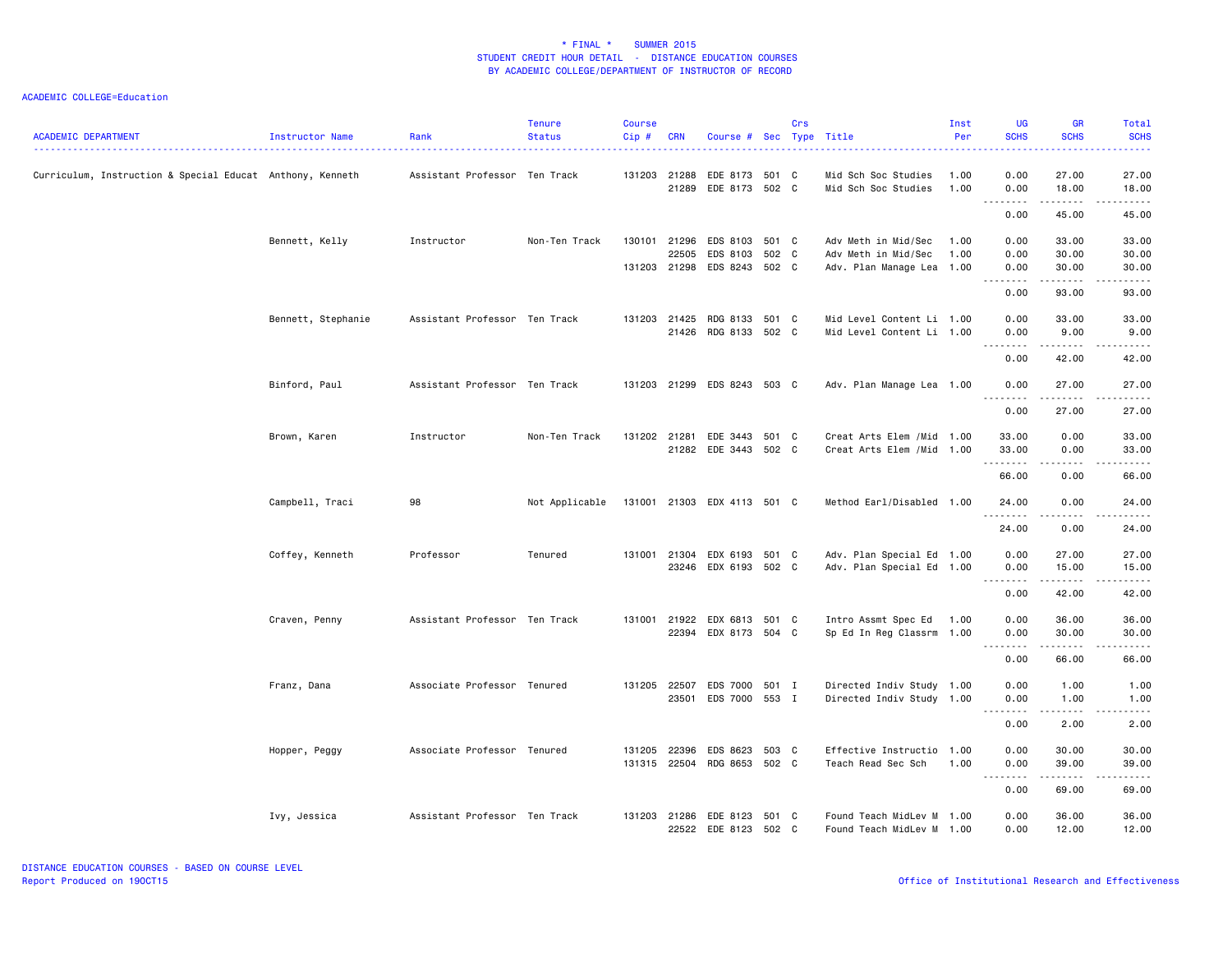| <b>ACADEMIC DEPARTMENT</b>                                 | Instructor Name    | Rank                          | <b>Tenure</b><br><b>Status</b> | <b>Course</b><br>Cip# | <b>CRN</b> | Course # Sec Type Title     |       | Crs |                           | Inst<br>Per<br><u> - - - - - - - -</u> | <b>UG</b><br><b>SCHS</b> | GR<br><b>SCHS</b> | Total<br><b>SCHS</b><br>.    |
|------------------------------------------------------------|--------------------|-------------------------------|--------------------------------|-----------------------|------------|-----------------------------|-------|-----|---------------------------|----------------------------------------|--------------------------|-------------------|------------------------------|
|                                                            |                    |                               |                                |                       |            |                             |       |     |                           |                                        |                          | . <i>.</i>        | .                            |
|                                                            |                    |                               |                                |                       |            |                             |       |     |                           |                                        | 0.00                     | 48.00             | 48.00                        |
| Curriculum, Instruction & Special Educat McGinnis, Brecken |                    | Instructor                    | Non-Ten Track                  |                       |            | 131001 22395 EDX 8173 505 C |       |     | Sp Ed In Reg Classrm 1.00 |                                        | 0.00<br>--------         | 42.00<br>-------- | 42.00                        |
|                                                            |                    |                               |                                |                       |            |                             |       |     |                           |                                        | 0.00                     | 42.00             | 42.00                        |
|                                                            | McKissick, Bethany | Assistant Professor Ten Track |                                | 131203                | 21284      | EDE 8113 501 C              |       |     | Mid Level Mgmt & Y. 0.10  |                                        | 0.00                     | 2.70              | 2.70                         |
|                                                            |                    |                               |                                |                       | 21285      | EDE 8113 502 C              |       |     | Mid Level Mgmt & Y. 0.90  |                                        | 0.00<br>.                | 21.60<br>.        | 21.60                        |
|                                                            |                    |                               |                                |                       |            |                             |       |     |                           |                                        | 0.00                     | 24.30             | 24.30                        |
|                                                            | Miller, Nicole     | Assistant Professor Ten Track |                                | 131203                | 21284      | EDE 8113 501 C              |       |     | Mid Level Mgmt & Y. 0.90  |                                        | 0.00                     | 24.30             | 24.30                        |
|                                                            |                    |                               |                                |                       |            | 21285 EDE 8113 502 C        |       |     | Mid Level Mgmt & Y. 0.10  |                                        | 0.00<br>.                | 2.40              | 2.40                         |
|                                                            |                    |                               |                                |                       |            |                             |       |     |                           |                                        | 0.00                     | 26.70             | 26.70                        |
|                                                            | Moser, Kelly       | Assistant Professor Ten Track |                                | 131205                | 21919      | EDS 8613 501 C              |       |     | Mdle & Sec Sch Curr       | 1.00                                   | 0.00                     | 33.00             | 33.00                        |
|                                                            |                    |                               |                                |                       |            | 22506 EDS 8613 502 C        |       |     | Mdle & Sec Sch Curr       | 1.00                                   | 0.00<br>--------         | 21.00             | 21.00                        |
|                                                            |                    |                               |                                |                       |            |                             |       |     |                           |                                        | 0.00                     | .<br>54.00        | 54.00                        |
|                                                            | Pope, Margaret     | Associate Professor Tenured   |                                |                       |            | 131203 21290 EDE 8183 501 C |       |     | Tch Science in Mid G 1.00 |                                        | 0.00                     | 27.00             | 27.00                        |
|                                                            |                    |                               |                                |                       |            | 21422 RDG 8113 501 C        |       |     | Mid Level Literacy I 1.00 |                                        | 0.00                     | 36.00             | 36.00                        |
|                                                            |                    |                               |                                |                       |            | 21423 RDG 8113 502 C        |       |     | Mid Level Literacy I 1.00 |                                        | 0.00<br><u>.</u>         | 30.00<br>.        | 30.00                        |
|                                                            |                    |                               |                                |                       |            |                             |       |     |                           |                                        | 0.00                     | 93.00             | 93.00                        |
|                                                            | Shea, Donna        | 98                            | Not Applicable                 | 131202 21292          |            | EDF 3423                    | 501 C |     | Exploring Diversity       | 1.00                                   | 39.00                    | 0.00              | 39.00                        |
|                                                            |                    |                               |                                |                       |            | 21293 EDF 3423 502 C        |       |     | Exploring Diversity       | 1.00                                   | 33.00                    | 0.00              | 33.00                        |
|                                                            |                    |                               |                                |                       |            |                             |       |     |                           |                                        | <u>.</u><br>72.00        | 0.00              | 72.00                        |
| Curriculum, Instruction & Special Educat                   |                    |                               |                                |                       |            |                             |       |     |                           |                                        | ========<br>162.00       | 674.00            | ======== =========<br>836.00 |
|                                                            |                    |                               |                                |                       |            |                             |       |     |                           |                                        | ========                 |                   |                              |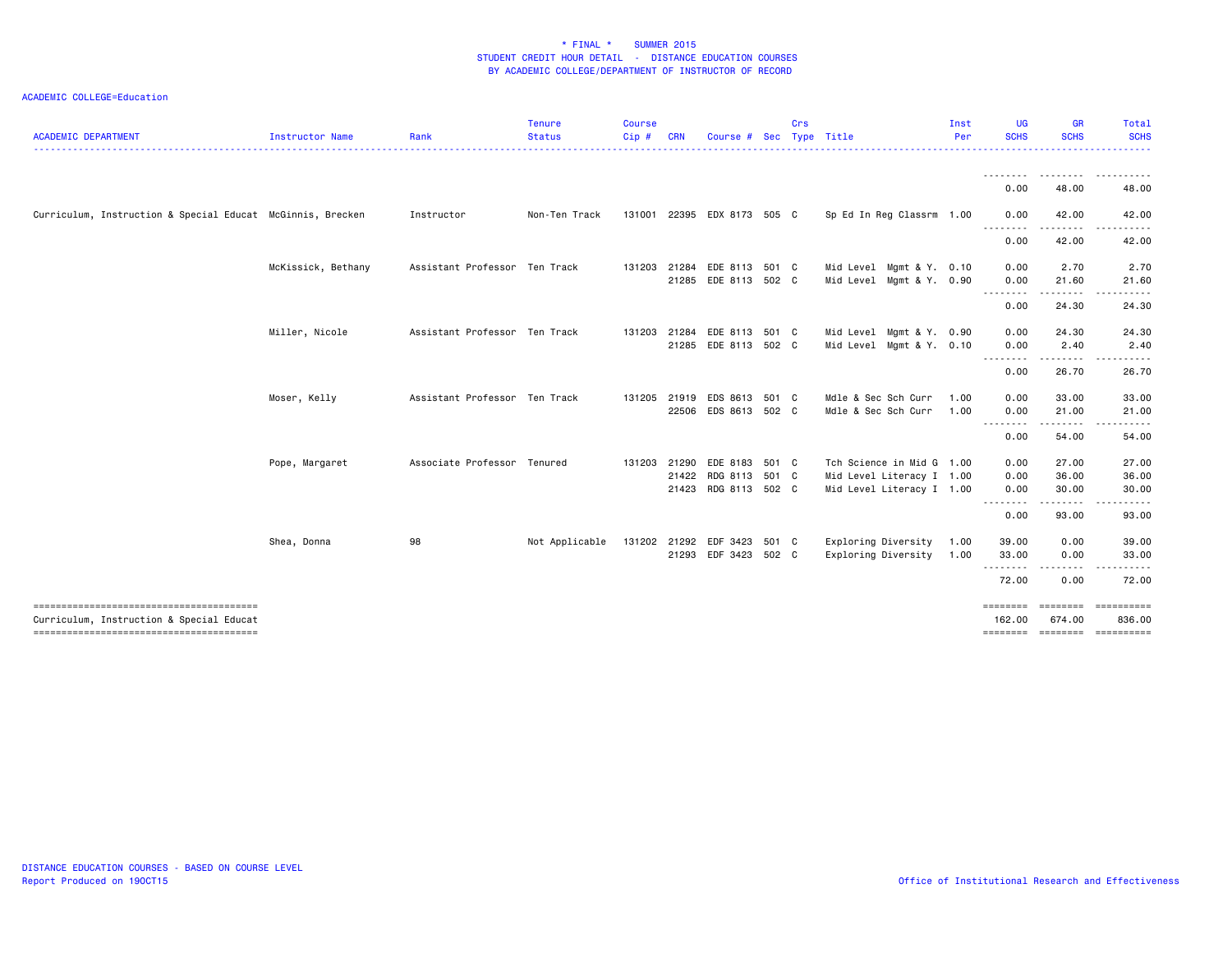| <b>ACADEMIC DEPARTMENT</b>                            | Instructor Name      | Rank                          | Tenure<br><b>Status</b> | <b>Course</b><br>Cip#      | <b>CRN</b> | Course #                                                 | Sec   | Crs | Type Title                                                                          | Inst<br>Per  | UG<br><b>SCHS</b>                       | GR<br><b>SCHS</b>         | <b>Total</b><br><b>SCHS</b> |
|-------------------------------------------------------|----------------------|-------------------------------|-------------------------|----------------------------|------------|----------------------------------------------------------|-------|-----|-------------------------------------------------------------------------------------|--------------|-----------------------------------------|---------------------------|-----------------------------|
| Instructional Systems & Workforce Develo Adams, James |                      | Associate Professor Tenured   |                         | 130401                     |            | 23015 EDA 8190 502 S                                     |       |     | Wkshp Ed Adm & Super 1.00                                                           |              | 0.00                                    | 18.00                     | 18.00                       |
|                                                       |                      |                               |                         |                            |            |                                                          |       |     |                                                                                     |              | <u>.</u><br>0.00                        | $- - -$<br>18.00          | $- - - - -$<br>18.00        |
|                                                       | Bass, Amy            | Lecturer                      | Non-Ten Track           |                            |            | 131315 21391 LSK 1023 501 C                              |       |     | Col Read/Study Skill 1.00                                                           |              | 24.00                                   | 0.00                      | 24.00                       |
|                                                       |                      |                               |                         |                            |            |                                                          |       |     |                                                                                     |              | ---------<br>24.00                      | <u>.</u><br>0.00          | .<br>24.00                  |
|                                                       | Busby, Michael       | 98                            | Not Applicable          |                            |            | 240102 21383 IDS 4111 501 C                              |       |     | Professional Seminar 1.00                                                           |              | 19.00                                   | 0.00                      | 19.00                       |
|                                                       |                      |                               |                         |                            |            |                                                          |       |     |                                                                                     |              | --------<br>19.00                       | .<br>0.00                 | .<br>19.00                  |
|                                                       | Crawford, Amie       | Grad Teach Assist             | Not Applicable          | 110301                     |            | 21443 TKT 1273 501 C<br>21444 TKT 1273 551 C             |       |     | Computer Application 1.00<br>Computer Application 1.00                              |              | 84.00<br>51.00                          | 0.00<br>0.00              | 84.00<br>51.00              |
|                                                       |                      |                               |                         |                            |            |                                                          |       |     |                                                                                     |              | . <sub>.</sub><br>135.00                | .<br>0.00                 | .<br>135.00                 |
|                                                       | Huang, Kun           | Assistant Professor Ten Track |                         | 131309                     | 21448      | TKT 4763 501 C<br>21450 TKT 6763 501 C                   |       |     | Digital Tools/Learni 1.00<br>Digital Tools/Learni 1.00                              |              | 24.00<br>0.00                           | 0.00<br>18.00             | 24.00<br>18.00              |
|                                                       |                      |                               |                         |                            |            |                                                          |       |     |                                                                                     |              | .<br>24.00                              | . <u>.</u> .<br>18.00     | .<br>42.00                  |
|                                                       | Keel, Vicki          | Instructor                    | Non-Ten Track           | 110301<br>131303           | 21440      | TKB 4543<br>22308 TKB 3133 551 C                         | 551 B |     | Advanced Info Proces 1.00<br>Admin Management & P 1.00                              |              | 99.00<br>81.00                          | 0.00<br>0.00              | 99.00<br>81.00              |
|                                                       |                      |                               |                         |                            |            |                                                          |       |     |                                                                                     |              | .<br>180.00                             | .<br>0.00                 | .<br>180.00                 |
|                                                       | Lee, Sang Joon       | Assistant Professor Ten Track |                         | 110801<br>131303<br>131309 | 21441      | TKB 4583 501 B<br>21442 TKB 6583<br>21446 TKT 4343 501 C | 501 B |     | Graphics and Web Des 1.00<br>Graphics and Web Des 1.00<br>Info Tech Project Mg 1.00 |              | 57.00<br>0.00<br>69.00<br>.             | 0.00<br>6.00<br>0.00<br>. | 57.00<br>6.00<br>69.00<br>. |
|                                                       |                      |                               |                         |                            |            |                                                          |       |     |                                                                                     |              | 126.00                                  | 6.00                      | 132.00                      |
|                                                       | Scott-Bracey, Pamela | Assistant Professor Ten Track |                         | 131309                     |            | 21447 TKT 4473 551 C<br>21449 TKT 6473 551 C             |       |     | Methods of Teaching<br>Methods of Teaching                                          | 1.00<br>1.00 | 9.00<br>0.00                            | 0.00<br>45.00             | 9.00<br>45.00               |
|                                                       |                      |                               |                         |                            |            |                                                          |       |     |                                                                                     |              | <u>.</u><br>9.00                        | .<br>45.00                | .<br>54.00                  |
| Instructional Systems & Workforce Develo              |                      |                               |                         |                            |            |                                                          |       |     |                                                                                     |              | ========<br>517.00<br>======== ======== | ========<br>87.00         | ==========<br>604.00        |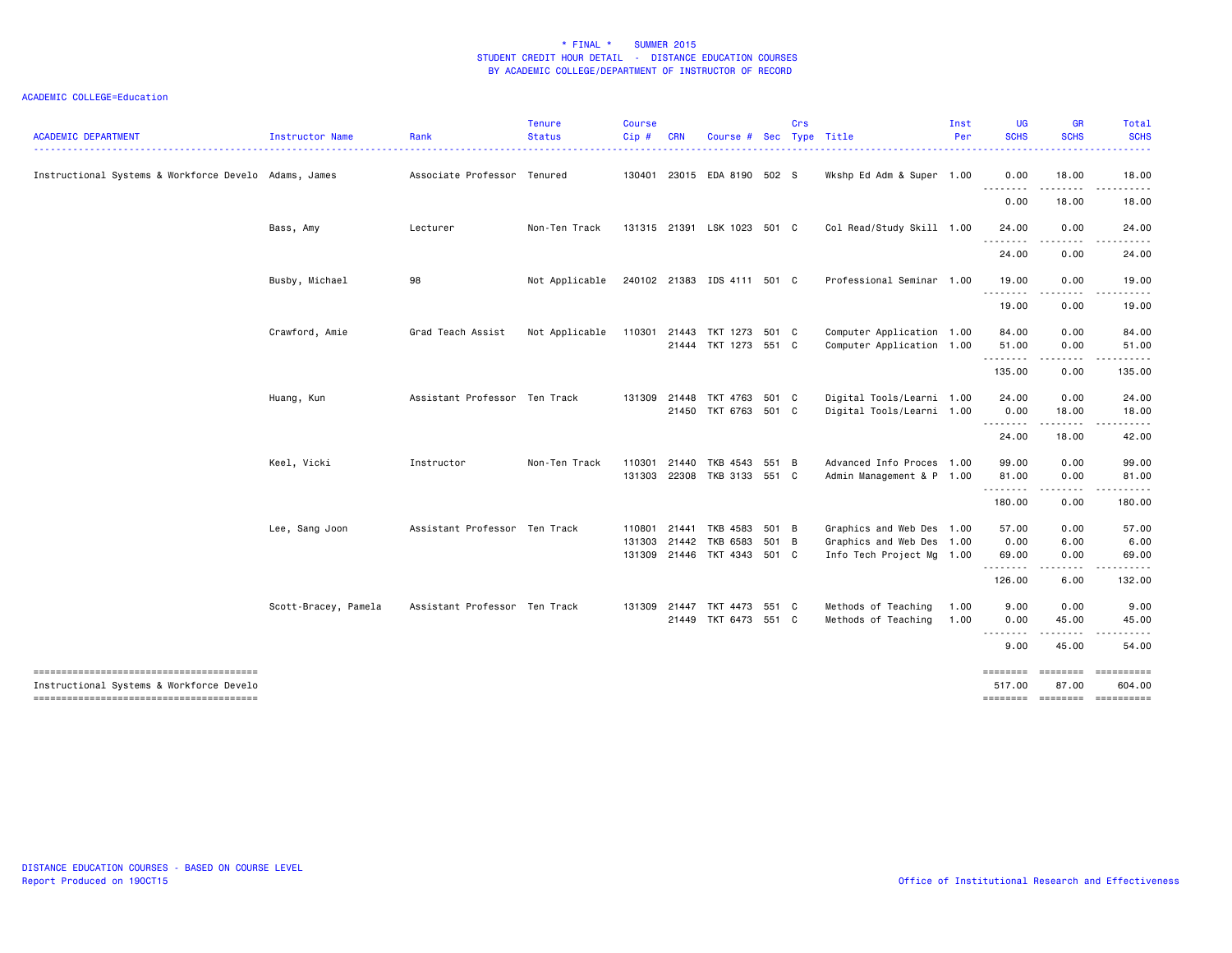| <b>ACADEMIC DEPARTMENT</b> | Instructor Name | Rank                        | Tenure<br><b>Status</b> | <b>Course</b><br>$Cip$ # | <b>CRN</b> | Course # Sec Type Title        |                | Crs |                                                        | Inst<br>Per | <b>UG</b><br><b>SCHS</b>  | <b>GR</b><br><b>SCHS</b> | Total<br><b>SCHS</b>         |
|----------------------------|-----------------|-----------------------------|-------------------------|--------------------------|------------|--------------------------------|----------------|-----|--------------------------------------------------------|-------------|---------------------------|--------------------------|------------------------------|
| Kinesiology                | Vickers, J.     | Associate Professor Tenured |                         | 131314                   |            | 23219 PE 7000<br>23220 PE 7000 | 501 I<br>502 I |     | Directed Indiv Study 1.00<br>Directed Indiv Study 1.00 |             | 0.00<br>0.00<br>--------- | 3.00<br>3.00             | 3.00<br>3.00<br>. <u>.</u> . |
|                            |                 |                             |                         |                          |            |                                |                |     |                                                        |             | 0.00                      | 6.00                     | 6.00                         |
|                            |                 |                             |                         |                          |            |                                |                |     |                                                        |             | $=$ = = = = = = =         | ========                 |                              |
| Kinesiology                |                 |                             |                         |                          |            |                                |                |     |                                                        |             | 0.00                      | 6.00                     | 6.00                         |
|                            |                 |                             |                         |                          |            |                                |                |     |                                                        |             | ========                  | ========                 |                              |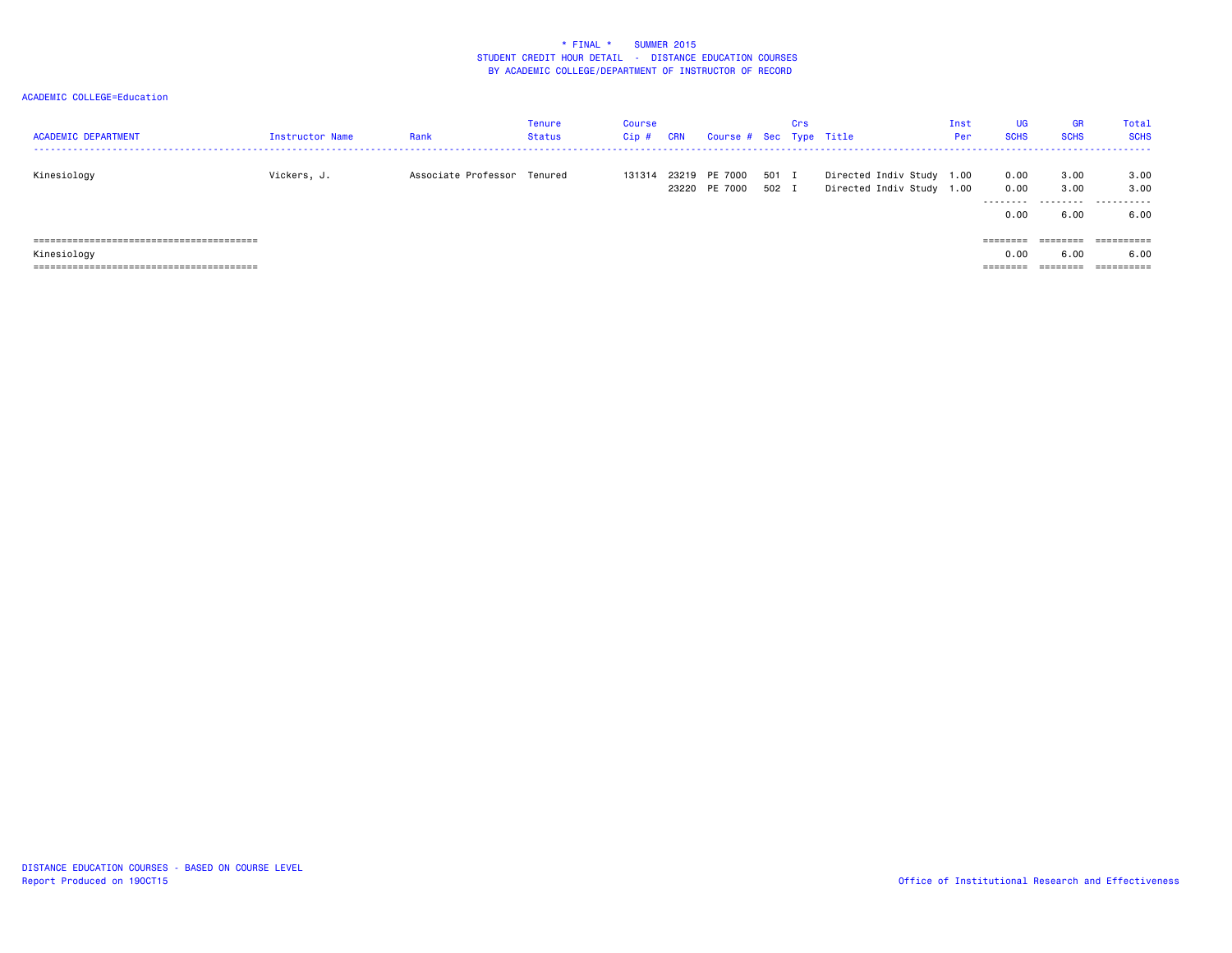| <b>ACADEMIC DEPARTMENT</b> | <b>Instructor Name</b> | Rank                          | <b>Tenure</b><br><b>Status</b> | <b>Course</b><br>Cip # | <b>CRN</b> | Course # Sec                |       | Crs | Type Title                | Inst<br>Per | UG<br><b>SCHS</b> | <b>GR</b><br><b>SCHS</b> | <b>Total</b><br><b>SCHS</b>   |
|----------------------------|------------------------|-------------------------------|--------------------------------|------------------------|------------|-----------------------------|-------|-----|---------------------------|-------------|-------------------|--------------------------|-------------------------------|
| Leadership and Foundations | Coats, Linda           | Professor                     | Tenured                        | 130401                 | 22338      | EDA 8190 501 S              |       |     | Wkshp Ed Adm & Super 1.00 |             | 0.00              | 15.00                    | 15.00                         |
|                            |                        |                               |                                | 130407                 | 21259      | CCL 8113 501 C              |       |     | Comm Col Hist/Philos 1.00 |             | 0.00              | 30.00                    | 30.00                         |
|                            |                        |                               |                                |                        | 22337      | CCL 8153 501 C              |       |     | Human Resources Admi 1.00 |             | 0.00              | 18.00                    | 18.00                         |
|                            |                        |                               |                                |                        |            | 23390 CCL 8153 502 C        |       |     | Human Resources Admi 1.00 |             | 0.00              | 12.00                    | 12.00                         |
|                            |                        |                               |                                |                        |            |                             |       |     |                           |             | --------<br>0.00  | 75.00                    | 75.00                         |
|                            | Davis, James           | Associate Professor Tenured   |                                | 130407                 | 22299      | CCL 9000 501 D              |       |     | Diss./Dissertation R 1.00 |             | 0.00              | 34.00                    | 34.00                         |
|                            |                        |                               |                                |                        | 22339      | CCL 8213 501 E              |       |     | Intern In Comm Colle 1.00 |             | 0.00<br>.         | 6.00                     | 6.00                          |
|                            |                        |                               |                                |                        |            |                             |       |     |                           |             | 0.00              | 40.00                    | 40.00                         |
|                            | Derby, Christy         | Lecturer                      | Non-Ten Track                  | 130901                 | 21291      | EDF 3333 501 C              |       |     | Social Foundation Ed 1.00 |             | 33.00             | 0.00                     | 33.00                         |
|                            |                        |                               |                                |                        |            |                             |       |     |                           |             | <u>.</u><br>33.00 | 0.00                     | 33.00                         |
|                            | King, Stephanie        | Assistant Professor Ten Track |                                | 130407                 | 22503      | CCL 8193 501 S              |       |     | Sem Comm Coll Lead        | 1.00        | 0.00              | 21.00                    | 21.00                         |
|                            |                        | Associate Professor Tenured   |                                | 130407                 |            | 22336 CCL 8373 501 C        |       |     | Comm College Curr Im 1.00 |             | 0.00<br><u>.</u>  | 15.00                    | 15.00                         |
|                            |                        |                               |                                |                        |            |                             |       |     |                           |             | 0.00              | 36.00                    | 36.00                         |
|                            | Prince, Debra          | Associate Professor Tenured   |                                | 130407                 | 23427      | EDF 9913                    | 501 S |     | Dissertation Seminar 1.00 |             | 0.00              | 18.00                    | 18.00                         |
|                            |                        |                               |                                | 130601                 | 21294      | EDF 8363 501 C              |       |     | Func & Met Res In Ed 1.00 |             | 0.00              | 21.00                    | 21.00                         |
|                            |                        |                               |                                |                        |            |                             |       |     |                           |             | 0.00              | 39.00                    | 39.00                         |
|                            | Rubisoff, Charles      | Lecturer                      | Non-Ten Track                  |                        |            | 130407 21262 CCL 8233 501 C |       |     | Comm Col Legal Issue 1.00 |             | 0.00<br>--------  | 27.00                    | 27.00                         |
|                            |                        |                               |                                |                        |            |                             |       |     |                           |             | 0.00              | 27.00                    | 27.00                         |
|                            |                        |                               |                                |                        |            |                             |       |     |                           |             | ========          |                          |                               |
| Leadership and Foundations |                        |                               |                                |                        |            |                             |       |     |                           |             | 33.00<br>======== | 217,00                   | 250.00<br>=================== |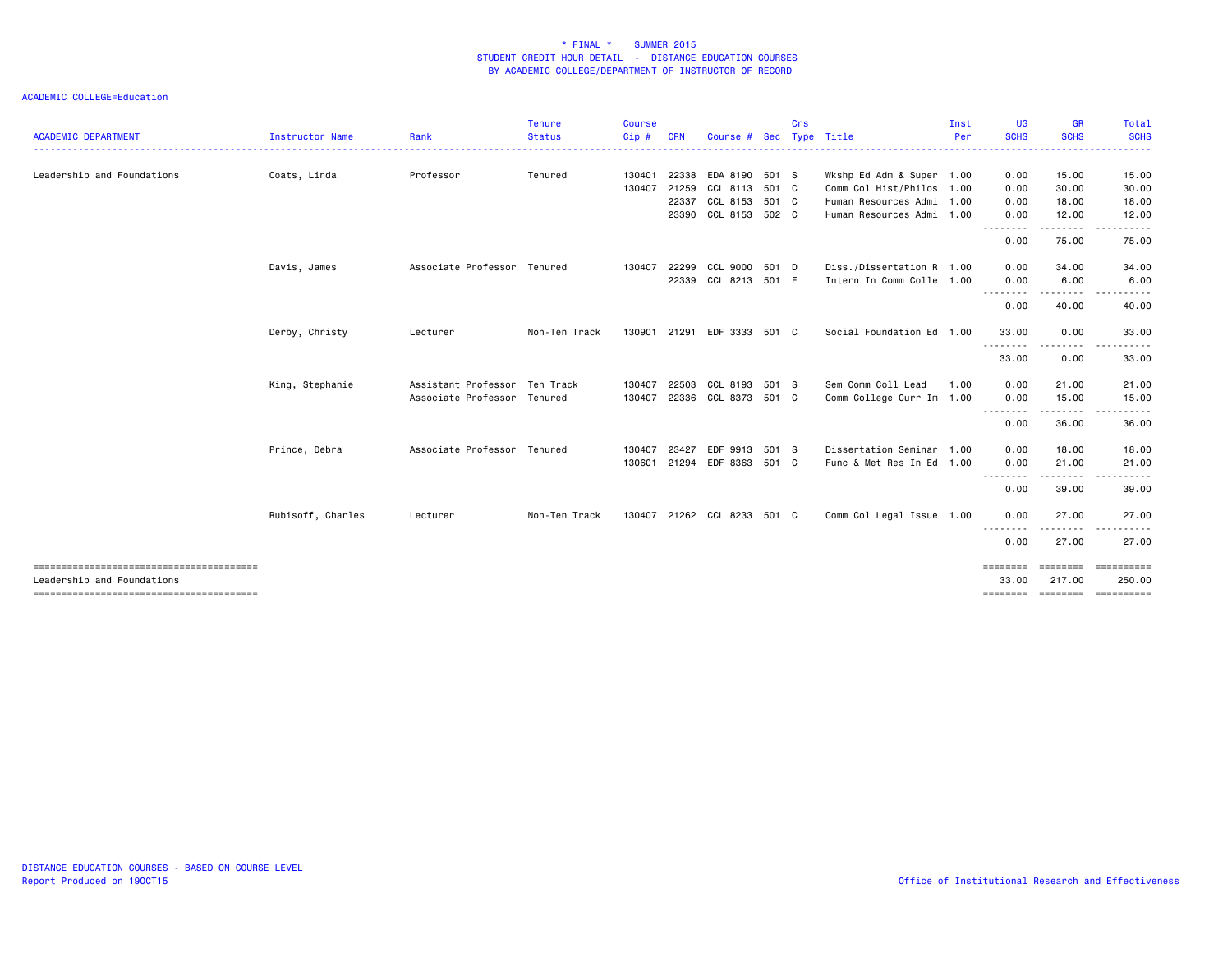| <b>ACADEMIC DEPARTMENT</b> | Instructor Name | Rank      | Tenure<br>Status | Course<br>$Cip$ # | <b>CRN</b> | Course # Sec Type Title    |       | Crs |                           | Inst<br>Per | <b>UG</b><br><b>SCHS</b> | <b>GR</b><br><b>SCHS</b> | Total<br><b>SCHS</b> |
|----------------------------|-----------------|-----------|------------------|-------------------|------------|----------------------------|-------|-----|---------------------------|-------------|--------------------------|--------------------------|----------------------|
| Music                      | Brown, Michael  | Professor | Tenured          |                   |            | 131312 22085 MU 1123       | 501 C |     | American Music App.       | 1.00        | 42.00                    | 0.00                     | 42.00                |
|                            |                 |           |                  |                   |            |                            |       |     |                           |             | ---------<br>42.00       | .<br>0.00                | .<br>42.00           |
|                            | Patilla, Carol  | Lecturer  | Non-Ten Track    |                   |            | 500901 21407 MU 1113 501 C |       |     | His & Apprec Of Musi 1.00 |             | 36.00<br>---------       | 0.00                     | 36.00<br>.           |
|                            |                 |           |                  |                   |            |                            |       |     |                           |             | 36.00                    | 0.00                     | 36.00                |
| ----------------------     |                 |           |                  |                   |            |                            |       |     |                           |             | ========                 |                          | ==========           |
| Music                      |                 |           |                  |                   |            |                            |       |     |                           |             | 78.00                    | 0.00                     | 78.00                |
|                            |                 |           |                  |                   |            |                            |       |     |                           |             |                          |                          | ==========           |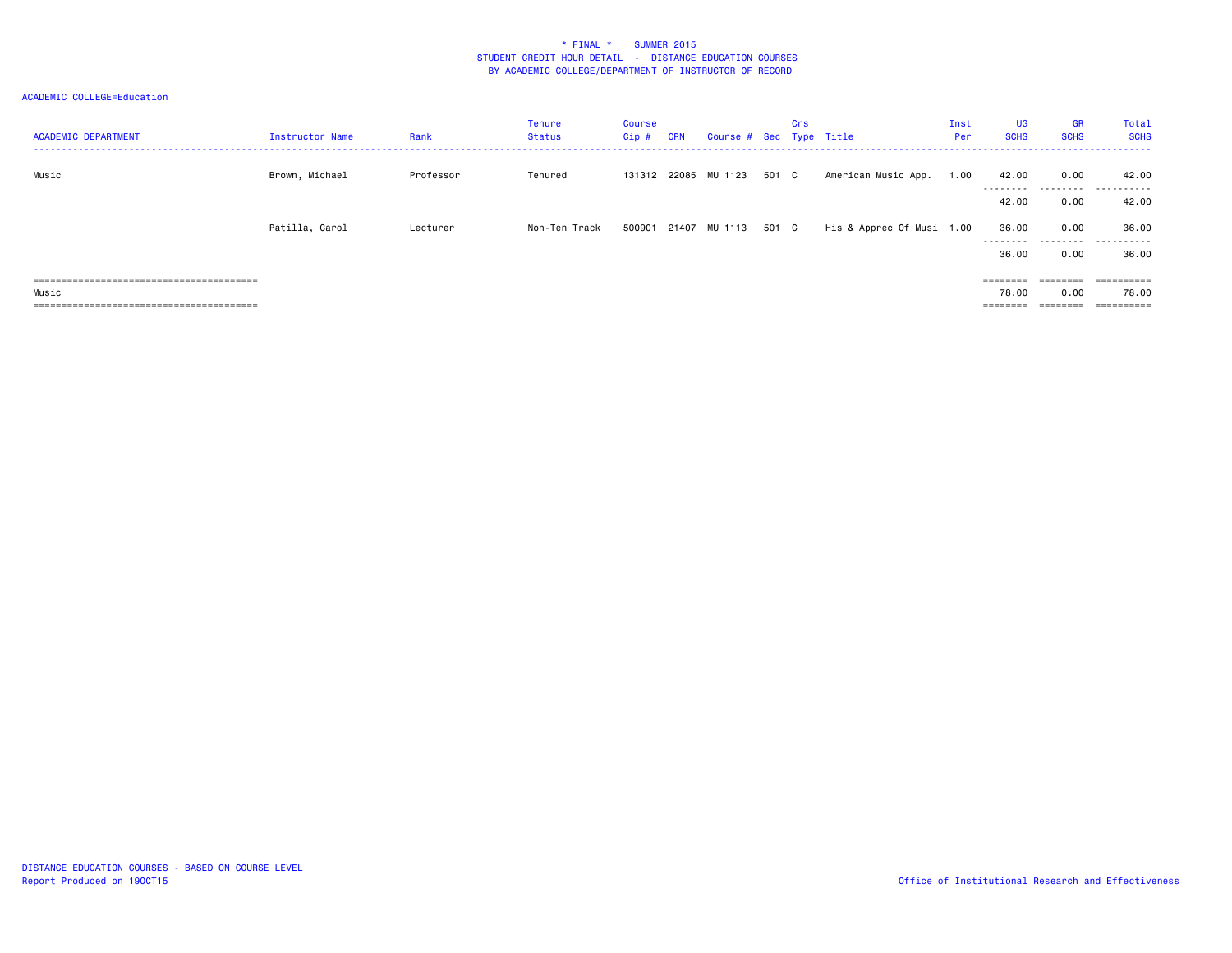| <b>ACADEMIC DEPARTMENT</b> | Instructor Name | Rank                          | Tenure<br>Status | Course<br>Cip# | <b>CRN</b> | Course # Sec Type Title |       | Crs |                           | Inst<br>Per | <b>UG</b><br><b>SCHS</b> | <b>GR</b><br><b>SCHS</b>  | Total<br><b>SCHS</b> |
|----------------------------|-----------------|-------------------------------|------------------|----------------|------------|-------------------------|-------|-----|---------------------------|-------------|--------------------------|---------------------------|----------------------|
| Aerospace Engineering      | Sescu, Adrian   | Assistant Professor Ten Track |                  | 140201         |            | 22289 ASE 9000 503 D    |       |     | Research/Diss             | 1.00        | 0.00<br>--------         | 3.00<br>- - - - - - - - - | 3.00<br>.            |
|                            |                 |                               |                  |                |            |                         |       |     |                           |             | 0.00                     | 3.00                      | 3.00                 |
|                            | Thompson, David | Professor                     | Tenured          | 141101         |            | 23310 EM 7000           | 501 I |     | Directed Indiv Study 1.00 |             | 0.00<br>---------        | 3.00<br>.                 | 3.00<br>.            |
|                            |                 |                               |                  |                |            |                         |       |     |                           |             | 0.00                     | 3.00                      | 3.00                 |
|                            |                 |                               |                  |                |            |                         |       |     |                           |             | ========                 | ========                  |                      |
| Aerospace Engineering      |                 |                               |                  |                |            |                         |       |     |                           |             | 0.00                     | 6.00                      | 6.00                 |
|                            |                 |                               |                  |                |            |                         |       |     |                           |             |                          |                           |                      |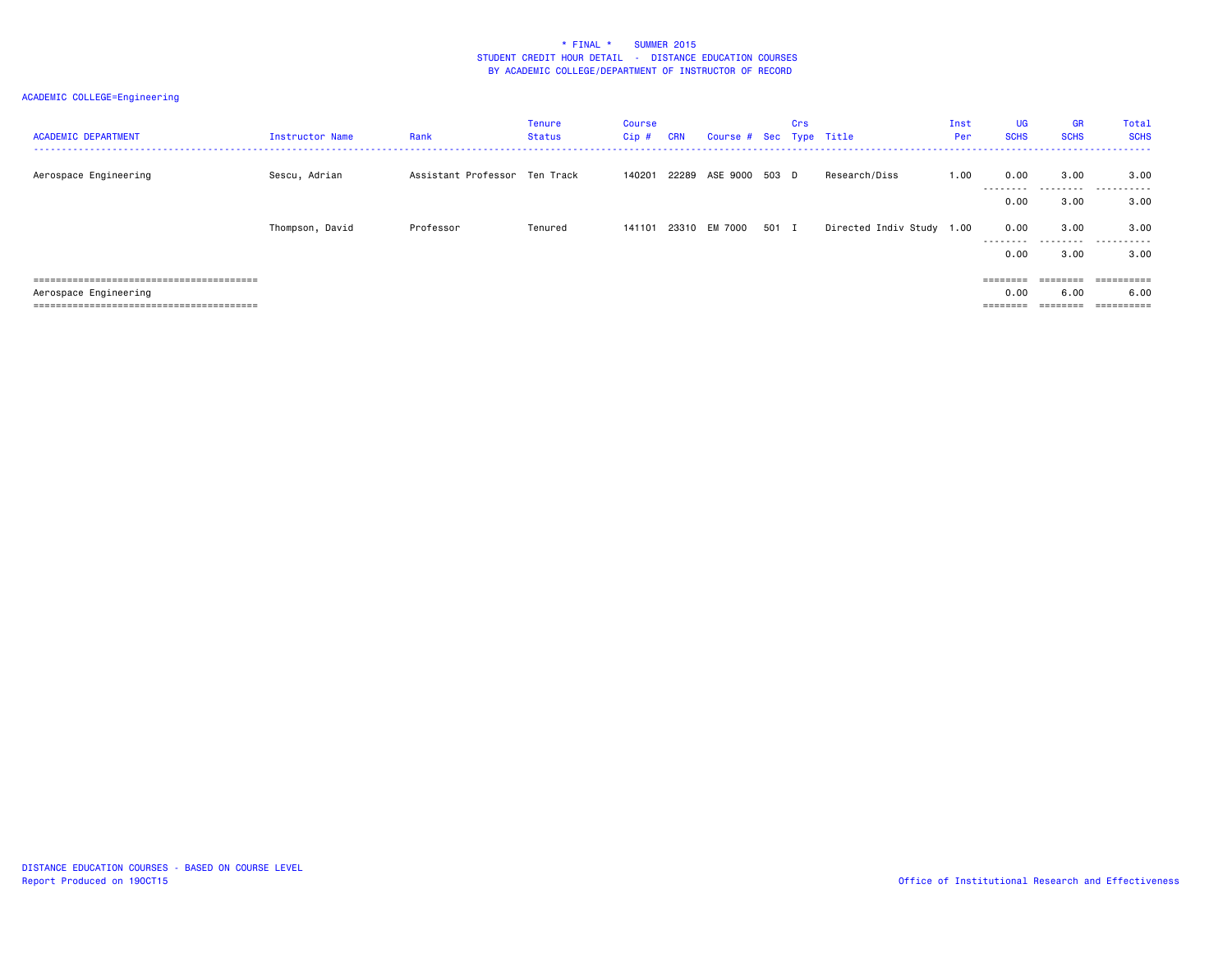| <b>ACADEMIC DEPARTMENT</b>        | Instructor Name       | Rank                              | <b>Tenure</b><br><b>Status</b> | <b>Course</b><br>Cip # | <b>CRN</b> | Course #                                  | <b>Sec</b>              | Crs | Type Title                                              | Inst<br>Per<br>.     | <b>UG</b><br><b>SCHS</b>  | <b>GR</b><br><b>SCHS</b><br>-------- | Total<br><b>SCHS</b><br>.                            |
|-----------------------------------|-----------------------|-----------------------------------|--------------------------------|------------------------|------------|-------------------------------------------|-------------------------|-----|---------------------------------------------------------|----------------------|---------------------------|--------------------------------------|------------------------------------------------------|
| Civil & Environmental Engineering | Gullett, Philip       | Associate Professor Tenured       |                                | 140801                 |            | 23045 CE 8000<br>23046 CE 9000            | 503 D<br>503 D          |     | Research / Thesis<br>Research / Diss                    | 1.00<br>1.00         | 0.00<br>0.00              | 1.00<br>1.00                         | 1.00<br>1.00                                         |
|                                   |                       |                                   |                                |                        |            |                                           |                         |     |                                                         |                      | .<br>0.00                 | .<br>2.00                            | د د د<br>$\cdots$<br>2.00                            |
|                                   | Howard, Isaac         | Associate Professor Tenured       |                                | 140801                 | 23026      | 23025 CE 8000<br>CE 9000<br>23479 CE 9000 | 505 D<br>505 D<br>554 D |     | Research / Thesis<br>Research / Diss<br>Research / Diss | 1.00<br>1.00<br>1.00 | 0.00<br>0.00<br>0.00      | 1.00<br>3.00<br>1.00                 | 1.00<br>3.00<br>1.00                                 |
|                                   |                       |                                   |                                |                        |            |                                           |                         |     |                                                         |                      | .<br>0.00                 | 5.00                                 | .<br>5.00                                            |
|                                   | Martin, James         | Professor                         | Tenured                        | 140801                 |            | 23044 CE 8000                             | 509 D                   |     | Research / Thesis                                       | 1.00                 | 0.00<br>.                 | 4.00                                 | 4.00                                                 |
|                                   |                       |                                   |                                |                        |            |                                           |                         |     |                                                         |                      | 0.00                      | 4.00                                 | 4.00                                                 |
|                                   | Ramirez Avila, John   | Research Assist Pro Non-Ten Track |                                |                        |            | 140801 23469 CE 7000                      | 511 I                   |     | Directed Indiv Study 1.00                               |                      | 0.00<br>.                 | 3.00<br>-----                        | 3.00                                                 |
|                                   |                       |                                   |                                |                        |            |                                           |                         |     |                                                         |                      | 0.00                      | 3.00                                 | 3.00                                                 |
|                                   | Taylor, Oliver-Denzil | Lecturer                          | Non-Ten Track                  | 140801                 |            | 21788 CE 8433                             | 501 C                   |     | Advanced Foundations 1.00                               |                      | 0.00                      | 21.00                                | 21.00                                                |
|                                   |                       |                                   |                                |                        |            |                                           |                         |     |                                                         |                      | 0.00                      | 21.00                                | 21.00                                                |
|                                   | Truax, Dennis         | Professor                         | Tenured                        | 140801                 |            | 23040 CE 9000                             | 510 D                   |     | Research / Diss                                         | 1.00                 | 0.00<br>.                 | 1.00                                 | 1.00                                                 |
|                                   |                       |                                   |                                |                        |            |                                           |                         |     |                                                         |                      | 0.00                      | 1.00                                 | 1.00                                                 |
|                                   | White, Thomas         | Professor                         | Tenured                        | 140801                 |            | 23348 CE 8000                             | 512 D                   |     | Research / Thesis                                       | 1.00                 | 0.00                      | 1.00<br>.                            | 1.00<br>.                                            |
|                                   |                       |                                   |                                |                        |            |                                           |                         |     |                                                         |                      | 0.00                      | 1.00                                 | 1.00                                                 |
| Civil & Environmental Engineering |                       |                                   |                                |                        |            |                                           |                         |     |                                                         |                      | $=$ = = = = = = =<br>0.00 | ========<br>37.00                    | ==========<br>37.00<br>========= ======== ========== |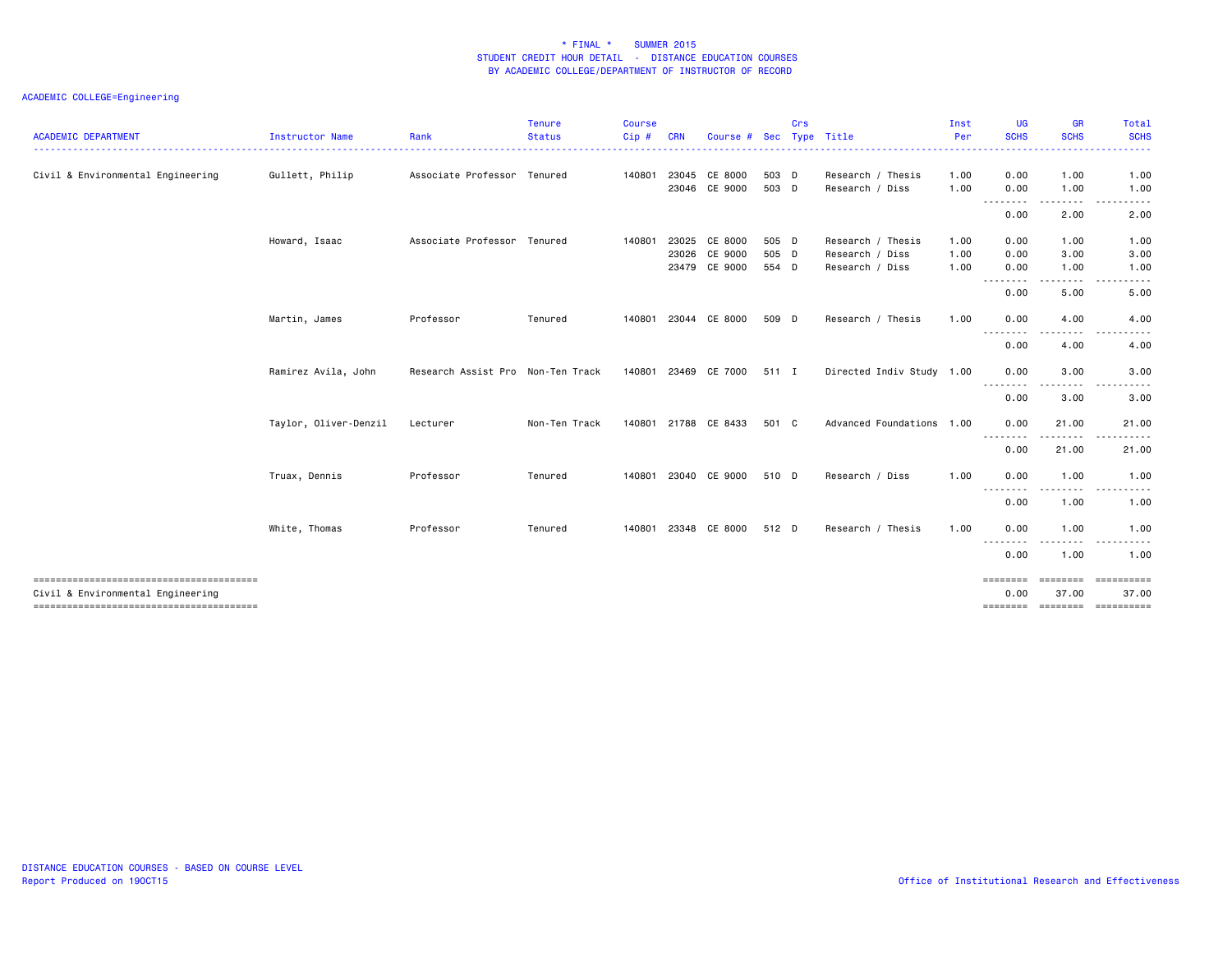| <b>ACADEMIC DEPARTMENT</b>        | <b>Instructor Name</b> | Rank                          | Tenure<br><b>Status</b> | <b>Course</b><br>Cip# | <b>CRN</b> | Course # Sec Type Title | Crs |                 | Inst<br>Per | <b>UG</b><br><b>SCHS</b> | <b>GR</b><br><b>SCHS</b> | Total<br><b>SCHS</b> |
|-----------------------------------|------------------------|-------------------------------|-------------------------|-----------------------|------------|-------------------------|-----|-----------------|-------------|--------------------------|--------------------------|----------------------|
| Electrical & Computer Engineering | Abdelwahed, Sherif     | Associate Professor Tenured   |                         | 141001                |            | 23222 ECE 9000 508 D    |     | Research/Diss   | 1.00        | 0.00                     | 9.00                     | 9.00                 |
|                                   |                        |                               |                         |                       |            |                         |     |                 |             | 0.00                     | ----<br>9.00             | 9.00                 |
|                                   | Anderson, Derek        | Assistant Professor Ten Track |                         | 141001                | 23224      | ECE 8000 502 D          |     | Research/Thesis | 1.00        | 0.00                     | 3.00                     | 3.00                 |
|                                   |                        |                               |                         |                       |            |                         |     |                 |             | --------<br>0.00         | ---------<br>3.00        | .<br>3.00            |
|                                   | Morris, Thomas         | Associate Professor Tenured   |                         | 141001                |            | 23232 ECE 9000 520 D    |     | Research/Diss   | 1.00        | 0.00                     | 1.00                     | 1.00<br>.            |
|                                   |                        |                               |                         |                       |            |                         |     |                 |             | 0.00                     | .<br>1.00                | 1.00                 |
|                                   | Younan, Nicolas        | Professor                     | Tenured                 | 141001                |            | 23228 ECE 8000 519 D    |     | Research/Thesis | 1.00        | 0.00                     | 1.00                     | 1.00                 |
|                                   |                        |                               |                         |                       |            | 23229 ECE 9000 507 D    |     | Research/Diss   | 1.00        | 0.00                     | 6.00                     | 6.00                 |
|                                   |                        |                               |                         |                       |            |                         |     |                 |             | 0.00                     | $\cdots$<br>7.00         | 7.00                 |
|                                   |                        |                               |                         |                       |            |                         |     |                 |             | ========                 | ========                 | -----------          |
| Electrical & Computer Engineering |                        |                               |                         |                       |            |                         |     |                 |             | 0.00<br>========         | 20.00<br>========        | 20.00<br>==========  |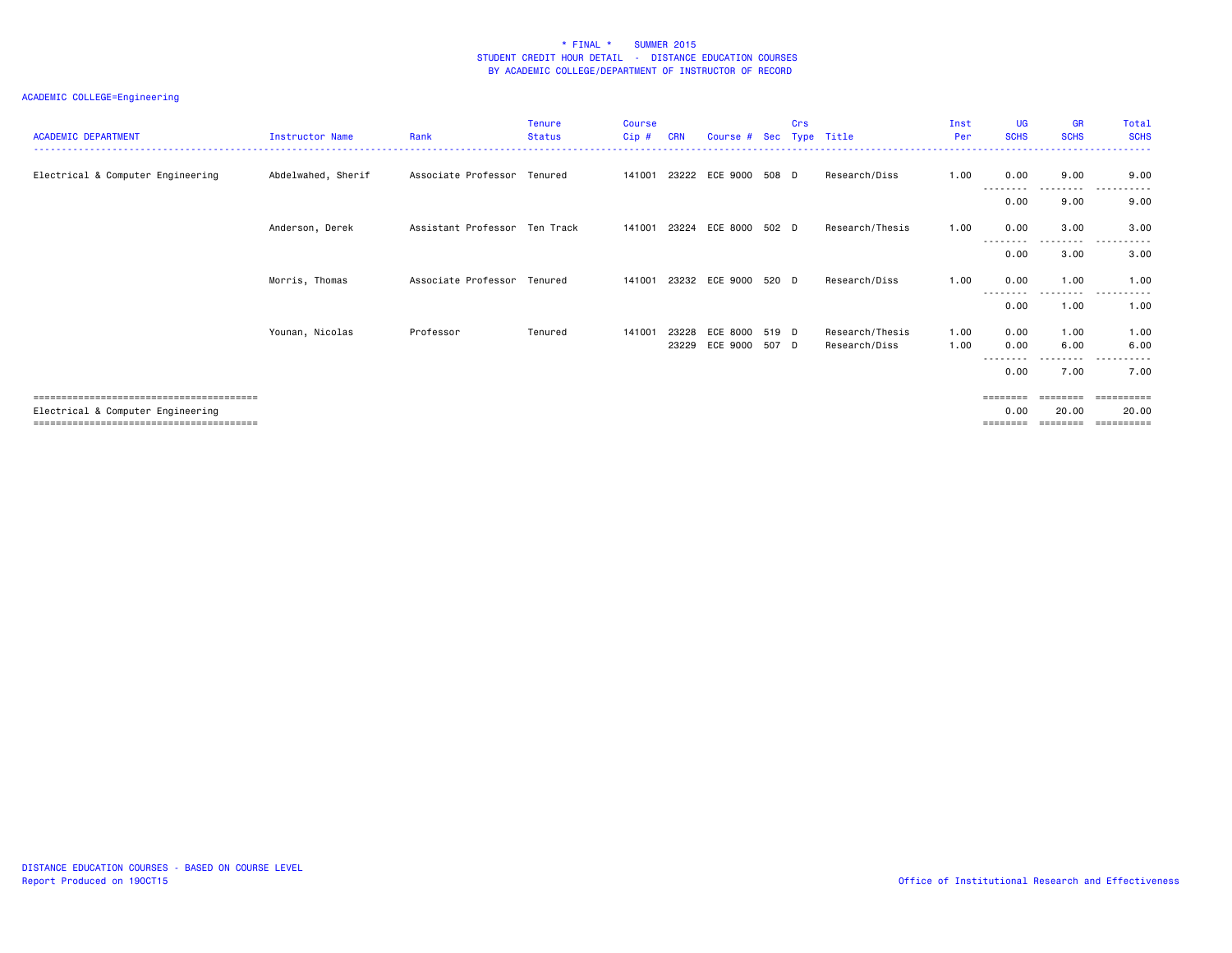| <b>ACADEMIC DEPARTMENT</b>       | Instructor Name     | Rank                              | <b>Tenure</b><br><b>Status</b> | Course<br>Cip# | <b>CRN</b> | Course #                       |                | Crs | Sec Type Title                                         | Inst<br>Per  | UG<br><b>SCHS</b>                           | <b>GR</b><br><b>SCHS</b> | <b>Total</b><br><b>SCHS</b><br>22222                                                                                                                                                    |
|----------------------------------|---------------------|-----------------------------------|--------------------------------|----------------|------------|--------------------------------|----------------|-----|--------------------------------------------------------|--------------|---------------------------------------------|--------------------------|-----------------------------------------------------------------------------------------------------------------------------------------------------------------------------------------|
| Industrial & Systems Engineering | Bian, Linkan        | Assistant Professor Ten Track     |                                | 143501         |            | 22276 IE 9000                  | 502 D          |     | Research/DIss                                          | 1.00         | 0.00                                        | 10.00                    | 10.00<br>.                                                                                                                                                                              |
|                                  |                     |                                   |                                |                |            |                                |                |     |                                                        |              | --------<br>0.00                            | .<br>10.00               | 10.00                                                                                                                                                                                   |
|                                  | Bullington, Stanley | Professor                         | Tenured                        | 143501         |            | 21809 IE 6543<br>23035 IE 4543 | 551 C<br>551 C |     | Logistics Engineerin 1.00<br>Logistics Engineerin 1.00 |              | 0.00<br>3.00                                | 21.00<br>0.00<br>.       | 21.00<br>3.00<br>.                                                                                                                                                                      |
|                                  |                     |                                   |                                |                |            |                                |                |     |                                                        |              | ---------<br>3.00                           | 21.00                    | 24.00                                                                                                                                                                                   |
|                                  | Greenwood, Allen    | Professor                         | Tenured                        |                |            | 143501 22280 IE 9000           | 506 D          |     | Research/DIss                                          | 1.00         | 0.00<br>.                                   | 1.00<br>- - - -          | 1.00                                                                                                                                                                                    |
|                                  |                     |                                   |                                |                |            |                                |                |     |                                                        |              | 0.00                                        | 1.00                     | 1.00                                                                                                                                                                                    |
|                                  | Hu, Mengqi          | Assistant Professor Ten Track     |                                | 143501         |            | 22282 IE 9000                  | 507 D          |     | Research/DIss                                          | 1.00         | 0.00<br>$- - - - -$<br>$\sim$ $\sim$ $\sim$ | 1.00<br>.                | 1.00<br>.                                                                                                                                                                               |
|                                  |                     |                                   |                                |                |            |                                |                |     |                                                        |              | 0.00                                        | 1.00                     | 1.00                                                                                                                                                                                    |
|                                  | Medal, Hugh         | Assistant Professor Ten Track     |                                | 143501         | 22270      | IE 8000<br>22279 IE 9000       | 505 D<br>505 D |     | Research / Thesis<br>Research/DIss                     | 1.00<br>1.00 | 0.00<br>0.00                                | 3.00<br>9.00             | 3.00<br>9.00                                                                                                                                                                            |
|                                  |                     |                                   |                                |                |            |                                |                |     |                                                        |              | <b>.</b><br>$  -$<br>0.00                   | .<br>12.00               | -----<br>12.00                                                                                                                                                                          |
|                                  | Reeves, Kari        | Associate Professor Non-Ten Track |                                | 143501         |            | 22277 IE 9000                  | 503 D          |     | Research/DIss                                          | 1.00         | 0.00                                        | 9.00                     | 9.00                                                                                                                                                                                    |
|                                  |                     |                                   |                                |                |            | 22729 IE 7000                  | 502 I          |     | Directed Indiv Study 1.00                              |              | 0.00                                        | 3.00                     | 3.00                                                                                                                                                                                    |
|                                  |                     |                                   |                                |                | 22730      | IE 7000                        | 503 I          |     | Directed Indiv Study 1.00                              |              | 0.00                                        | 3.00                     | 3.00                                                                                                                                                                                    |
|                                  |                     |                                   |                                |                |            | 23034 IE 7000                  | 504 I          |     | Directed Indiv Study 1.00                              |              | 0.00                                        | 3.00                     | 3.00                                                                                                                                                                                    |
|                                  |                     |                                   |                                |                |            | 23144 IE 7000                  | 505 I          |     | Directed Indiv Study 1.00                              |              | 0.00<br>$\sim$ $\sim$                       | 3.00<br>.                | 3.00<br>$\frac{1}{2} \left( \frac{1}{2} \right) \left( \frac{1}{2} \right) \left( \frac{1}{2} \right) \left( \frac{1}{2} \right) \left( \frac{1}{2} \right) \left( \frac{1}{2} \right)$ |
|                                  |                     |                                   |                                |                |            |                                |                |     |                                                        |              | 0.00                                        | 21.00                    | 21.00                                                                                                                                                                                   |
|                                  | Strawderman, Lesley | Associate Professor Tenured       |                                | 143501         |            | 22275 IE 9000                  | 501 D          |     | Research/DIss                                          | 1.00         | 0.00<br>.                                   | 4.00<br>.                | 4.00                                                                                                                                                                                    |
|                                  |                     |                                   |                                |                |            |                                |                |     |                                                        |              | 0.00                                        | 4.00                     | 4.00                                                                                                                                                                                    |
|                                  | Usher, John         | Professor                         | Tenured                        | 143501         |            | 22278 IE 9000                  | 504 D          |     | Research/DIss                                          | 1.00         | 0.00                                        | 2.00                     | 2.00                                                                                                                                                                                    |
|                                  |                     |                                   |                                |                |            | 22728 IE 7000                  | 501 I          |     | Directed Indiv Study 1.00                              |              | 0.00<br>$\frac{1}{2}$<br>$\frac{1}{2}$      | 3.00<br>$- - - -$        | 3.00<br>.                                                                                                                                                                               |
|                                  |                     |                                   |                                |                |            |                                |                |     |                                                        |              | 0.00                                        | 5.00                     | 5.00                                                                                                                                                                                    |
| Industrial & Systems Engineering |                     |                                   |                                |                |            |                                |                |     |                                                        |              | 3.00<br>-------- -------- ---------         | <b>EEEEEEEE</b><br>75.00 | 78.00                                                                                                                                                                                   |
|                                  |                     |                                   |                                |                |            |                                |                |     |                                                        |              |                                             |                          |                                                                                                                                                                                         |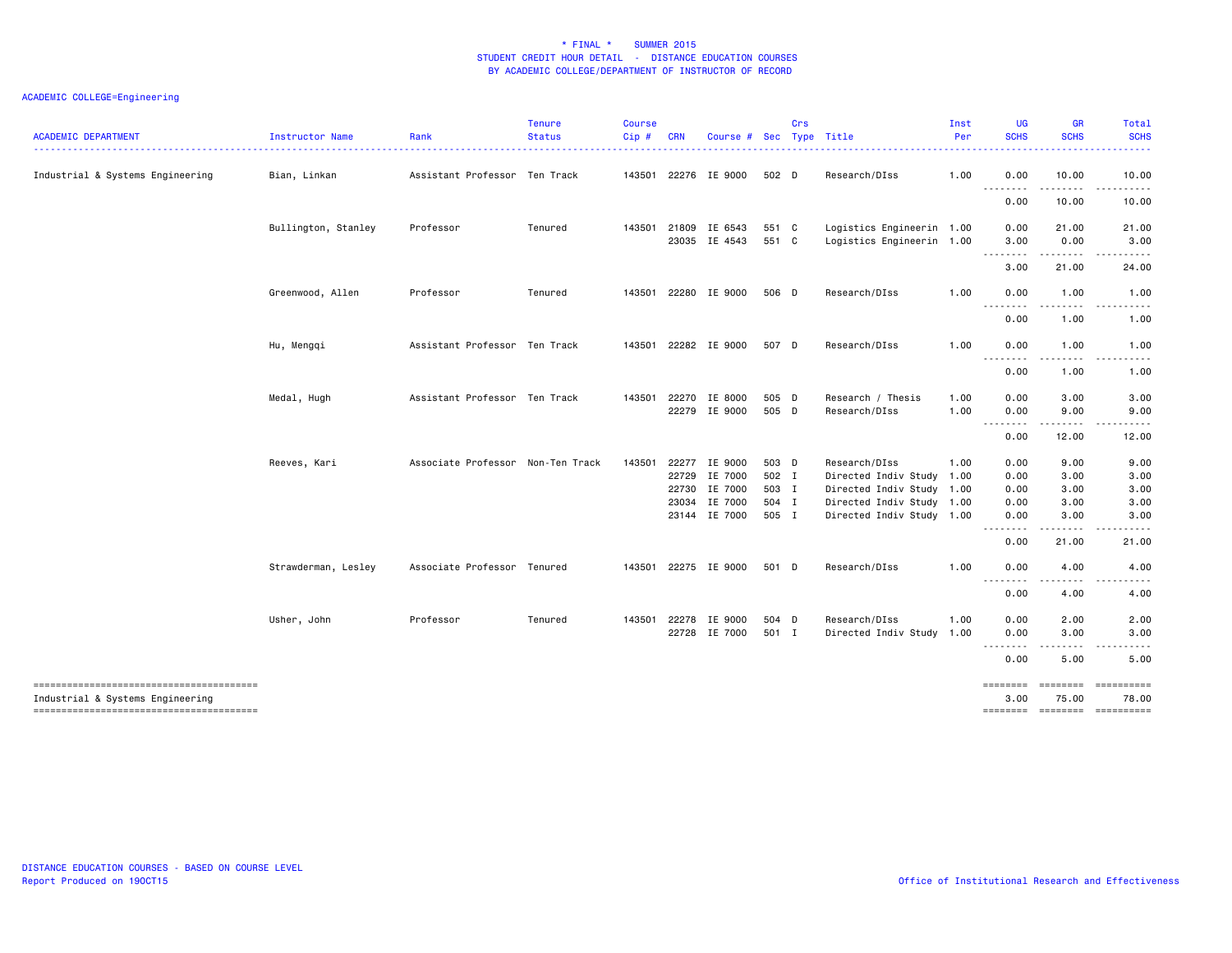| <b>ACADEMIC DEPARTMENT</b> | Instructor Name   | Rank      | Tenure<br>Status | <b>Course</b><br>Cip# | <b>CRN</b> | Course # Sec Type Title |       | Crs |                           | Inst<br>Per | <b>UG</b><br><b>SCHS</b> | GR<br><b>SCHS</b>     | Total<br><b>SCHS</b>    |
|----------------------------|-------------------|-----------|------------------|-----------------------|------------|-------------------------|-------|-----|---------------------------|-------------|--------------------------|-----------------------|-------------------------|
| Mechanical Engineering     | Schneider, Judith | Professor | Tenured          | 141901                |            | 23411 ME 7000           | 501 I |     | Directed Indiv Study 1.00 |             | 0.00<br>.                | 3.00<br>.             | 3.00<br>.               |
|                            |                   |           |                  |                       |            |                         |       |     |                           |             | 0.00                     | 3,00                  | 3.00                    |
|                            |                   |           |                  |                       |            |                         |       |     |                           |             |                          | ________<br>--------  | ----------<br>--------- |
| Mechanical Engineering     |                   |           |                  |                       |            |                         |       |     |                           |             | 0.00                     | 3.00                  | 3.00                    |
|                            |                   |           |                  |                       |            |                         |       |     |                           |             | --------                 | --------<br>--------- | -----------             |